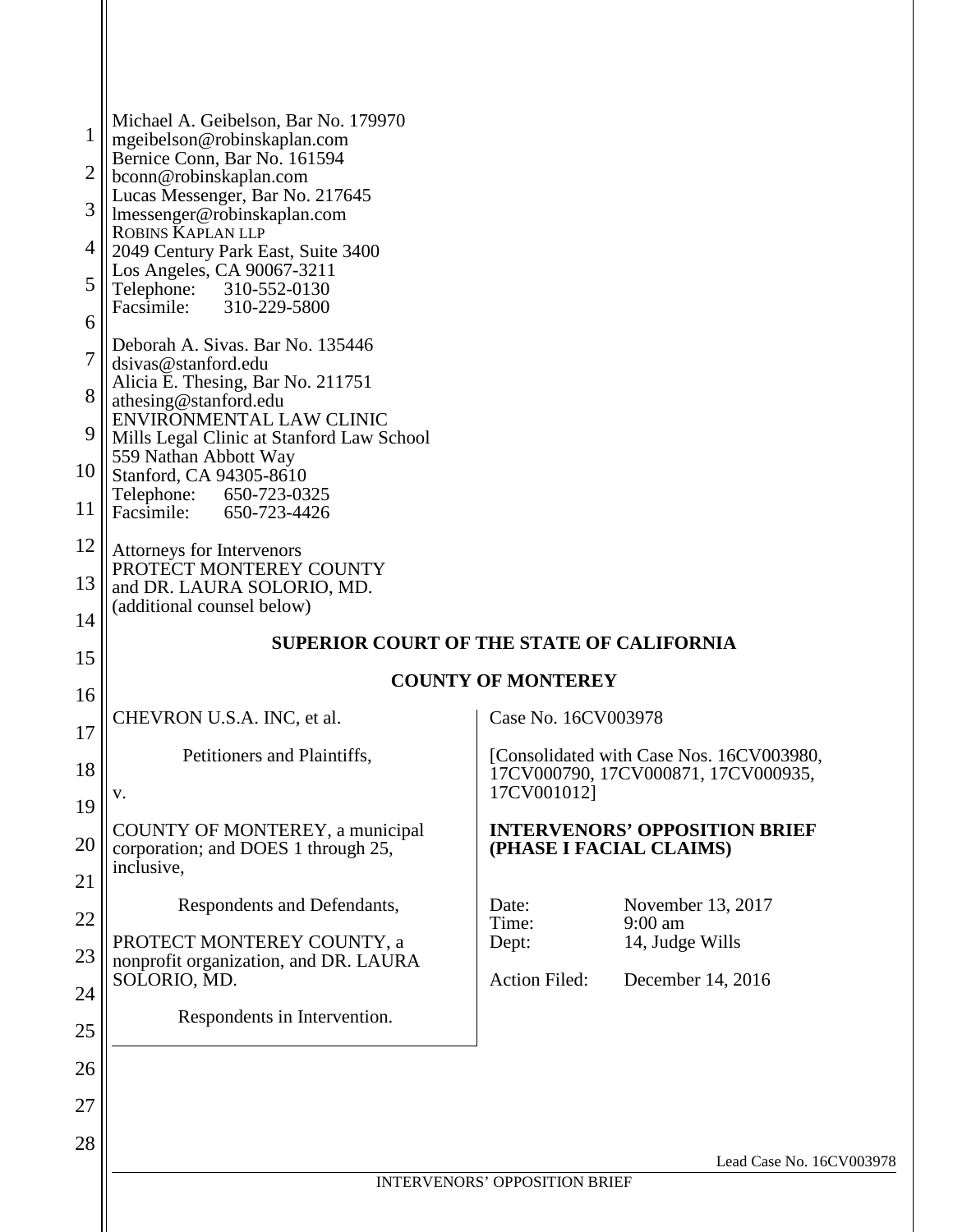| $\mathbf{1}$   | Hollin N. Kretzman, Bar No. 290054<br>hkretzmann@biologicaldiversity.org<br>Center for Biological Diversity<br>1212 Broadway, Suite 800<br>Oakland, CA 94612<br>Telephone: 510-844-7100<br>Facsimile: 510-844-7150 |  |                               |  |                          |  |
|----------------|--------------------------------------------------------------------------------------------------------------------------------------------------------------------------------------------------------------------|--|-------------------------------|--|--------------------------|--|
| $\overline{2}$ |                                                                                                                                                                                                                    |  |                               |  |                          |  |
| $\overline{3}$ |                                                                                                                                                                                                                    |  |                               |  |                          |  |
| $\overline{4}$ |                                                                                                                                                                                                                    |  |                               |  |                          |  |
| 5              |                                                                                                                                                                                                                    |  |                               |  |                          |  |
| $6\,$          |                                                                                                                                                                                                                    |  |                               |  |                          |  |
| $\overline{7}$ |                                                                                                                                                                                                                    |  |                               |  |                          |  |
| $8\,$          |                                                                                                                                                                                                                    |  |                               |  |                          |  |
| 9              |                                                                                                                                                                                                                    |  |                               |  |                          |  |
| $10\,$         |                                                                                                                                                                                                                    |  |                               |  |                          |  |
| $11\,$         |                                                                                                                                                                                                                    |  |                               |  |                          |  |
| 12             |                                                                                                                                                                                                                    |  |                               |  |                          |  |
| 13             |                                                                                                                                                                                                                    |  |                               |  |                          |  |
| 14             |                                                                                                                                                                                                                    |  |                               |  |                          |  |
| 15             |                                                                                                                                                                                                                    |  |                               |  |                          |  |
| 16             |                                                                                                                                                                                                                    |  |                               |  |                          |  |
| 17             |                                                                                                                                                                                                                    |  |                               |  |                          |  |
| 18             |                                                                                                                                                                                                                    |  |                               |  |                          |  |
| 19             |                                                                                                                                                                                                                    |  |                               |  |                          |  |
| 20             |                                                                                                                                                                                                                    |  |                               |  |                          |  |
| 21             |                                                                                                                                                                                                                    |  |                               |  |                          |  |
| $22\,$         |                                                                                                                                                                                                                    |  |                               |  |                          |  |
| $23\,$         |                                                                                                                                                                                                                    |  |                               |  |                          |  |
| 24             |                                                                                                                                                                                                                    |  |                               |  |                          |  |
| $25\,$         |                                                                                                                                                                                                                    |  |                               |  |                          |  |
| $26\,$         |                                                                                                                                                                                                                    |  |                               |  |                          |  |
| 27             |                                                                                                                                                                                                                    |  |                               |  |                          |  |
| 28             |                                                                                                                                                                                                                    |  |                               |  | Lead Case No. 16CV003978 |  |
|                |                                                                                                                                                                                                                    |  | INTERVENORS' OPPOSITION BRIEF |  |                          |  |
|                |                                                                                                                                                                                                                    |  |                               |  |                          |  |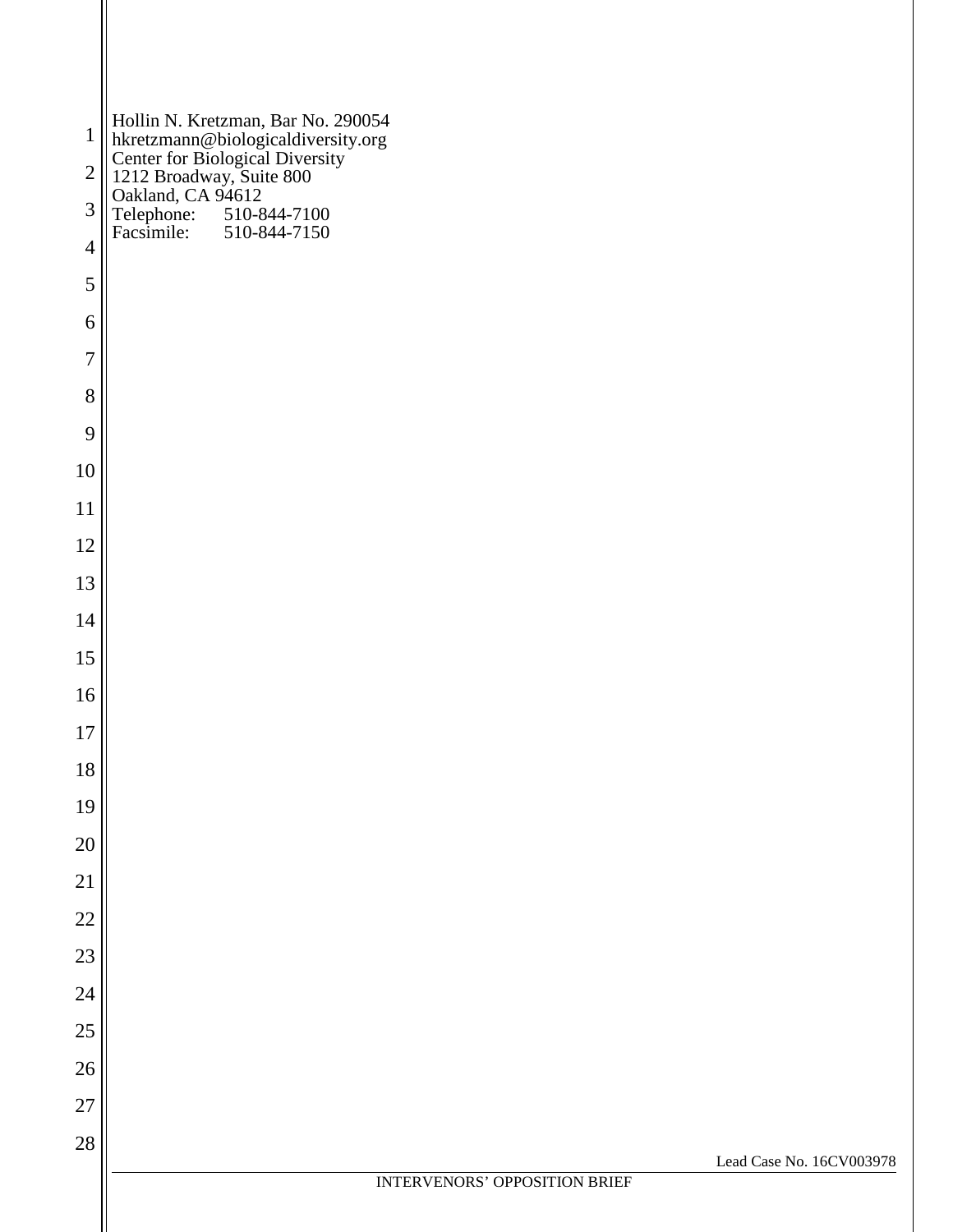|     |           |                | <b>TABLE OF CONTENTS</b>                                                                                                                                                                              |  |
|-----|-----------|----------------|-------------------------------------------------------------------------------------------------------------------------------------------------------------------------------------------------------|--|
| Ι.  |           |                |                                                                                                                                                                                                       |  |
| П.  |           |                |                                                                                                                                                                                                       |  |
| Ш.  |           |                |                                                                                                                                                                                                       |  |
| IV. |           |                |                                                                                                                                                                                                       |  |
| V.  |           |                |                                                                                                                                                                                                       |  |
|     | A.        |                | Measure Z Is a Clear, Coherent, and Legally Adequate Expression of the                                                                                                                                |  |
|     |           | 1.             | Measure Z Easily Complies with the Constitution's Lenient "Single-                                                                                                                                    |  |
|     |           | 2.             | Measure Z Does Not Create Facial Inconsistencies in the County's                                                                                                                                      |  |
|     |           | 3.             |                                                                                                                                                                                                       |  |
|     | <b>B.</b> |                | State and Federal Laws Do Not Preempt Measure Z's Land Use Restrictions24                                                                                                                             |  |
|     |           |                |                                                                                                                                                                                                       |  |
|     |           | 1.             | The General "Presumption Against Preemption" Applies with Particular                                                                                                                                  |  |
|     |           | 2.             | California's Oil and Gas Laws Do Not Preempt Measure Z's Land Use<br>Restrictions on the Drilling of New Wells and Surface Activities that                                                            |  |
|     |           | a.             | A Century of Legal Authority Refutes Petitioners' Preemption<br>Claims and Evidences Clear Legislative Intent Not to Preempt<br>Local Zoning Restrictions or Prohibitions on Oil and Gas              |  |
|     |           | $\mathbf b$ .  | Neither the Public Resources Code nor DOGGR Implementing<br>Regulations Undermine Monterey County's Ability to Restrict or<br>Prohibit on Land Uses and Surface Activities Related to Oil and         |  |
|     |           | $\mathbf{C}$ . | The Legislature's Most Recent Pronouncement, in the form of<br>Senate Bill 4, Confirms that the State Legislature Does Not Intend<br>to Preempt Local Land Use Authority over Oil and Gas Activities, |  |
|     |           | 3.             | The Safe Drinking Water Act and California's UIC Program Do Not<br>Preempt Measure Z's Land Use Restriction on Wastewater Disposal. 38                                                                |  |
|     |           | 4.             | Each of Measure Z's Three Separate Land Use Policies Is Severable<br>Because the Policies Independently Serve the Initiative's Purpose and                                                            |  |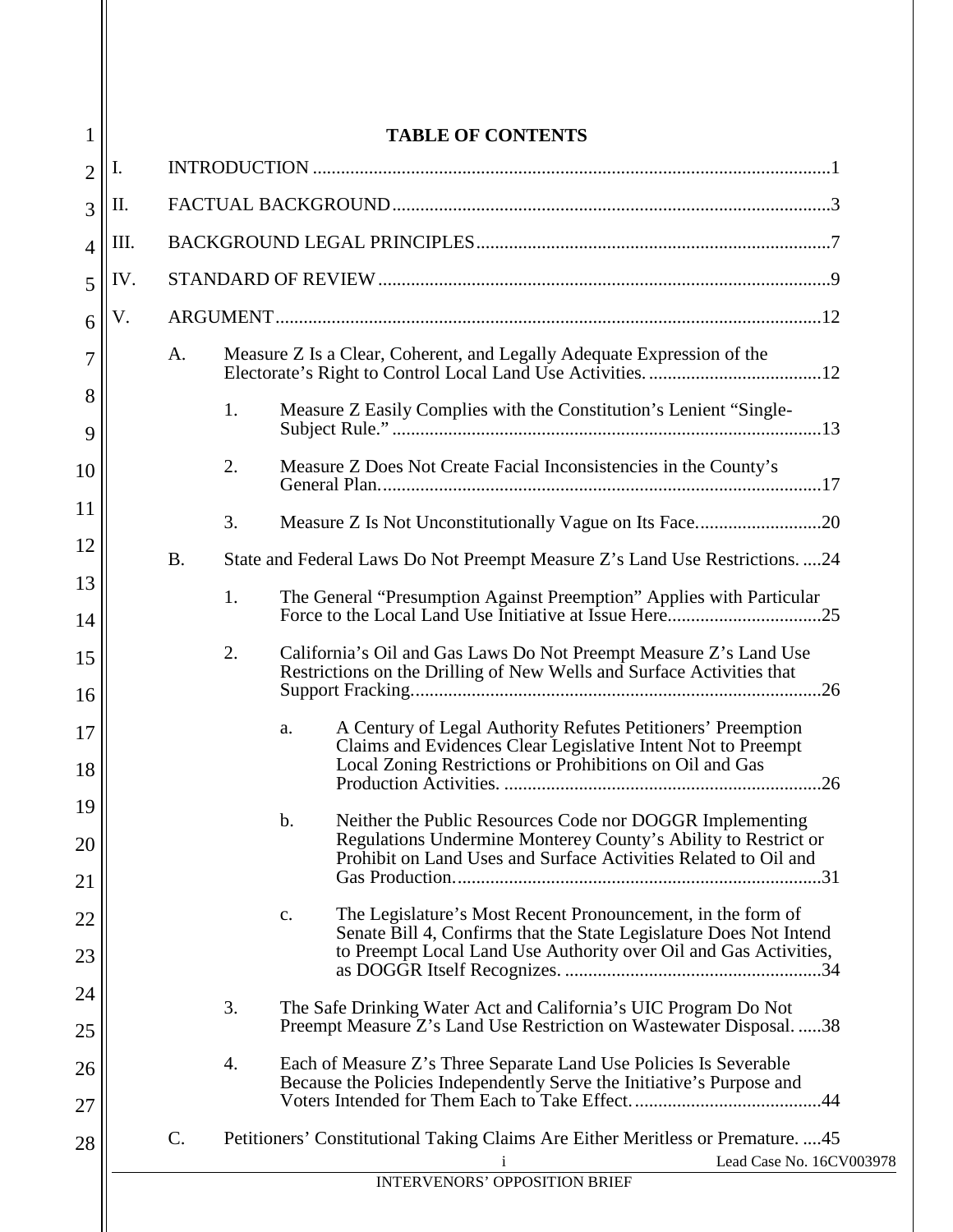| 1              |     |    | 1. | Given the Administrative Flexibility Built into Measure Z, Petitioners Do<br>Not and Cannot Assert a Viable Facial Taking Claim45          |                          |
|----------------|-----|----|----|--------------------------------------------------------------------------------------------------------------------------------------------|--------------------------|
| $\overline{2}$ |     |    | 2. | Petitioners' Attempts to Discredit Section 6 Are Unavailing47                                                                              |                          |
| 3              |     |    | 3. | Petitioners' Arguments Are Really Just Disguised "As Applied" Taking<br>Claims for Which Any Judicial Adjudication Is Wholly Premature. 50 |                          |
| 4              |     |    |    |                                                                                                                                            |                          |
| 5              |     | D. |    | Measure Z Lawfully Phases Out Nonconforming Uses and Protects Vested                                                                       |                          |
| 6              |     | E. |    |                                                                                                                                            |                          |
| $\overline{7}$ | VI. |    |    |                                                                                                                                            |                          |
| 8              |     |    |    |                                                                                                                                            |                          |
| 9              |     |    |    |                                                                                                                                            |                          |
| 10             |     |    |    |                                                                                                                                            |                          |
| 11             |     |    |    |                                                                                                                                            |                          |
| 12             |     |    |    |                                                                                                                                            |                          |
| 13             |     |    |    |                                                                                                                                            |                          |
| 14             |     |    |    |                                                                                                                                            |                          |
| 15             |     |    |    |                                                                                                                                            |                          |
| 16             |     |    |    |                                                                                                                                            |                          |
| 17             |     |    |    |                                                                                                                                            |                          |
| 18             |     |    |    |                                                                                                                                            |                          |
| 19             |     |    |    |                                                                                                                                            |                          |
| 20             |     |    |    |                                                                                                                                            |                          |
| 21             |     |    |    |                                                                                                                                            |                          |
| 22             |     |    |    |                                                                                                                                            |                          |
| 23             |     |    |    |                                                                                                                                            |                          |
| 24             |     |    |    |                                                                                                                                            |                          |
| 25             |     |    |    |                                                                                                                                            |                          |
| 26             |     |    |    |                                                                                                                                            |                          |
| 27             |     |    |    |                                                                                                                                            |                          |
| 28             |     |    |    | $\mathbf{ii}$                                                                                                                              | Lead Case No. 16CV003978 |
|                |     |    |    | <b>INTERVENORS' OPPOSITION BRIEF</b>                                                                                                       |                          |
|                |     |    |    |                                                                                                                                            |                          |

ll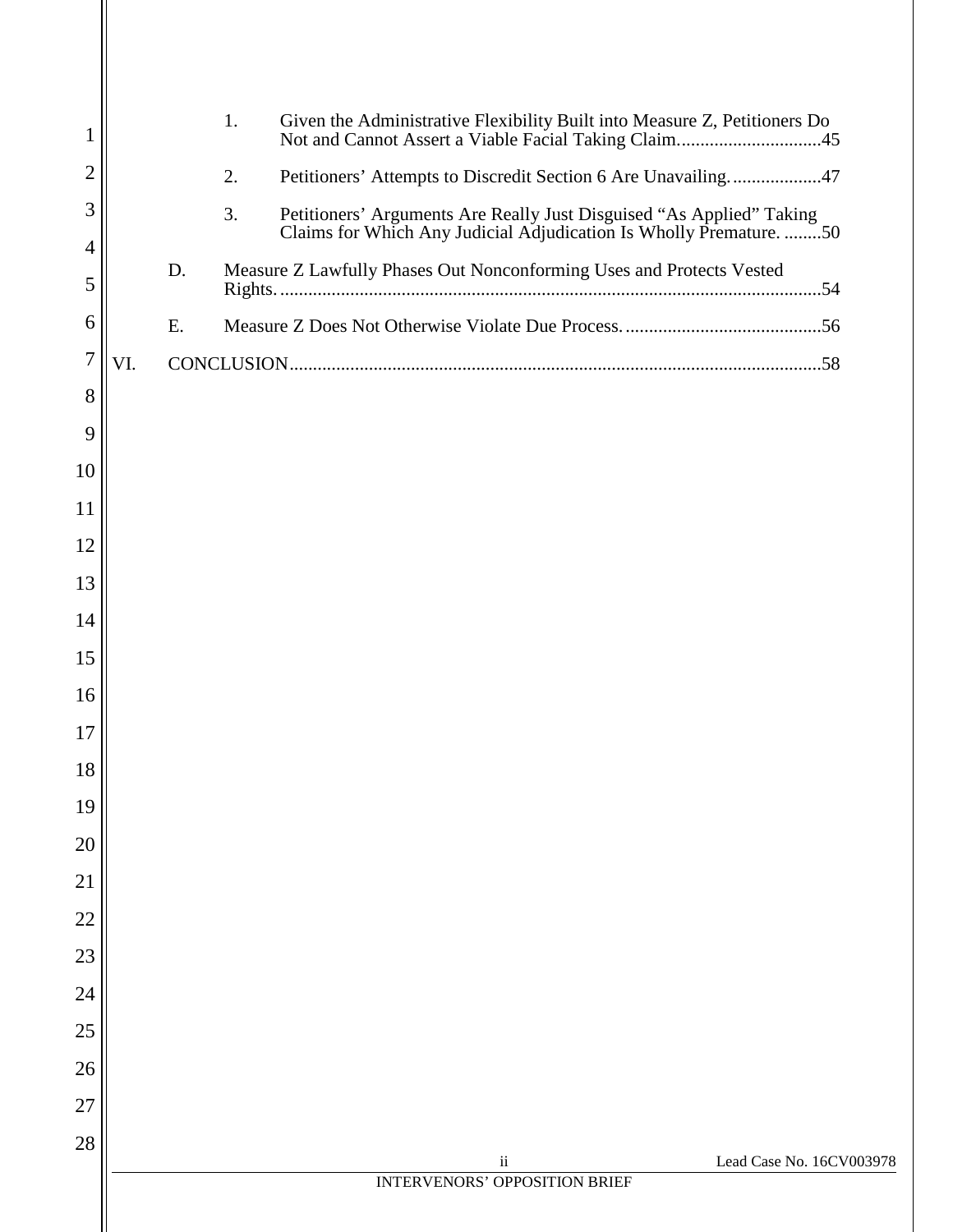| 1  | <b>TABLE OF AUTHORITIES</b>                                                        |
|----|------------------------------------------------------------------------------------|
| 2  | Page(s)                                                                            |
| 3  | <b>Cases</b>                                                                       |
| 4  | <u> Action Apartment Ass'n v. Santa Monica Rent Control Bd.,</u>                   |
| 5  | Amador Valley Joint Union High Sch. Dist. v. State Bd. of Equalization,            |
| 6  |                                                                                    |
| 7  | Arcadia Unified Sch. Dist. v. State Dep't of Educ.,                                |
| 8  |                                                                                    |
| 9  | Arco Oil & Gas Co. v. E.P.A.,                                                      |
| 10 |                                                                                    |
| 11 | Avco Community Developers, Inc. v. South Coast Regional Commission,                |
| 12 | Bath Petroleum Storage, Inc. v. Sovas,                                             |
| 13 |                                                                                    |
| 14 | Bayless v. Limber                                                                  |
| 15 |                                                                                    |
| 16 | Bernstein v. Bush,                                                                 |
| 17 | Beverly Oil Co. v. City of Los Angeles,                                            |
| 18 |                                                                                    |
| 19 | Big Creek Lumber Co. v. County of Santa Cruz,                                      |
| 20 | Birkenfeld v. Berkeley,                                                            |
| 21 |                                                                                    |
| 22 | Bldg. Indus. Ass'n of the Bay Area v. City of San Ramon,                           |
| 23 | 4 Cal. App. 5th 62 (2016), review denied (Dec. 21, 2016), cert. denied, 137 S. Ct. |
| 24 | Borikas v. Alameda Unified School Dist.,                                           |
| 25 |                                                                                    |
| 26 | Briggs v. Brown,                                                                   |
| 27 |                                                                                    |
| 28 | Lead Case No. 16CV003978<br>iii                                                    |
|    | <b>INTERVENORS' OPPOSITION BRIEF</b>                                               |
|    |                                                                                    |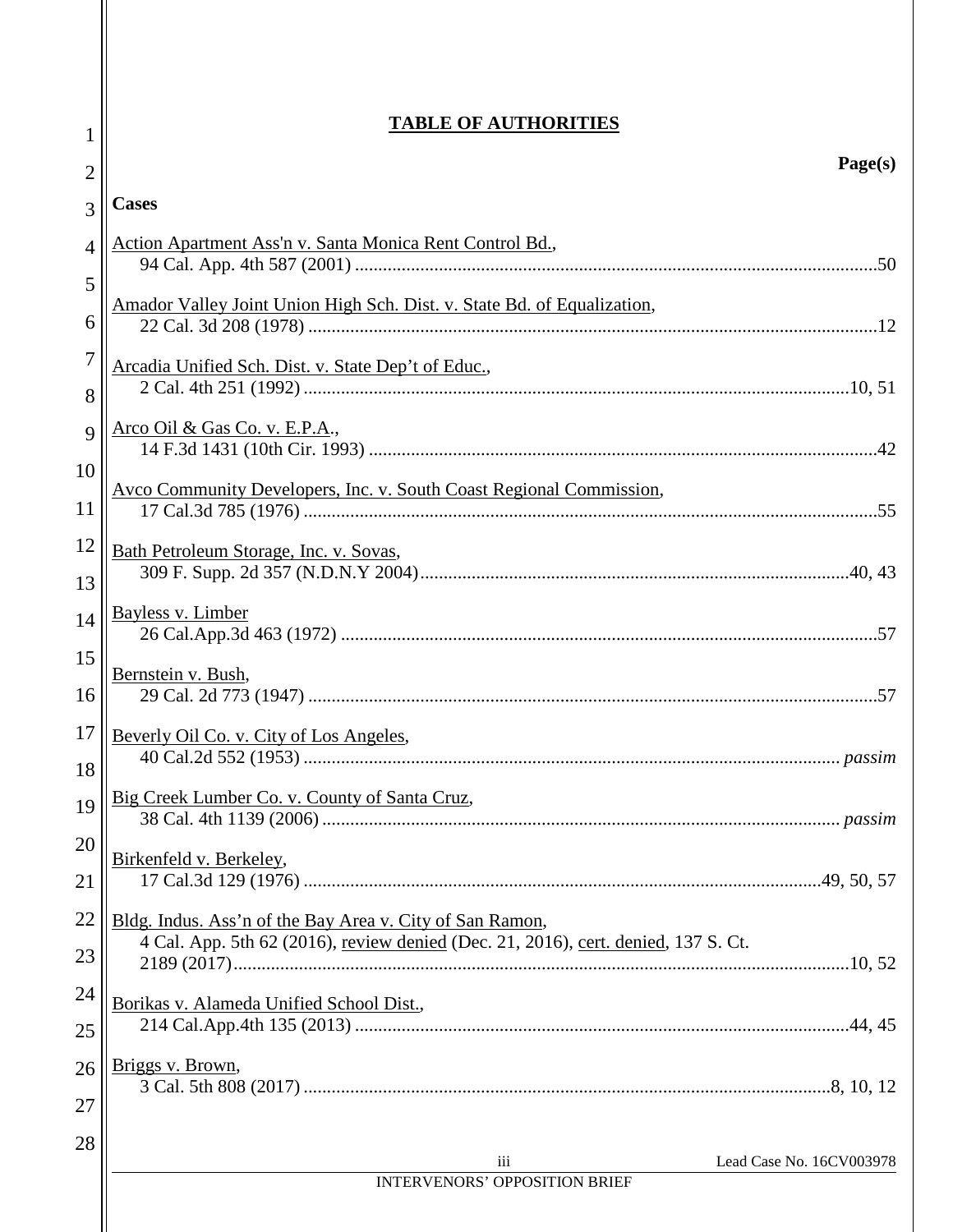| $\mathbf{1}$        | Brosnahan v. Brown,                                                              |
|---------------------|----------------------------------------------------------------------------------|
| 2                   |                                                                                  |
| 3                   | Cal. Gillnetters Ass'n v. Dep't of Fish & Game,                                  |
| $\overline{4}$<br>5 | California Bldg. Indus. Ass'n v. City of San Jose,                               |
| 6                   | California Cannabis Coalition v. City of Upland,                                 |
| 7                   |                                                                                  |
| 8                   | California Trial Lawyers Ass'n v. Eu,                                            |
| 9<br>10             | Californians for an Open Primary v. McPherson,                                   |
| 11                  | Carson Mobilehome Park Owners' Ass'n v. City of Carson,                          |
| 12<br>13            | Carsten v. Psychology Examining Com.,                                            |
| 14                  | Castner v. City of Oakland,                                                      |
| 15<br>16            | Chem. Specialties Mfrs. Ass'n v. Deukmejian,                                     |
| 17<br>18            | Chorn v. Workers' Comp. Appeals Bd.,                                             |
| 19                  | City of Fort Collins v. Colorado Oil,                                            |
| 20<br>21            | City of Longmont v. Colorado Oil & Gas Ass'n.,                                   |
| 22<br>23            | City of Merced v. American Motorists Ins. Co.,                                   |
| 24                  |                                                                                  |
| 25<br>26            | Concerned Citizens of Calaveras County v. Calaveras County Board of Supervisors, |
| 27                  | Cotta v. City & County of San Francisco,                                         |
| 28                  | Lead Case No. 16CV003978<br>iv                                                   |
|                     | <b>INTERVENORS' OPPOSITION BRIEF</b>                                             |
|                     |                                                                                  |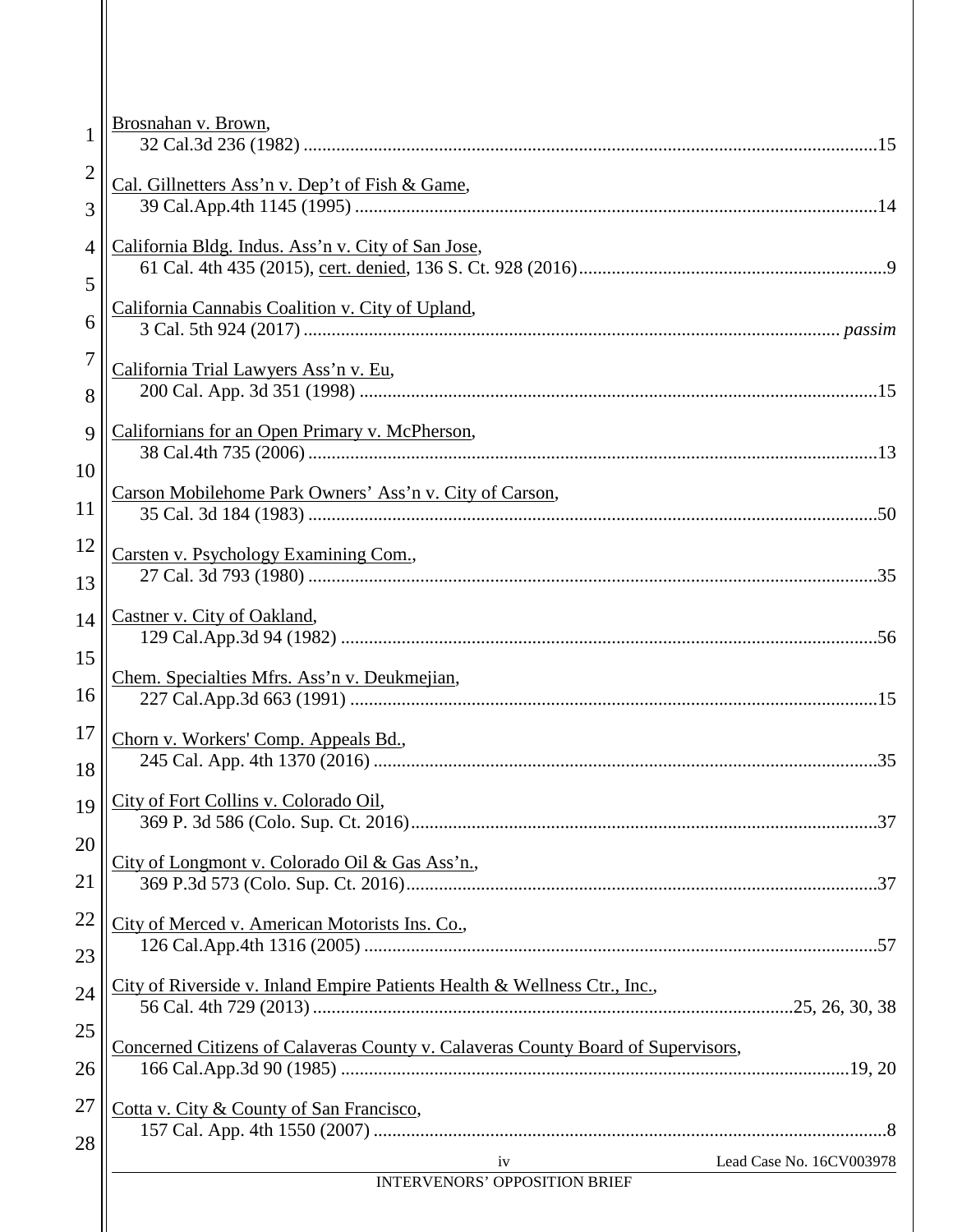| 1              | Creighton v. City of Santa Monica,                       |
|----------------|----------------------------------------------------------|
| $\overline{2}$ |                                                          |
| 3              | DeVita v. County of Napa,                                |
| $\overline{4}$ | Dillon v. Mun. Court for Monterey-Carmel Judicial Dist., |
| 5              |                                                          |
| 6              | Dolan v. City of Tigard,                                 |
| $\tau$         |                                                          |
| 8              | Echevarrieta v. City of Rancho Palos Verdes,             |
| 9              | Elysium Inst. v. County of L.A.                          |
| 10             | <b>EQT Production Company v. Wender,</b>                 |
| 11             |                                                          |
| 12<br>13       | Fiscal v. City and County of San Francisco,              |
| 14             | Fisher v. City of Berkeley,                              |
| 15             | Friel v. Los Angeles Cty.,                               |
| 16             |                                                          |
| 17             | Friends of Sierra Madre v. City of Sierra Madre,         |
| 18             | People ex rel. Gallo v. Acuna,                           |
| 19             |                                                          |
| 20<br>21       | Garat v. City of Riverside,                              |
| 22             | Gerken v. Fair Political Practices Com.,                 |
| 23             |                                                          |
| 24             | Gonzalez-Servin v. Ford Motor Co.,                       |
| 25             | Great Western Shows, Inc. v. County of Los Angeles,      |
| 26             |                                                          |
| 27             | Hanson Bros. Enters. v. Bd. of Supervisors,              |
| 28             | Lead Case No. 16CV003978<br>V                            |
|                | INTERVENORS' OPPOSITION BRIEF                            |
|                |                                                          |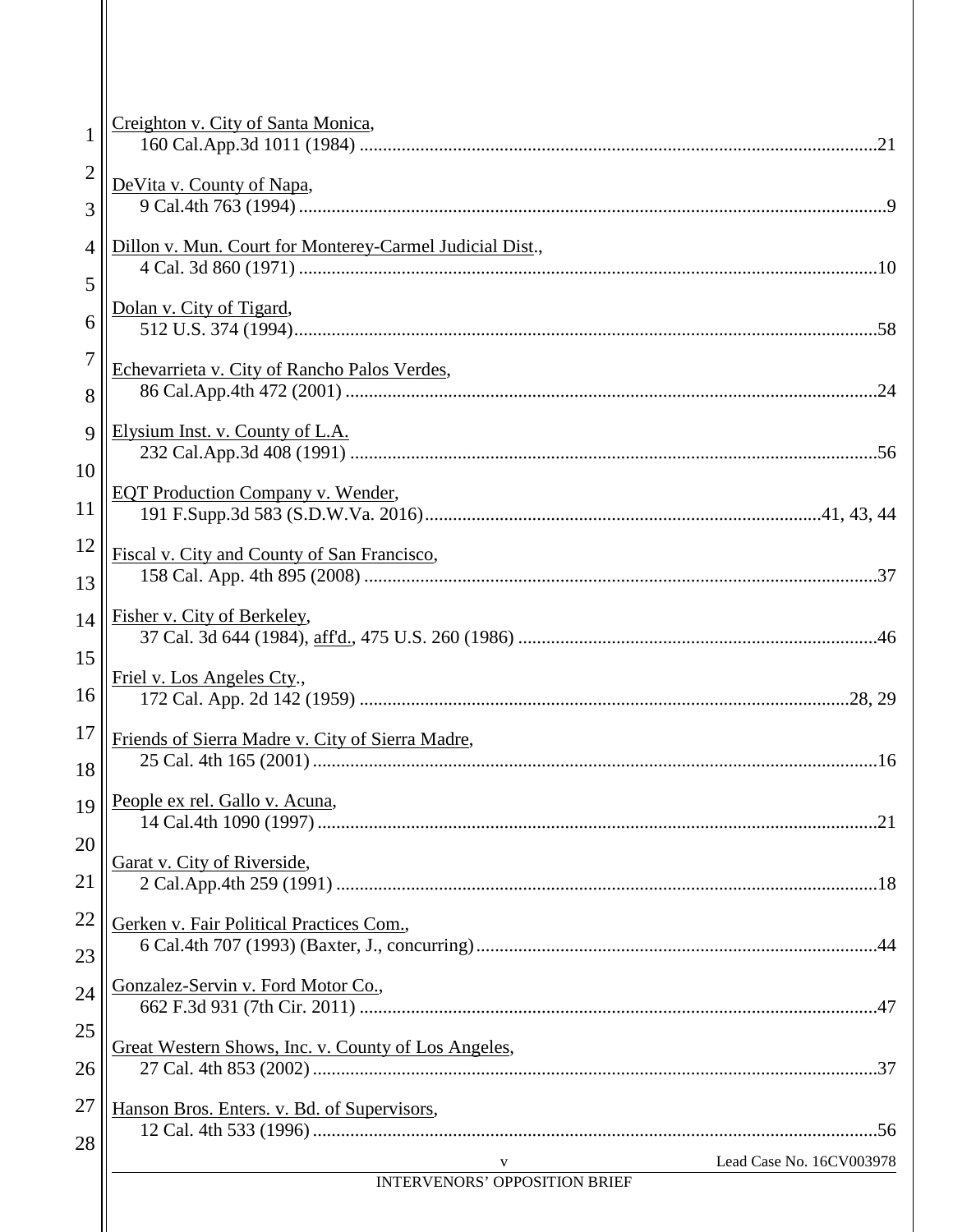| $\mathbf{1}$   | Healing v. California Coastal Com.,                    |
|----------------|--------------------------------------------------------|
| $\overline{2}$ | Hensler v. City of Glendale,                           |
| 3              |                                                        |
| $\overline{4}$ | Hermosa Beach Stop Oil Coal. v. City of Hermosa Beach, |
| 5              | Hernandez v. City of Encinitas,                        |
| 6              |                                                        |
| $\tau$         | Hodel v. Va. Surface Mining & Reclamation Ass'n,       |
| 8              |                                                        |
| 9              | Home Builders Ass'n of N. California v. City of Napa,  |
| 10             | Jones v. Los Angeles,                                  |
| 11             |                                                        |
| 12             | Kwikset Corp. v. Superior Court,                       |
| 13             |                                                        |
| 14             | L.I.F.E. Committee v City of Lodi,                     |
| 15             | Legislature v. Eu,                                     |
| 16             |                                                        |
| 17             | Levald, Inc. v. City of Palm Desert,                   |
| 18             |                                                        |
| 19             | Livingston Rock & Gravel Co. v. County of Los Angeles, |
| 20             |                                                        |
| 21             | Lucas v. So. Carolina Coastal Council,                 |
| 22             |                                                        |
|                | MacDonald, Sommer & Frates v. Yolo County,             |
| 23             | Manduley v. Superior Court,                            |
| 24             |                                                        |
| 25             | Marblehead Land Co. v. City of Los Angeles,            |
| 26             |                                                        |
| 27             | McMahan v. City and County of San Francisco,           |
| 28             | Lead Case No. 16CV003978<br>V <sub>1</sub>             |
|                | <b>INTERVENORS' OPPOSITION BRIEF</b>                   |
|                |                                                        |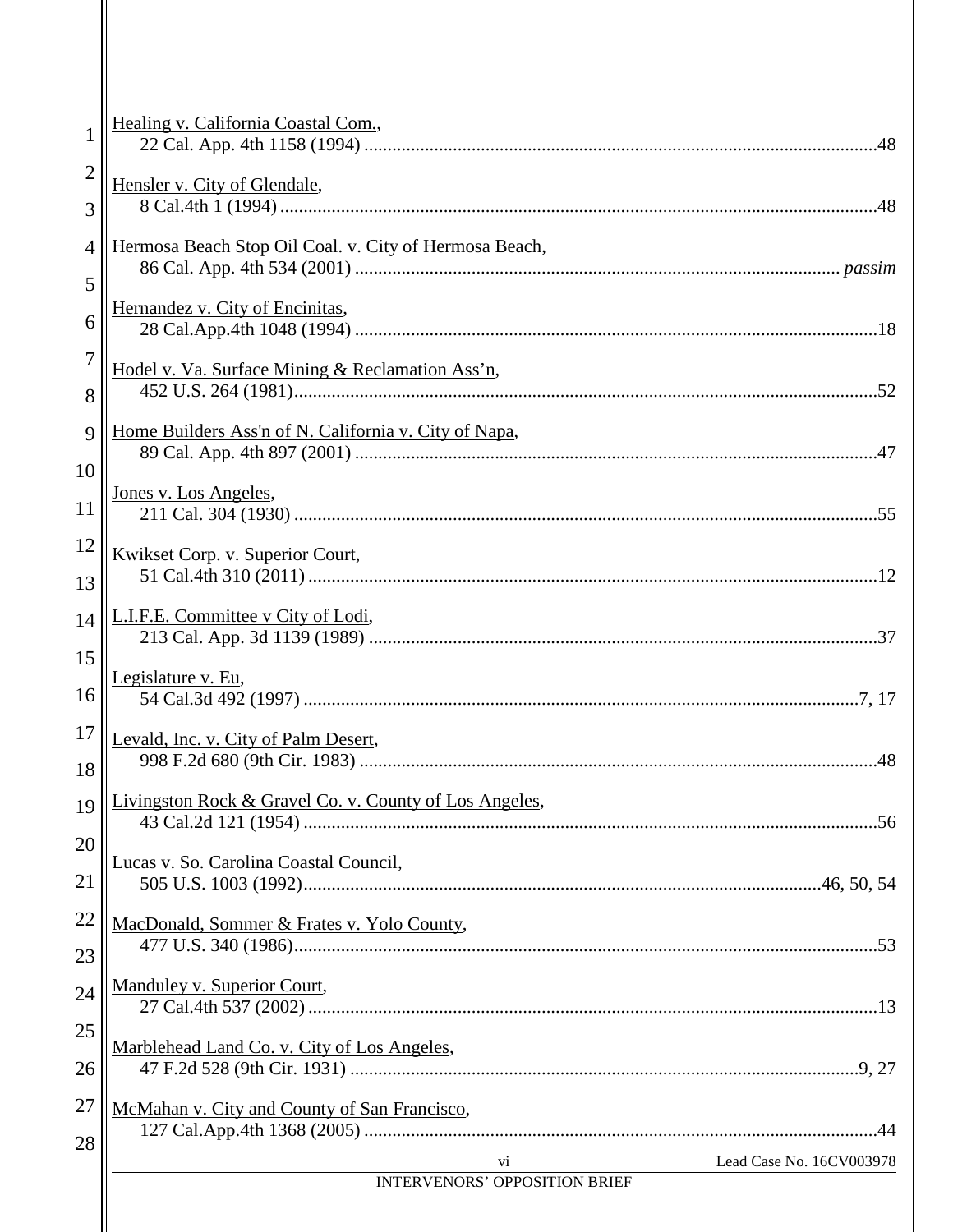| $\mathbf{1}$        | Metromedia, Inc. v. San Diego,                                          |
|---------------------|-------------------------------------------------------------------------|
| $\overline{2}$<br>3 | Mission Springs Water Dist. v. Verjil,                                  |
| $\overline{4}$<br>5 | Morehart v. County of Santa Barbara,                                    |
| 6                   | State ex rel. Morrison v. Beck Energy Corp.,                            |
| $\overline{7}$<br>8 | Murr v. Wisconsin,                                                      |
| 9                   | Nat'l Advert. Co. v. County of Monterey,                                |
| 10<br>11            | NJD, Ltd. v. City of San Dimas,                                         |
| 12                  | Otay Land Co. v. Royal Indem. Co.,                                      |
| 13<br>14            | Palisades Ass'n v. City of Huntington Beach,                            |
| 15<br>16            | Penn. Cent. Transp. Co. v. New York City,                               |
| 17                  | People v. Garcia,                                                       |
| 18<br>19            | People v. Gates,                                                        |
| 20                  | People v. Goodspeed,                                                    |
| 21<br>22            | People v. Heitzman,                                                     |
| 23                  |                                                                         |
| 24<br>25            | People v. iMergent, Inc.,                                               |
| 26                  | People v. Leahy,                                                        |
| 27<br>28            | People v. Rizo,                                                         |
|                     | Lead Case No. 16CV003978<br>vii<br><b>INTERVENORS' OPPOSITION BRIEF</b> |
|                     |                                                                         |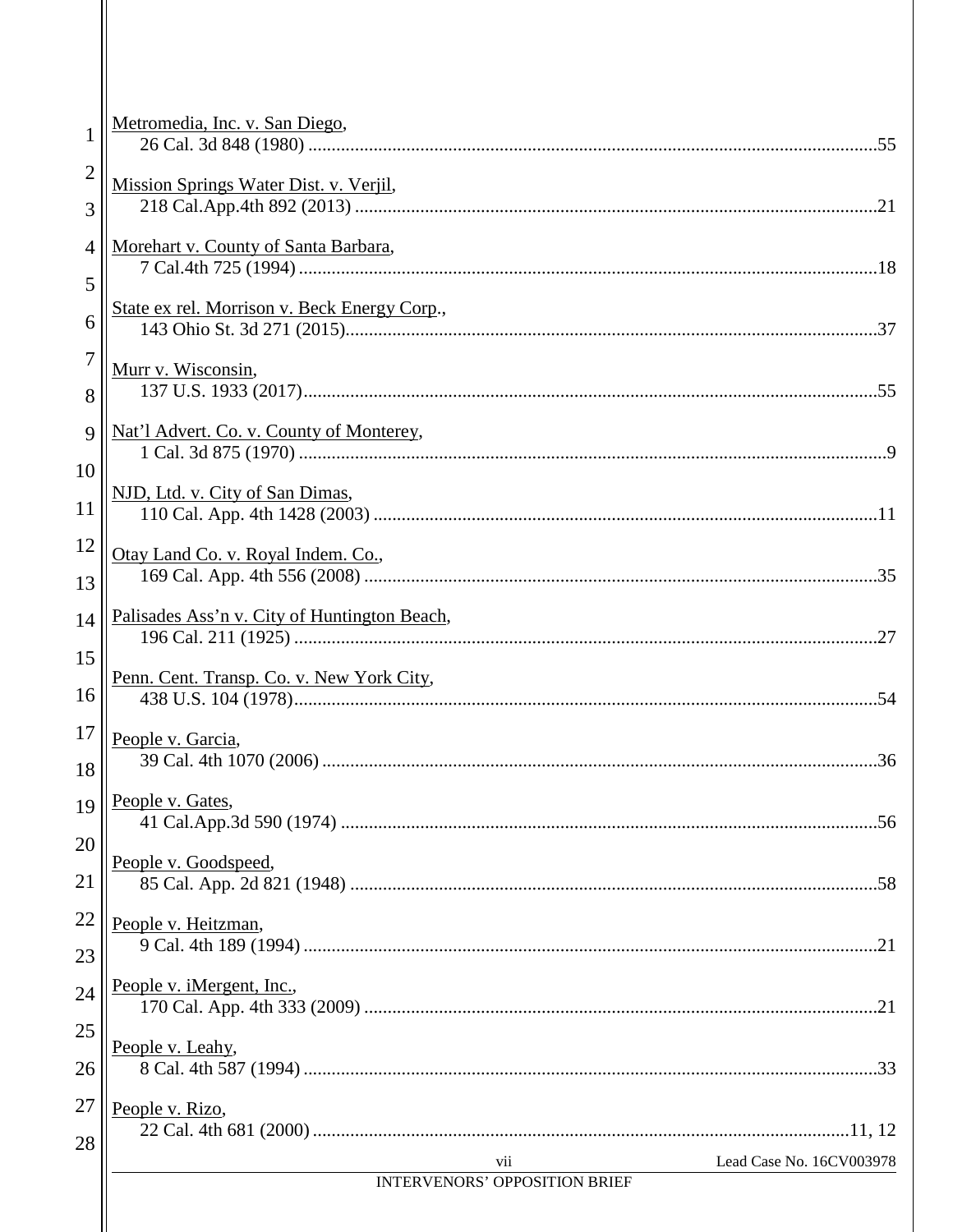| $\mathbf{1}$   | People v. Scott,                                                         |
|----------------|--------------------------------------------------------------------------|
| $\overline{c}$ | Pfeiffer v. City of Sunnyvale City Council,                              |
| 3              |                                                                          |
| 4              | Philips Petroleum Co. v. U.S. E.P.A.,                                    |
| 5              | Professional Engineers in California Gov't v. Kempton,                   |
| 6              |                                                                          |
| 7              | Raven v. Deukmejian,                                                     |
| 8              |                                                                          |
| 9              | Rental Housing Assn. of Northern Alameda County v. City of Oakland,      |
| 10             | Richeson v. Helal,                                                       |
| 11             |                                                                          |
| 12             | Robinson Twp., Washington Cty. v. Commonwealth,                          |
| 13             |                                                                          |
| 14             | San Diego County Veterinary Med. Ass'n v. County of San Diego,           |
| 15             | San Diego Tuberculosis Ass'n v. E. San Diego,                            |
| 16             |                                                                          |
| 17             | San Mateo County Coastal Landowners' Ass'n v. County of San Mateo,       |
| 18             |                                                                          |
| 19             | Sanchez v. City of Modesto,                                              |
| 20             | Santa Barbara School Dist. v. Superior Court of Santa Barbara County,    |
| 21             |                                                                          |
| 22             | Senate of State of Cal. v. Jones,                                        |
| 23             | Shea Homes Limited Partnership v. County of Alameda,                     |
| 24             |                                                                          |
| 25             | Sierra Club v. San Joaquin Local Agency Formation Com.,                  |
| 26             |                                                                          |
| 27             | Sinclair Oil Corp. v. County of Santa Barbara,                           |
| 28             | viii<br>Lead Case No. 16CV003978<br><b>INTERVENORS' OPPOSITION BRIEF</b> |
|                |                                                                          |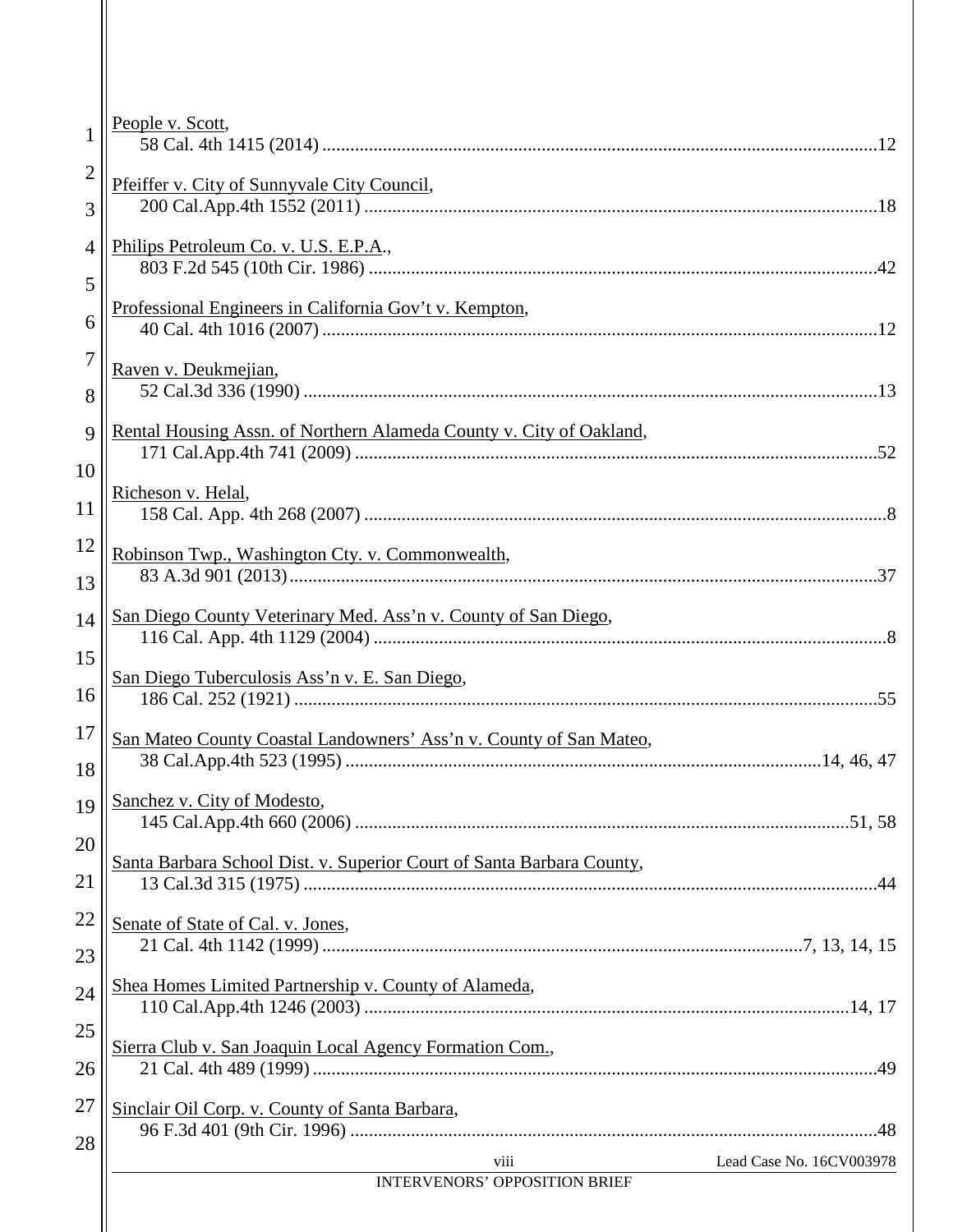| $\mathbf{1}$        | Southern Pac. Transp. Co. v. City of Los Angeles,                            |
|---------------------|------------------------------------------------------------------------------|
| $\overline{2}$<br>3 | Stubblefield Construction Co. v. City of San Bernardino,                     |
| $\overline{4}$      | Surfrider Found. v. Martins Beach 1,                                         |
| 5                   |                                                                              |
| 6                   | Suter v. City of Lafayette,                                                  |
| 7<br>8              | Tahoe-Sierra Pres. Council, Inc. v. Tahoe Reg'l Planning Agency,             |
| 9                   | Tahoe-Sierra Pres. Council v. State Water Res. Control Bd.,                  |
| 10<br>11            | Tahoe-Sierra Pres. Council v. Tahoe Reg'l Planning Agency,                   |
| 12<br>13            | Tobe v. City of Santa Ana,                                                   |
| 14                  | United States v. Salerno,                                                    |
| 15<br>16            | Wallach v. Town of Dryden,                                                   |
| 17<br>18            | Washington State Grange v. Washington State Republican Party,                |
| 19                  | Water Quality Association v. City of Escondido,                              |
| 20<br>21            | Water Quality Association v. County of Santa Barbara,                        |
| 22                  | Western Nebraska Resources Council v. U.S. E.P.A.,                           |
| 23                  |                                                                              |
| 24                  | Williamson County Regional Planning Comm'n v. Hamilton Bank of Johnson City, |
| 25                  |                                                                              |
| 26                  | Woodward Park Homeowners Assn., Inc. v. City of Fresno,                      |
| 27                  | Yoshioka v. Superior Court,                                                  |
| 28                  |                                                                              |
|                     | Lead Case No. 16CV003978<br>ix<br><b>INTERVENORS' OPPOSITION BRIEF</b>       |
|                     |                                                                              |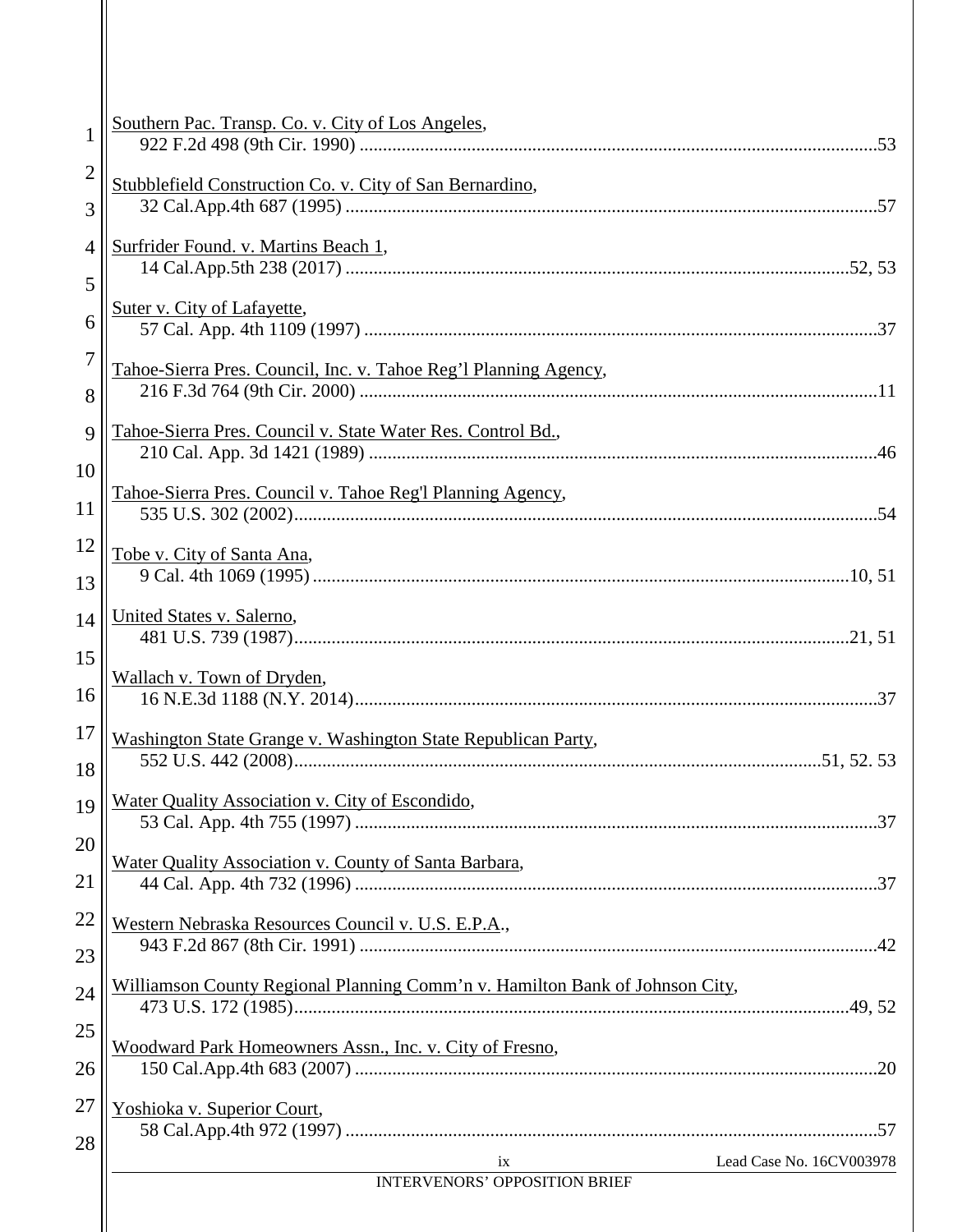| $\mathbf{1}$        | Younger v. Smith,                    |                          |
|---------------------|--------------------------------------|--------------------------|
| $\overline{2}$      | <b>Statutes</b>                      |                          |
| 3                   |                                      |                          |
| $\overline{4}$      |                                      |                          |
| 5                   |                                      |                          |
| 6<br>$\overline{7}$ |                                      |                          |
| 8                   |                                      |                          |
| $\overline{Q}$      |                                      |                          |
| 10                  |                                      |                          |
| 11                  |                                      |                          |
| 12                  |                                      |                          |
| 13                  |                                      |                          |
| 14                  |                                      |                          |
| 15                  |                                      |                          |
| 16                  |                                      |                          |
| 17                  |                                      |                          |
| 18                  |                                      |                          |
| 19                  |                                      |                          |
| 20<br>21            |                                      |                          |
| 22                  |                                      |                          |
| 23                  |                                      |                          |
| 24                  |                                      |                          |
| 25                  |                                      |                          |
| 26                  |                                      |                          |
| 27                  |                                      |                          |
| 28                  | X                                    | Lead Case No. 16CV003978 |
|                     | <b>INTERVENORS' OPPOSITION BRIEF</b> |                          |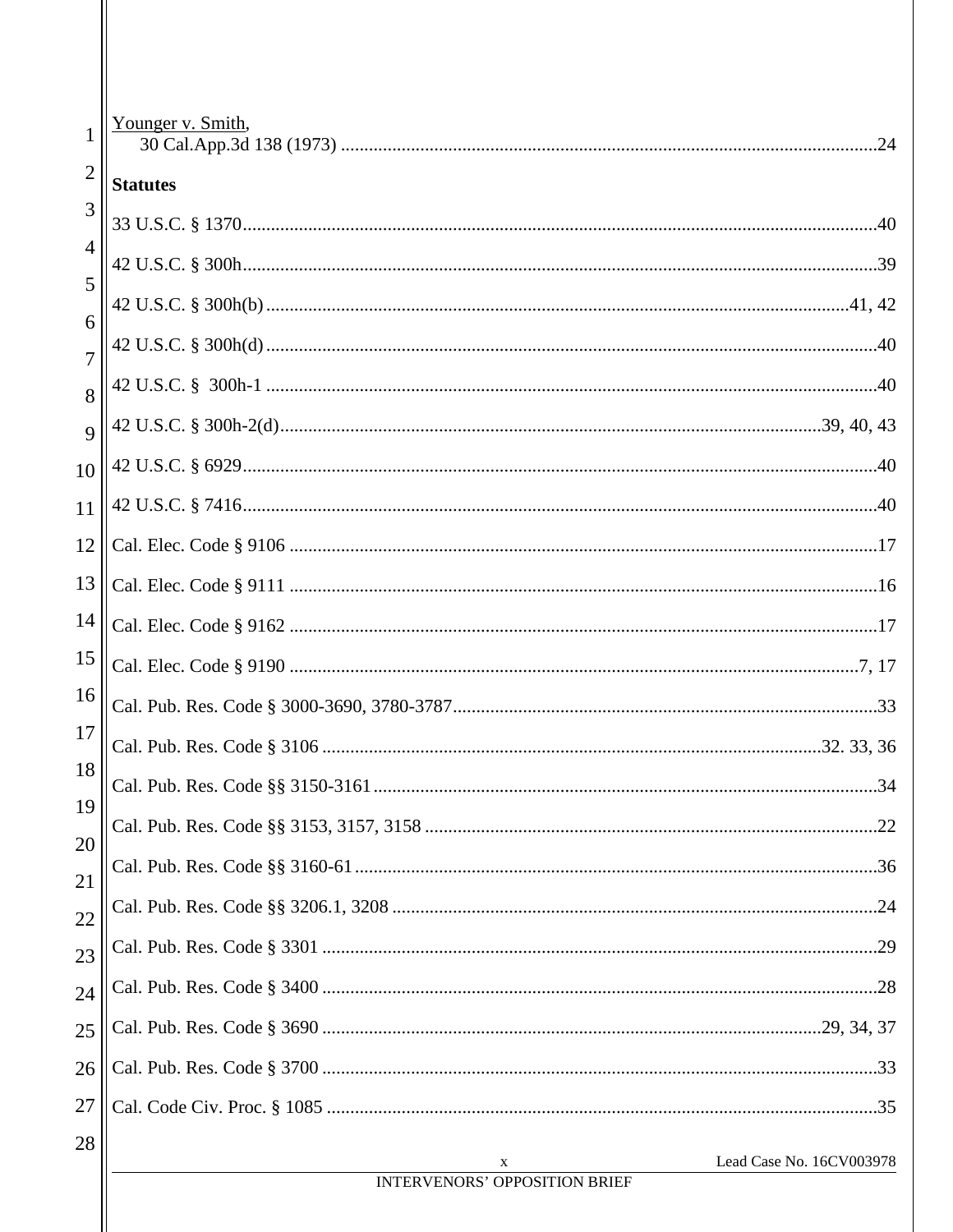| $\mathbf{1}$   |                                      |
|----------------|--------------------------------------|
| $\overline{2}$ |                                      |
| 3              |                                      |
| $\overline{4}$ | <b>Constitutional Provisions</b>     |
| 5              |                                      |
| 6              | <b>Regulations</b>                   |
| $\overline{7}$ |                                      |
| 8              |                                      |
| 9              | <b>Other Authorities</b>             |
| 10             |                                      |
| 11             |                                      |
| 12             |                                      |
| 13<br>14       |                                      |
| 15             |                                      |
| 16             |                                      |
| 17             |                                      |
| 18             |                                      |
| 19             |                                      |
| 20             |                                      |
| 21             |                                      |
| 22             |                                      |
| 23             |                                      |
| 24             |                                      |
| 25             |                                      |
| 26             |                                      |
| 27             |                                      |
| 28             | Lead Case No. 16CV003978<br>xi       |
|                | <b>INTERVENORS' OPPOSITION BRIEF</b> |
|                |                                      |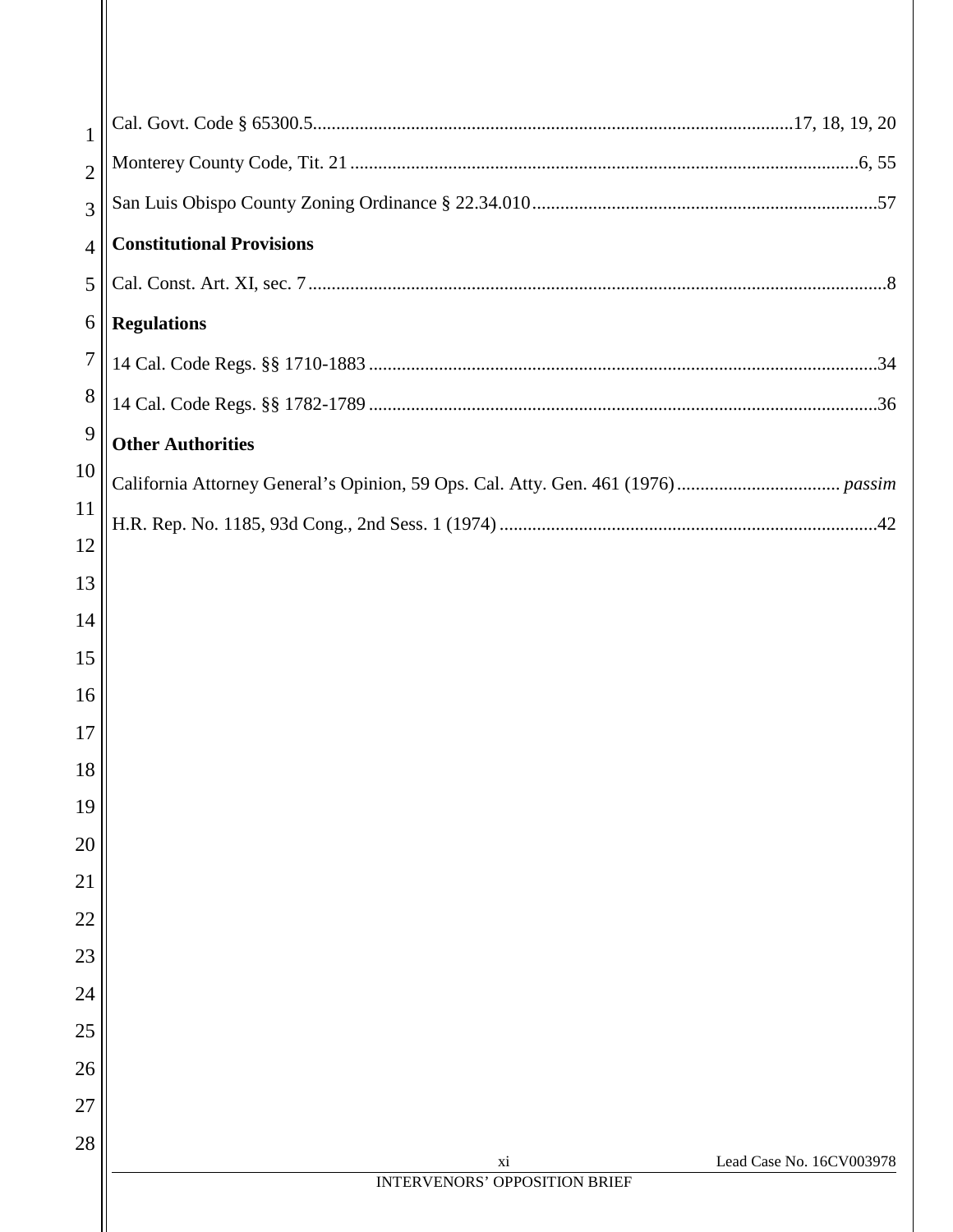## **I. INTRODUCTION**

<span id="page-13-0"></span>7 8 9 10 Measure Z is an exercise of the people's constitutional right of initiative. It invokes traditional police powers that the California Constitution grants to political subdivisions like Monterey County – and ultimately the voters – to protect public health and the environment. A century of case law acknowledges that local governments may exercise these powers restrict or prohibit land use activities by oil and gas producers. The California oil and gas laws and relevant state officials agree that local governments retain these powers. Furthermore, Measure Z itself includes constitutional safeguards allowing affected property owners to seek exceptions from the County pursuant to an administrative process. In this Phase 1 proceeding, Petitioners' facial challenges cannot overcome the "strong presumption" that Measure Z is valid.

11 12 13 14 15 16 Petitioners' challenges on the grounds that Measure Z violates the California Constitution's "single-subject" rule and is too vague for oil interests to understand are belied by the plain language of the initiative and the ballot materials accompanying it. Measure Z's three land use policies (related to well stimulation treatments, wastewater injection/surface disposal, and new wells) are clear on their face and are reasonably related to the common theme or purpose of protecting the County's citizens from the harmful environmental impacts caused by oil and gas production.

17 18 19 20 21 22 23 24 Petitioners' claims of preemption by state and federal law are similarly meritless. Those laws only regulate technical aspects of "downhole" or subsurface operations, not the land use activities that Measure Z addresses. As such, they do not implicitly occupy the field, as Petitioners suggest, or in any way conflict with Measure Z's provisions. Moreover, Petitioners ignore explicit savings (nonpreemption) clauses in those statutes – clear expressions of legislative intent that neither federal nor state law supplants inherent local police power to protect the community from risky land uses. They also conveniently sidestep a long history of California decisions which consistently hold that local authorities have the right to control local activities in the oil and gas industry.

25 26 27 Petitioners' taking arguments fare no better. To avoid any uncompensated taking, Measure Z provides property owners and operators with a right to seek an exemption from its application upon a showing that implementation would otherwise effect a taking. In a case directly on point, the California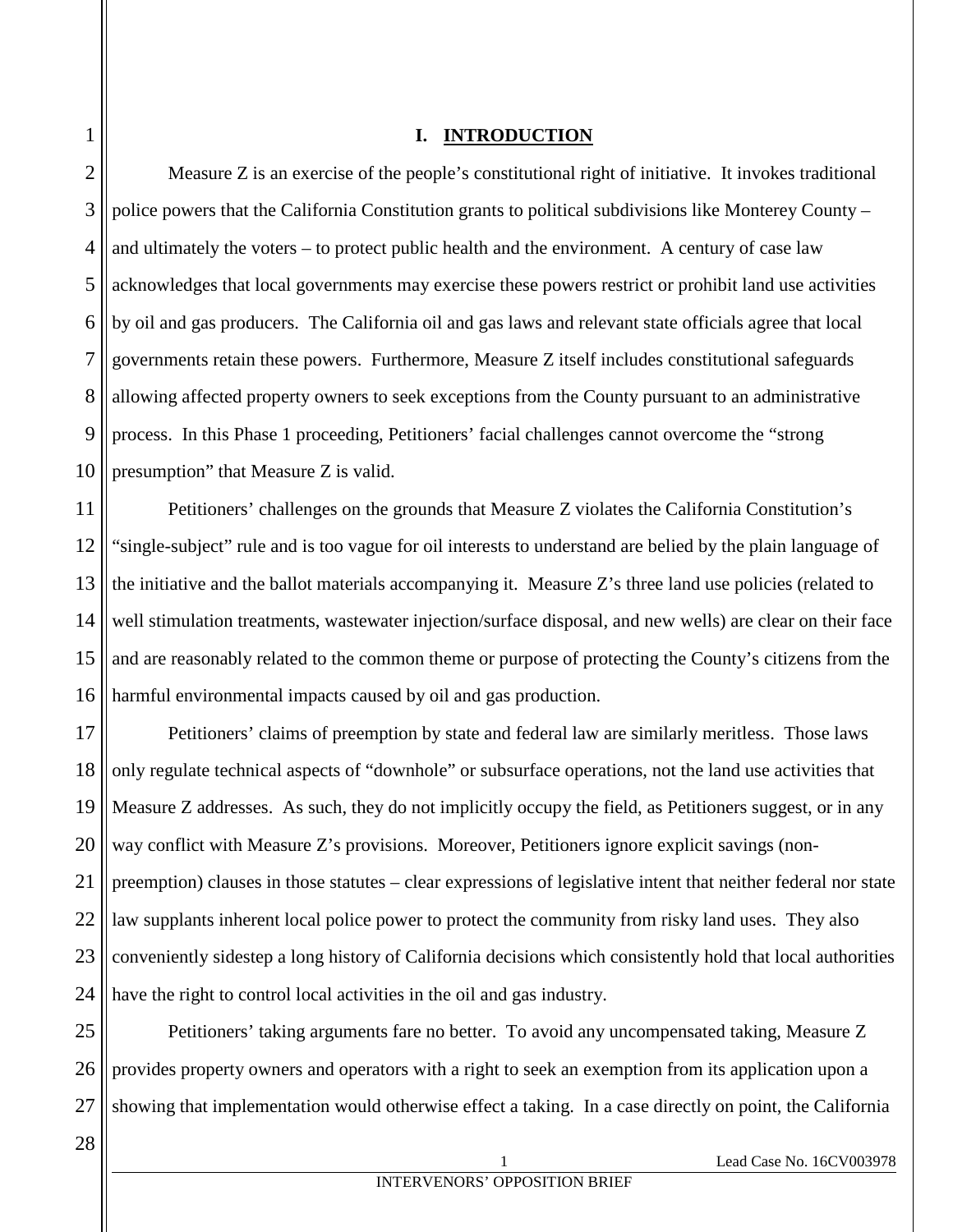1 2 3 4 5 Court of Appeal held that such a provision alone precludes any facial taking claim. The same result is required here. Petitioners' fact-based arguments may be brought only after the County has an opportunity to address them; they have no place in a facial takings analysis. At a minimum, these asapplied" arguments are premature and not yet ripe because Petitioners have not sought an exemption or a determination of vested rights from the County.

6 7 8 9 10 11 Lastly, Petitioners' scattershot of other facial claims (no legitimate government purpose, overbreadth, no local authority to prohibit or amortize a lawful business, etc.) are legally untenable and/or simply wrong. Protecting air, water, and land are, of course, legitimate reasons for the voters' exercise of a county's police powers, and Measure Z's land use provisions are rationally related to this purpose. And basic black letter law confirms that local governments are allowed to amend their zoning codes to address emerging threats to public health or to slowly phase out old, nonconforming land uses.

12 13 14 15 16 17 18 19 20 It is against the backdrop of these legal leaps that Petitioners mask their as-applied challenges in this facial phase of the case. The true facts are that, unlike other California cities and counties, the County of Monterey historically has allowed oil production in the San Ardo, Lynch Canyon, and other oil fields without meaningful local oversight. Operators in these fields rely on decades-old general use permits that contain no monitoring, reporting, inspection or other conditions, and which purport to obviate the need for local approval or permits for new wells, new production activities, or other new uses that can dramatically expand the footprint of oil production and its risks to the community. In essence, these oil fields operate out of the public eye, with a degree of impunity from local oversight and control that no other business in Monterey County enjoys.

21 22 23 24 Nor have state or federal agencies filled this void. The Division of Oil, Gas, and Geothermal Resources ("DOGGR") within the California Department of Conservation has technical requirements for downhole activities such as well casings and spacing, but has no land use authority and does not assert control over new well development.<sup>[1](#page-14-0)</sup> Moreover, although DOGGR nominally operates

<span id="page-14-0"></span>25 26 27 28  $<sup>1</sup>$  Before drilling a new well, oil field operators need only file with DOGGR a "Notice of Intention to</sup> Drill New Well," a form that identifies the technical construction specifications for proposed wells. The proposed well is deemed approved within ten days unless DOGGR responds otherwise. Cal. Pub. Res. Code § 3203. The purpose of these notices is to ensure that operators comply with technical drilling standards, not to evaluate the wisdom of expanded operations or their impacts on the surrounding community.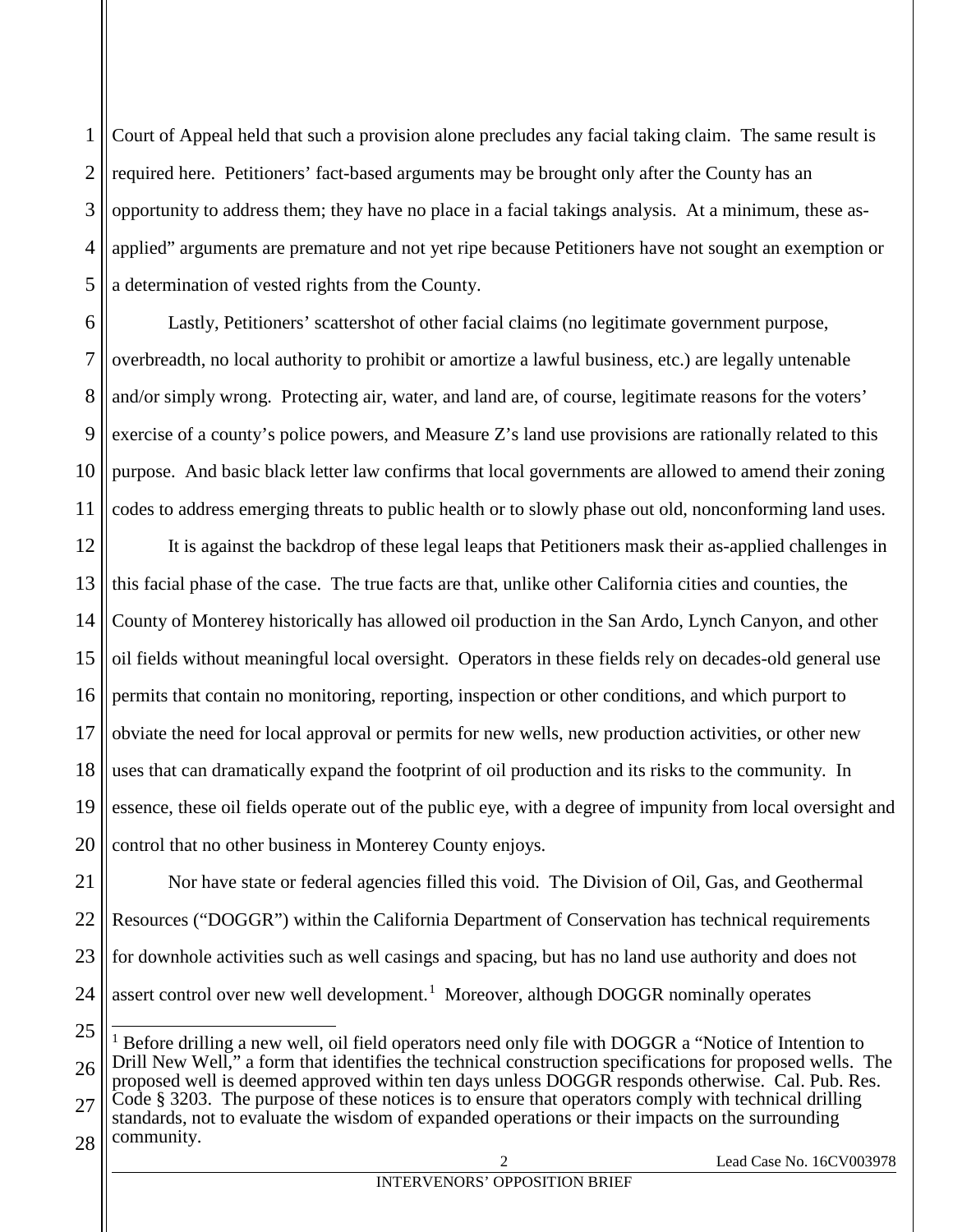1 2 3 4 5 6 California's Underground Injection Control ("UIC") program, it has failed to carry out its statutory obligations, as a 2011 audit by the U.S. Environmental Protection Agency revealed. That audit showed that DOGGR was routinely allowing the discharge of oil and gas wastes into potential sources of drinking water, including in Monterey County.<sup>[2](#page-15-1)</sup> Ironically, DOGGR has responded by proposing to exempt these potential sources of drinking water from the UIC program altogether, and EPA is unlikely to object.<sup>[3](#page-15-2)</sup>

7 8 9 10 11 12 13 14 15 Faced with the possibility of expanding and increasingly risky oil operations, concerned citizens took the matter into their own hands by qualifying Measure Z for the ballot. Despite the efforts of wellfunded oil interests, who spent millions of dollars to defeat the initiative, a strong majority of Monterey County's voters rejected the oil industry's arguments and approved Measure Z. In these lawsuits, oil interests reprise the same hyperbole that failed to sway voters during the campaign, in an attempt to convince the Court to override the will of the people. But where, as here, a voter initiative is supported by constitutional grants of authority, statutory savings clauses, a century of legal precedent, and strong presumptions favoring its validity, courts must not usurp the democratic process. Accordingly, the Court should reject Petitioners' facial challenges and grant judgment for Respondents.

<span id="page-15-0"></span>16

## **II. FACTUAL BACKGROUND**

17 18 19 20 21 22 23 24 25 Monterey County has significant oil operations, but historically has lacked meaningful land use and zoning regulations applicable to those operations. For instance, while many California localities require individual permits for each new well, oil facilities in unincorporated Monterey County have typically operated under antiquated, open-ended use permits, which purported allow them to expand their activities or drill new wells without environmental review or further local approval or oversight. The absence of local oversight became an even more pressing concern as some oil producers began experimenting with the use of hydraulic fracturing ("fracking") and the additional of acid ("acidizing")  $\overline{a}$ 

<span id="page-15-1"></span>26 2 See Intervenors' Request for Judicial Notice ("RJN") Exh. A (DOGGR letter to EPA Region IX dated May 15, 2015, Attachments C and D, listing wells in violation of Safe Drinking Water Act).

<span id="page-15-2"></span>27 3 RJN Exh. B (DOGGR notice of intention to approve exemption); Exh. C (DOGGR chart of EPA approvals).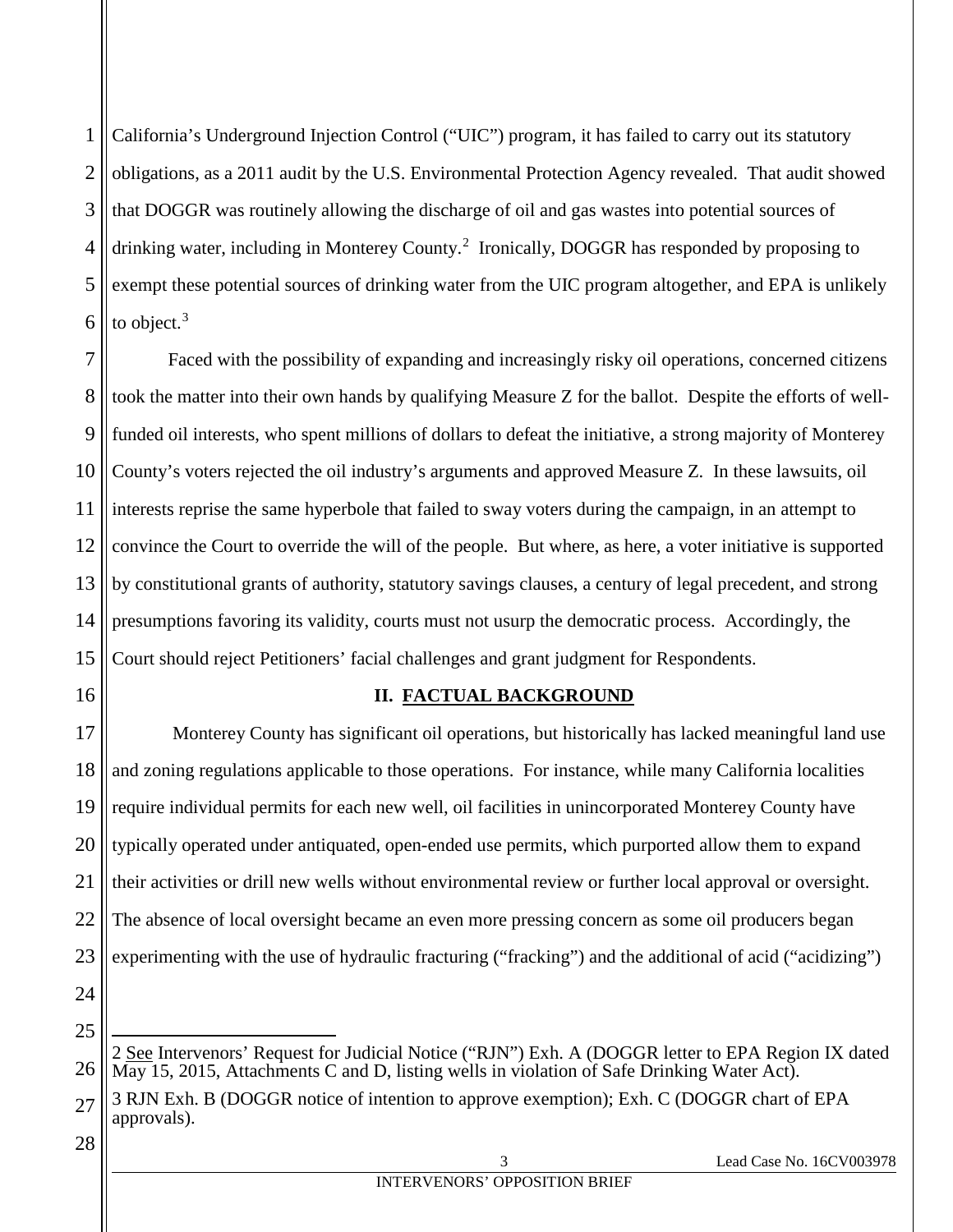1 2 3 to stimulate oil production in Monterey shale oil deposits.<sup>[4](#page-16-0)</sup> After years of growing concern, residents petitioned Monterey County in 2014 to address the community and environmental risks posed by oil field expansion and new high intensity oil extraction activities.

4 5 6 7 8 9 10 11 12 13 14 Recognizing the need for greater local supervision, the Monterey Planning Commission recommended that the County adopt a temporary moratorium on the use of fracking and acidizing to stimulate oil and gas well production, and require discretionary use permits for any well stimulation activities. E.g., AR 006-08. The Monterey Planning Department drafted language for a potential ordinance to implement these recommendations, but the County Board of Supervisors failed to enact any legislative changes. AR 117. While the County delayed, oil company operations continued apace, resulting in at least 14 spills from 2014 to 2016. RJN Exh D. To make matters worse, the public simultaneously learned that DOGGR stood by while operators of thousands of wells across the state injected toxic-laden wastewater into aquifers that were supposed to be protected under the federal Safe Drinking Water Act. RJN, Exh. E. Scores of these illegal injection wells were in Monterey County, threatening serious degradation to the area's groundwater. RJN Exh. A.

15 16 17 18 19 20 21 Unsatisfied by the County's inaction in the face of its own Planning Commission's recommendation, over 16,000 residents signed a petition to place Measure Z on the ballot. AR 118-45. Given the intervening revelations about the significant deficiencies in DOGGR's UIC program, the initiative expanded on the Planning Department's draft ordinance to include provisions that address wastewater injection and impoundment. Under California Election Code section 9118(b), the Board of Supervisors voted to place the initiative on the November 2016 ballot rather than adopt the measure itself. AR 314, 318-19, 327-28.

22 Measure Z was carefully crafted to comply with existing law and to carry out three clearly-

23 24 expressed objectives. Descriptively titled "Protect Our Water: Ban Fracking and Limit Risky Oil Operations Initiative," Measure Z stated its "purpose" clearly:

25

<span id="page-16-0"></span><sup>26</sup> 27 4 For example, as the County explained in an analysis of a 2015 application by Trio Petroleum for a conditional use permit, Venoco, Inc. used fracking and acidizing in 2008 on two wells on the same property in 2008. RJN Exh. G (explaining that DOGGR records indicate that Venoco performed hydraulic fracturing and acidizing on both wells).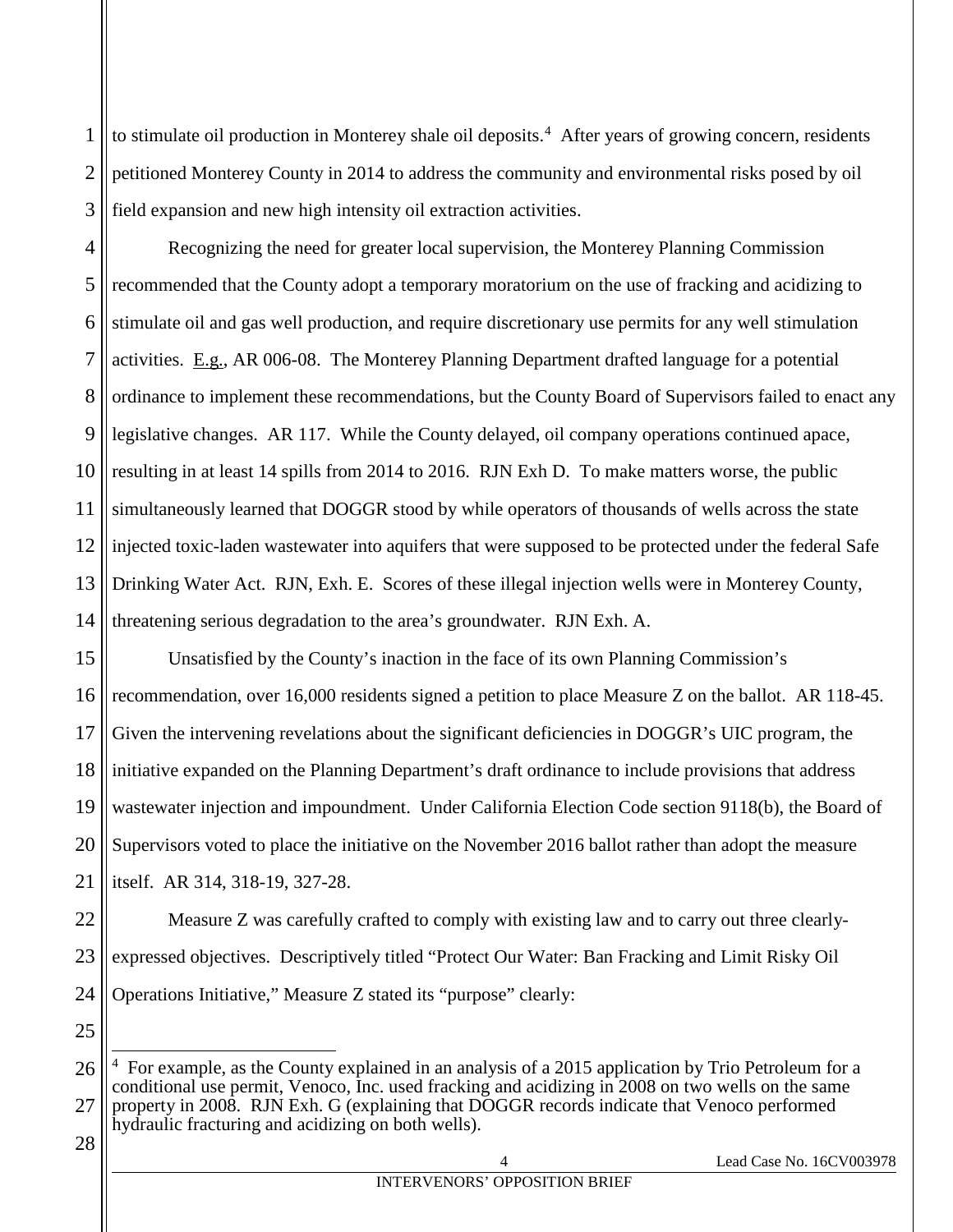To protect Monterey County's water, agricultural lands, air quality, scenic vistas, and quality of life by [1] prohibiting the use of any land within the County's unincorporated area for well stimulation treatments, including, for example, hydraulic fracturing treatments (also known as "fracking") and acid well stimulation treatments. The Initiative also [2] prohibits and phases out land uses in support of oil and gas wastewater (which the Initiative defines) disposal using injection wells or disposal ponds in the County's unincorporated area. The Initiative also [3] prohibits drilling new oil and gas wells in the County's unincorporated area.

AR 121. Measure Z's stated "effects" track these same three goals. AR 121. To support these land use changes, Measure Z includes fifteen detailed "findings" regarding the absence of effective local regulations governing oil and gas operations within unincorporated areas of the County and the need for more stringent measures to protect the health, safety, welfare, and quality of life of residents of the County. AR 121-27.

The operative provisions of Measure Z are equally clear and precise. Measure Z simultaneously amends the Monterey County General Plan, the Monterey County Local Coastal Program, and the Fort Ord Master Plan to include the three land use prohibitions. *First*, "[t]he development, construction, installation, or use of any facility, appurtenance, or above-ground equipment, whether temporary or permanent, mobile or fixed, accessory or principal, in support of well stimulation treatments is prohibited on all lands within the County's unincorporated area"; the term "well stimulation treatments" is defined to include fracking and acidizing, but not steam processes. AR 127-28 (LU-1.21). *Second*, "[t]he development, construction, installation, or use of any facility, appurtenance, or above-ground equipment, whether temporary or permanent, mobile or fixed, accessory or principal, in support of oil and gas wastewater injection or oil and gas wastewater impoundment is prohibited on all lands within the County's unincorporated area," with a reasonable amortization or "phase-out" period of at least five years for all non-conforming uses, and the opportunity for existing operators to obtain a longer amortization period (up to ten additional years) on a case-by-case basis upon a showing to the Planning Commission. AR 128-29 (LU-1.22). *Third*, "[t]he drilling of new oil and gas wells is prohibited on all lands within the County's unincorporated area," but this prohibition "does not affect oil and gas wells drilled prior to the Effective Date and which have not been abandoned." AR 129 (LU-1.23).

In these ways, Measure Z exercises only the County's traditional police powers and land use authority for the purpose of promoting public welfare and protecting human communities and the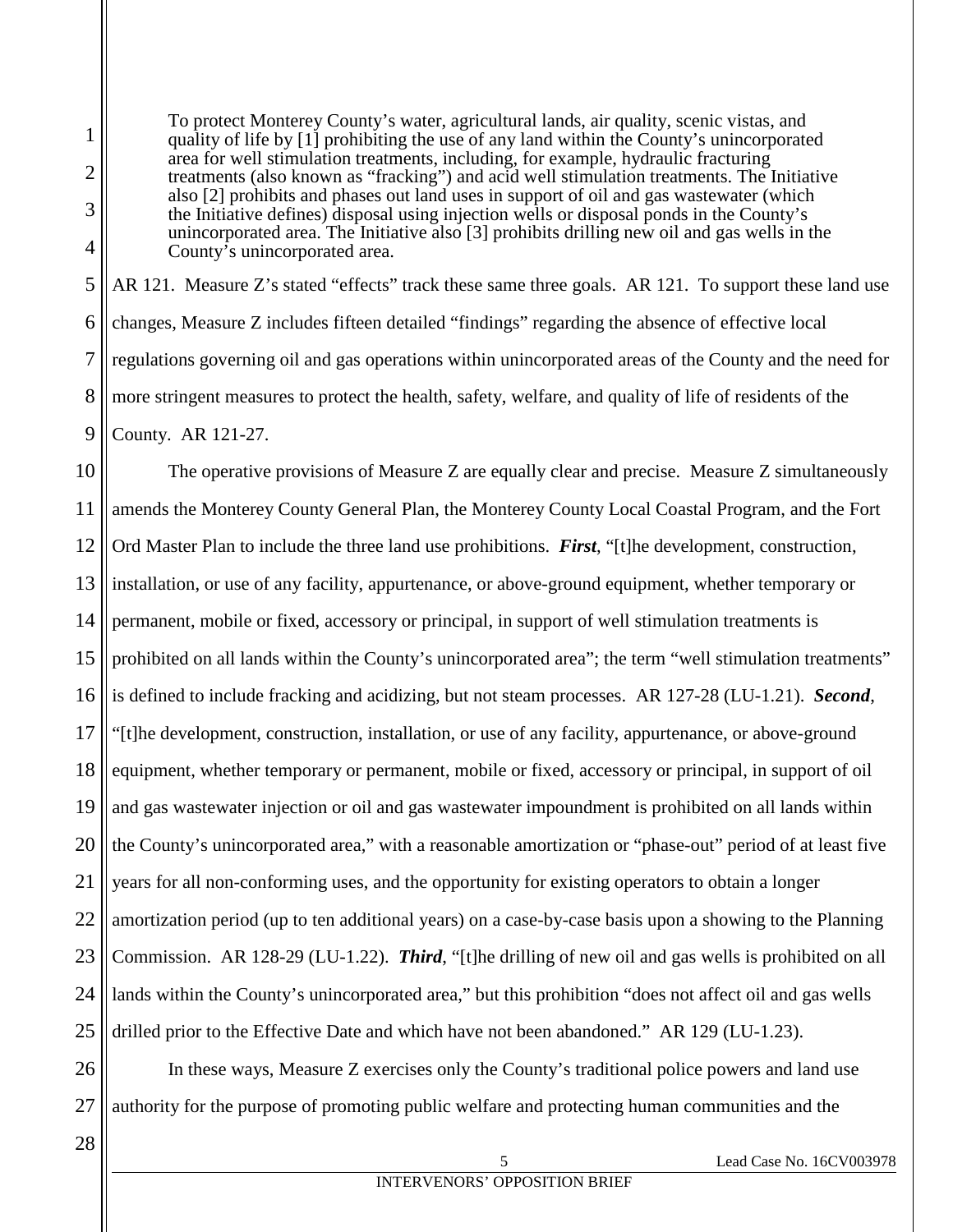1 2 3 4 5 6 7 8 environment. The initiative does so by (1) anticipating and prohibiting in advance the commencement of certain dangerous oil and gas well stimulation treatments (which Petitioners claim are not currently used in the County but which DOGGR records show has recently been performed in Monterey), (2) phasing out, over a reasonable amortization period, the risky land use practice of disposing oil and gas wastes through underground injection and surface impoundments, and (3) preventing the expansion of existing oil and gas extraction operations through a ban on construction of new wells, while allowing continued extraction from existing wells consistent with the natural life and inevitable decline of all oil fields.

9 10 11 12 13 14 15 16 17 To ensure Measure Z preserves existing property rights, section 6 provides that nothing in the initiative "shall apply to prohibit any person or entity from exercising a vested right, obtained pursuant to State law" and that the initiative's provisions shall not apply "to the extent, but only to the extent, that they would violate the constitution or laws of the United States or the State of California." AR 137. Measure Z effectuates these safeguards by expressly authorizing the grant of "an exception to application of any provision of this Initiative if the Board of Supervisors finds, based on substantial evidence, that both (1) the application of that provision of this Initiative would constitute an unconstitutional taking of property, and (2) the exception will allow additional or continued land uses only to the minimum extent necessary to avoid such a taking." AR 137.<sup>[5](#page-18-1)</sup>

18 19 20 21 22 23 24 25 Measure Z's provisions and goals were clearly stated in the official voter pamphlet, which provided full information to County voters. The County Counsel's Impartial Analysis explained Measure Z's three prohibitions, as well as the section 6 exemption provision, in clear, concise, objective language. The County Auditor's Fiscal Impact Statement discussed the potential financial costs and benefits of the initiative. AR 362-63. The voter pamphlet included arguments for and against Measure Z and rebuttals thereto. AR 364-72, 375-91. The arguments in favor of Measure Z explained that the initiative would prohibit fracking and acidizing, phase-out wastewater injection, and prohibit new wells but allow the reworking and horizontal drilling of the County's existing 1,500 oil wells. AR cite. The

<span id="page-18-1"></span><span id="page-18-0"></span><sup>27</sup> 28 5 Although Measure Z did not articulate a specific process for either granting an exception or determining vested rights, Monterey County's existing zoning ordinance has provisions for both granting variances to local zoning restrictions and for determining vested rights. Monterey County Code, § 21.64.240 (vested rights) and §21.72 (variances).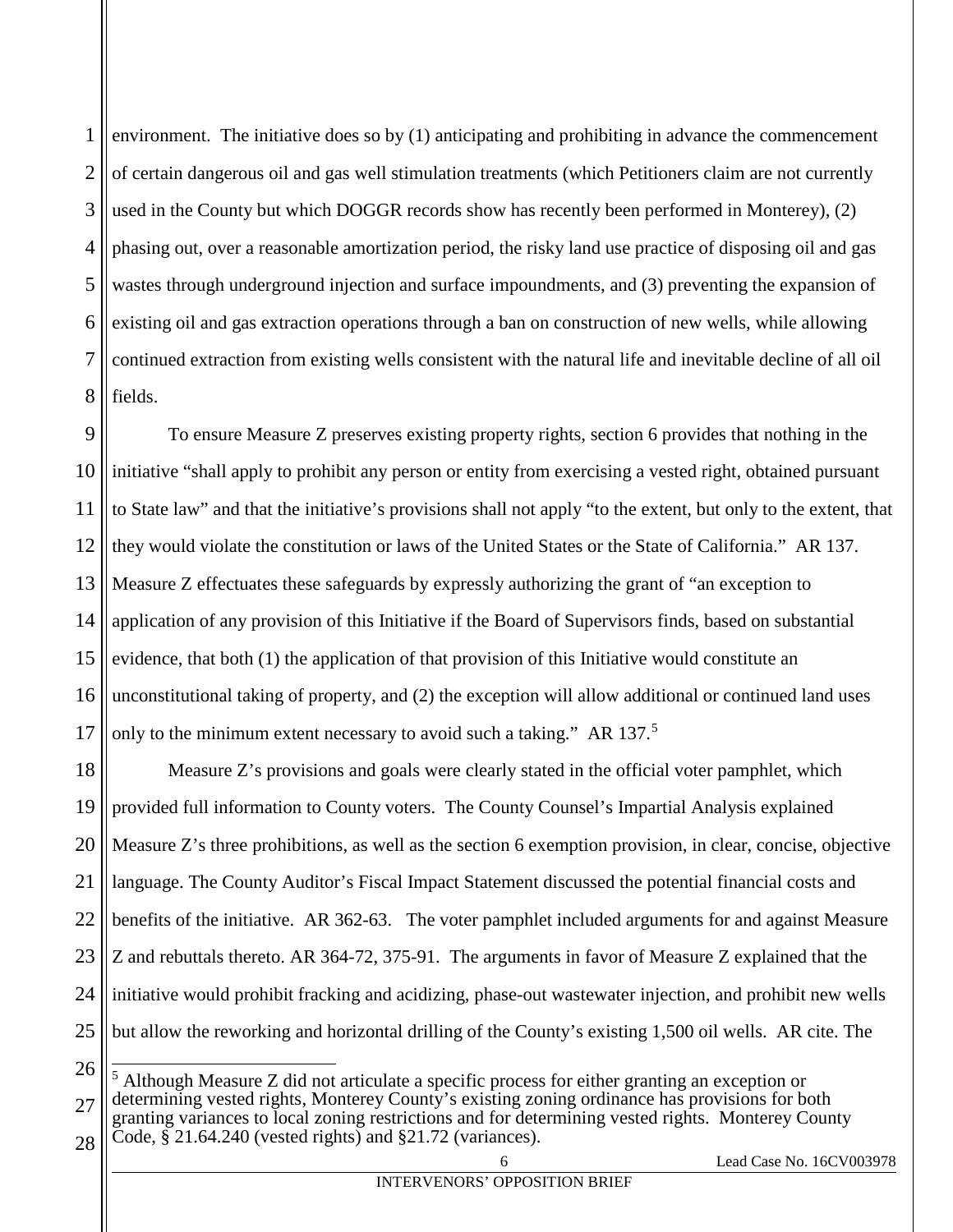1 2 3 4 5 6 arguments against Measure Z claimed, as Petitioners do here, that Measure Z was a "deceptive, deeply flawed initiative" that "will lead to the shutdown of oil production" and "will have devastating consequences for crucial county programs like education, police, and fire protection." AR cite. Echoing these same arguments, the oil industry waged a year-long, \$5.6 million multimedia advertising campaign against Measure Z. RJN Exh. F. Despite this industry effort, Measure Z passed on November 8, 2016 with a strong majority of the vote. AR 399.<sup>[6](#page-19-3)</sup>

7 8 9 10 11 12 On December 13, 2016, the Board certified the results of the initiative at a public hearing, and the new law was set to take effect in ten days. AR 392-394, 399. But the day after certification, two of the Petitioners filed lawsuits against the County and, before Intervenors could join the case, the Court stayed implementation of Measure Z's key provisions pursuant to stipulation of the parties. Nearly a year after Measure Z passed by a sizable margin, voters are still waiting for Measure Z's protections to be put in place, even as Petitioners go about planning expansion of their current operations.<sup>[7](#page-19-4)</sup>

<span id="page-19-0"></span>13

## **III. BACKGROUND LEGAL PRINCIPLES**

14 15 16 17 18 19 20 21 22 23 As an enactment of the people through the initiative process, Measure Z exemplifies "one of the most precious rights of our democratic process." Cal. Cannabis Coalition v. City of Upland, 3 Cal. 5th 924, 930 (2017). Indeed, the constitutional initiative power is so fundamental that the California Supreme Court has described it "not as a right granted the people, but as a power reserved by them." Id., at 934. Thus, the California Supreme Court recently reaffirmed that courts possess a "'solemn duty to jealously guard the precious initiative power, and to resolve any reasonable doubts in favor of its exercise." Briggs v. Brown, 3 Cal. 5th 808, 827 (2017) (quoting Legislature v. Eu, 54 Cal. 3d 492, 501 (1997)): see also Cal. Cannabis Coal., 3 Cal. 5th 924, 401 P.3d 49, 55 ("courts have consistently declared it their duty to 'jealously guard' and liberally construe the right so that it 'be not improperly annulled'") (quotations omitted).

24

<span id="page-19-2"></span>7 **Lead Case No. 16CV003978** 

<span id="page-19-3"></span><sup>25</sup> 26 27 <sup>6</sup> Notably, Plaintiffs did not pursue any kind of pre-election challenge to the adequacy of the voter pamphlet information or arguments or to the facial validity of Measure Z. Cal. Elec. Code § 9190; Senate of State of Cal. v. Jones, 21 Cal. 4th 1142, 1155 (1999) (affirming availability of such preelection challenges).

<span id="page-19-4"></span><span id="page-19-1"></span><sup>28</sup> <sup>7</sup> See Declaration of Dallas Tubbs at  $\P$  51 (stating that "Chevron intends to drill or sidetrack 56 new wells in 2017 and 2018. The expected life span of these new wells is 60 years.").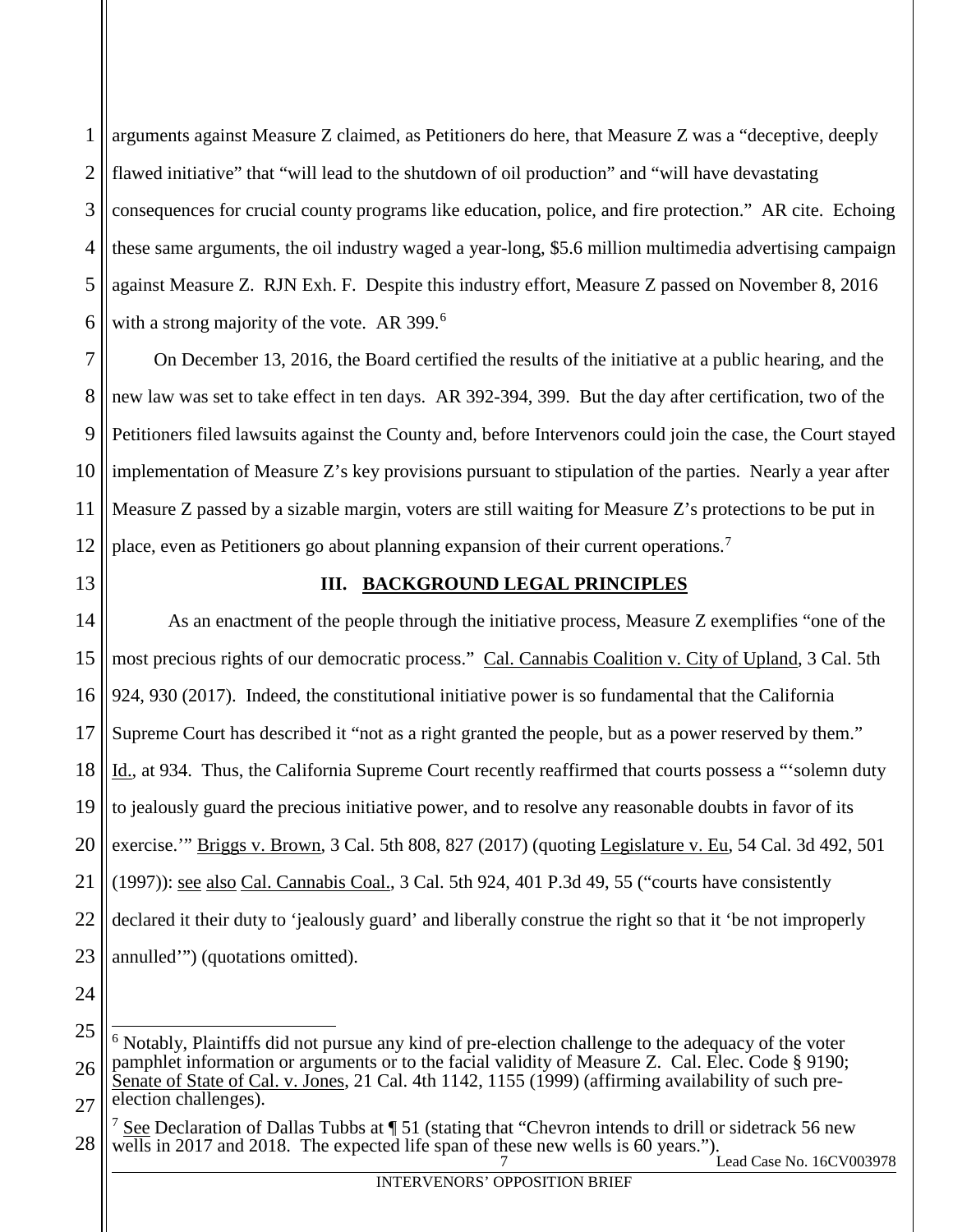<span id="page-20-5"></span><span id="page-20-4"></span><span id="page-20-3"></span>1 2 3 4 5 6 7 8 9 10 11 12 13 14 15 16 The subject matter of Measure Z itself likewise flows from the constitution, which vests expansive police powers in political subdivisions like Monterey County. Under the California Constitution's Article XI Section 7, local cities and counties have "broad and flexible" police powers to make and enforce ordinances and regulations that promote and protect the lives, health, morals, comfort, and general welfare of the people. Cal. Const. Art. XI, sec. 7; Richeson v. Helal, 158 Cal. App. 4th 268, 277 (2007) (noting that local police powers are as broad as those of the state itself). "A county may use its police powers to do 'whatever will promote the peace, comfort, convenience, and prosperity' of [its] citizens . . . , [and these powers] should 'not be lightly limited.'" San Diego County Veterinary Med. Ass'n v. County of San Diego, 116 Cal. App. 4th 1129, 1135 (2004) (quoting Waste Resource Technologies v. Dep't of Public Health, 23 Cal. App. 4th 299, 310 (1994)); see also Cotta v. City  $\&$ County of San Francisco, 157 Cal. App. 4th 1550, 1557 (2007) ("The police power extends to legislative objectives in furtherance of public peace, safety, morals, health and welfare."). Moreover, a county's constitutionally-derived powers are "capable of expansion to meet existing conditions of modern life, and thereby keep pace with the social, economic, moral, and intellectual evolution of the human race," including through the adoption and amendment, from time to time, of a "comprehensive zoning plan." Richeson, 158 Cal. App. 4th at 277.

<span id="page-20-2"></span>17 18 19 20 21 22 23 24 25 These principles apply with special force to judicial review of voter initiatives. The purpose of the initiative power is to allow voters "to propose and adopt provisions 'that their elected public officials had refused or declined to adopt." Cal. Cannabis Coal. v. City of Upland, 3 Cal. 5th 924, 401 P.3d 49, 55. Thus, as the California Supreme Court has recently reaffirmed, courts have a "solemn duty to jealously guard the precious initiative power, and to resolve any reasonable doubts in favor of its exercise." Briggs v. Brown, 3 Cal. 5th 808, 400 P.3d 29 (2017). Indeed, "the people's power to propose and adopt initiatives is at least as broad as the legislative power wielded by the Legislature and local governments," and "[w]hen voters exercise the initiative power, they do so subject to precious few limits on that power." Cal. Cannabis Coal. v. City of Upland, 3 Cal. 5th 924, 401 P.3d 49, 56.

<span id="page-20-1"></span><span id="page-20-0"></span>26 27 In the zoning realm, a county "has broad authority, under its general police power, to regulate the development and use of real property within its jurisdiction to promote the public welfare." California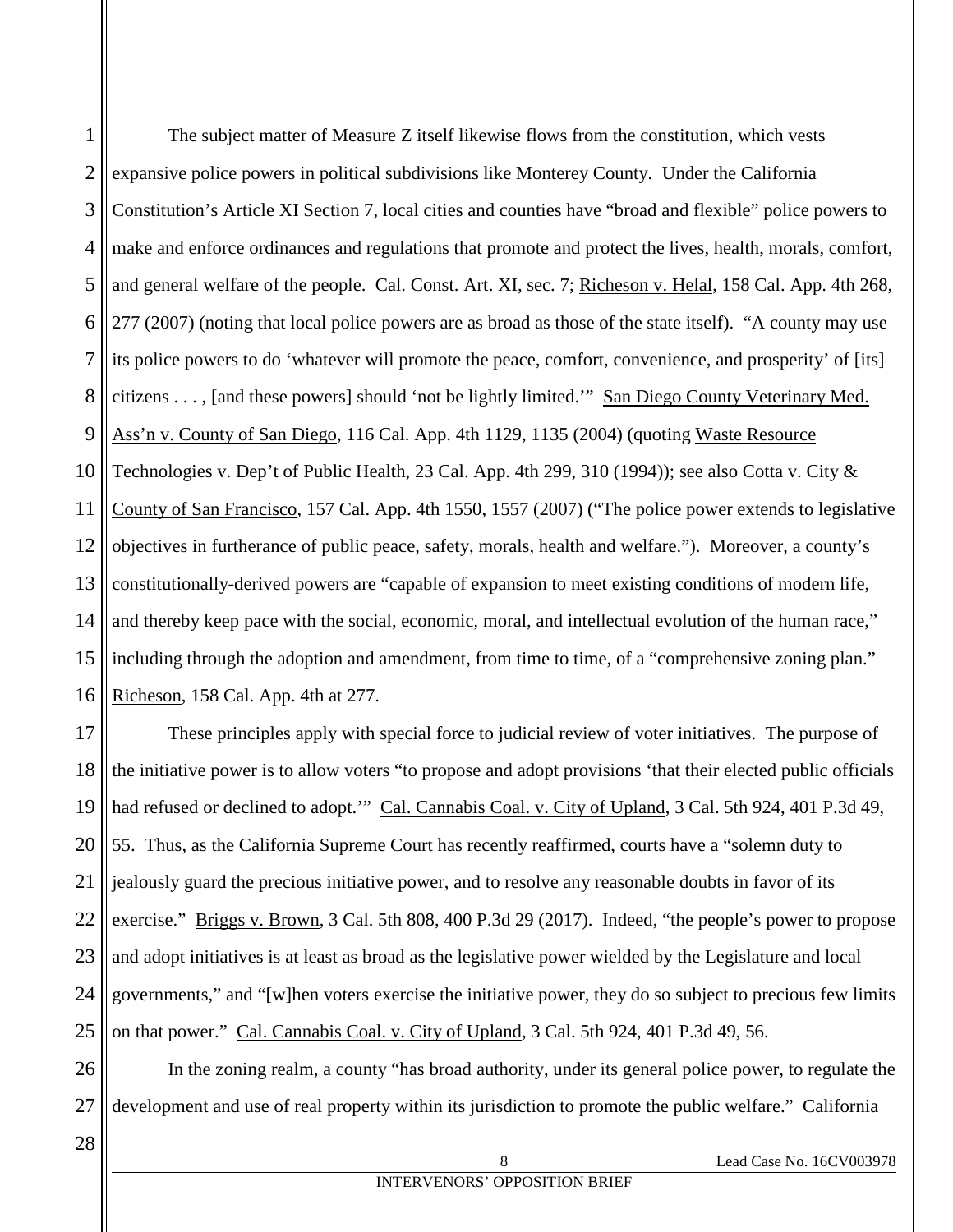<span id="page-21-2"></span>1 2 3 4 5 6 7 8 9 10 11 12 Bldg. Indus. Ass'n v. City of San Jose, 61 Cal. 4th 435, 455 (2015), cert. denied, 136 S. Ct. 928 (2016). A "city's or county's power to control its own land use decisions derives from this inherent police power, not from the delegation of authority by the state," and the Legislature has made it clear that "counties and cities may exercise the maximum degree of control over local zoning matters." Big Creek Lumber Co. v. County of Santa Cruz, 38 Cal. 4th 1139, 1151–52 (2006) (quoting DeVita v. County of Napa, 9 Cal. 4th 763, 782 (1994)). "The variety and range of permissible land use regulations are extensive and familiar, including, for example, restrictions on the types of activities for which such property may be used . . . As a general matter, so long as a land use restriction or regulation bears a reasonable relationship to the public welfare, the restriction or regulation is constitutionally permissible." California Bldg. Indus. Ass'n, 61 Cal. 4th at 455. Moreover, "zoning legislation may validly provide for the eventual discontinuance of nonconforming uses within a prescribed reasonable amortization period." Nat'l Advert. Co. v. County of Monterey, 1 Cal. 3d 875, 877–78 (1970).

<span id="page-21-5"></span>13 14 15 16 17 18 19 20 21 22 23 24 Consistent with this expansive authority, California courts have long recognized that local governments may use their traditional zoning authority to prohibit oil and gas activity. More than 60 years ago, the California Supreme Court upheld the validity of a local ban on new oil production wells, explaining that "[t]here can be no question of the inherent right of the city to control or prohibit such production, provided it is done reasonably and not arbitrarily." Beverly Oil Co. v. City of Los Angeles, 40 Cal. 2d 552, 558 (1953) (citing Marblehead Land Co. v. City of Los Angeles, 47 F.2d 528 (9th Cir. 1931)); see also California Attorney General's Opinion, 59 Ops. Cal. Atty. Gen. 461, 466 (1976) ("[I]t is our opinion that cities and counties have the power to prohibit [oil and gas] operations."). Today, the courts continue to acknowledge that the "[e]nactment of a city ordinance prohibiting exploration for and production of oil, unless arbitrary, is a valid exercise of the municipal police power." Hermosa Beach Stop Oil Coal. v. City of Hermosa Beach, 86 Cal. App. 4th 534, 555 (2001) (upholding validity of local ballot initiative, passed by 56 percent of voters, to stop all oil production within city limits).

<span id="page-21-0"></span>25

## <span id="page-21-4"></span><span id="page-21-3"></span><span id="page-21-1"></span>**IV. STANDARD OF REVIEW**

26 27 Under this Court's Order, this first phase of the case relates exclusively to the "facial validity" of Measure Z. "Facial challenges to statutes and ordinances are disfavored." Bldg. Indus. Ass'n of the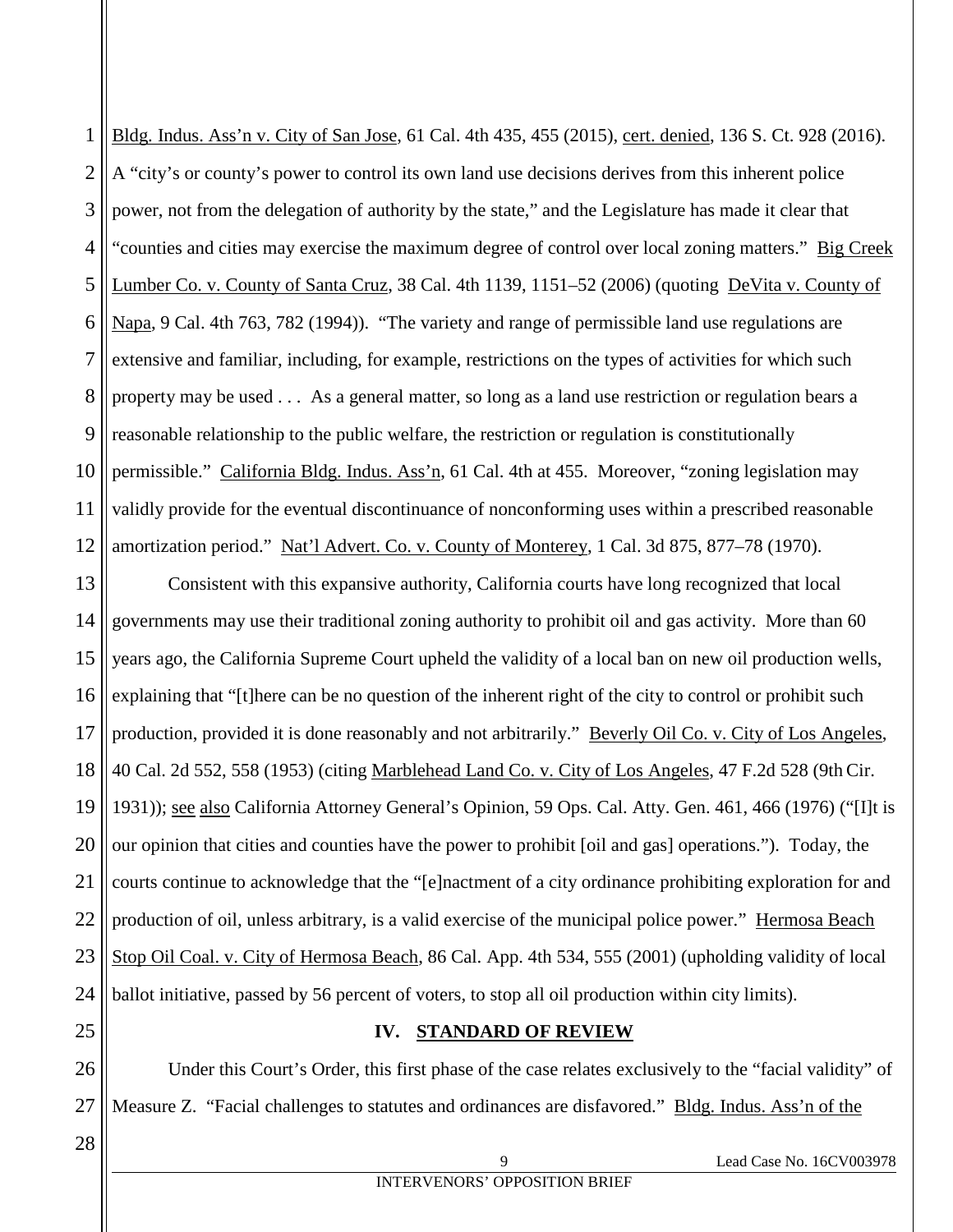1 2 3 4 5 6 7 8 9 10 11 12 Bay Area v. City of San Ramon, 4 Cal. App. 5th 62, 90 (2016), review denied (Dec. 21, 2016), cert. denied, 137 S. Ct. 2189 (2017). Because facial challenges "often rest on speculation, they may lead to interpreting statutes prematurely, on the basis of a barebones record," and they "conflict with the fundamental principle of judicial restraint that courts should not decide questions of constitutional law unless it is necessary to do so, nor should they formulate rules broader than required by the facts before them." Id. Accordingly, courts "start from 'the strong presumption that the ordinance is constitutionally valid,'" id. (quoting Allen v. City of Sacramento, 234 Cal. App. 4th 41, 54 (2015)), and must "resolve all doubts in favor of the validity of the ordinance." Id. (quoting City of San Diego v. Boggess, 216 Cal. App. 4th 1494, 1503 (2013)). Petitioners bear the burden of demonstrating that an ordinance is unconstitutional in all or most instances, and unless the constitutional conflict is "clear and unmistakable," a reviewing court must uphold the ordinance.  $Id$ . An initiative must be upheld even if its validity is "fairly debatable." Briggs, 3 Cal. 5th at 828.

<span id="page-22-3"></span><span id="page-22-1"></span>13 14 15 16 17 18 19 20 21 22 23 24 As the Court recognized in controlling the scope of evidence for this first phase, "[a] facial challenge to the constitutional validity of a statute or ordinance considers only the text of the measure itself, not its application to the particular circumstances of" any individual Petitioner. Tobe v. City of Santa Ana, 9 Cal. 4th 1069, 1084 (1995). "To support a determination of facial unconstitutionality, ... petitioners cannot prevail by suggesting that in some future hypothetical situation constitutional problems may possibly arise as to the particular application of the statute. . . . Rather, petitioners must demonstrate that the act's provisions inevitably pose a present total and fatal conflict with applicable constitutional prohibitions." Arcadia Unified Sch. Dist. v. State Dep't of Educ., 2 Cal. 4th 251, 267 (1992) (quoting Pacific Legal Foundation v. Brown, 29 Cal. 3d 168, 180-181 (1981); Dillon v. Mun. Court for Monterey-Carmel Judicial Dist., 4 Cal. 3d 860, 865-66 (1971) (facial challenge does not require resolution of factual disputes because "[s]uch a challenge is directed solely to the language of the enactment and not to its application in the particular case").

<span id="page-22-2"></span><span id="page-22-0"></span>25 26 27 On a facial challenge, the only evidence that may be considered beyond the initiative itself is official ballot material and relevant state and federal law. While the Court may ultimately be concerned with the effects of such laws on individual Monterey County wells and the value of properties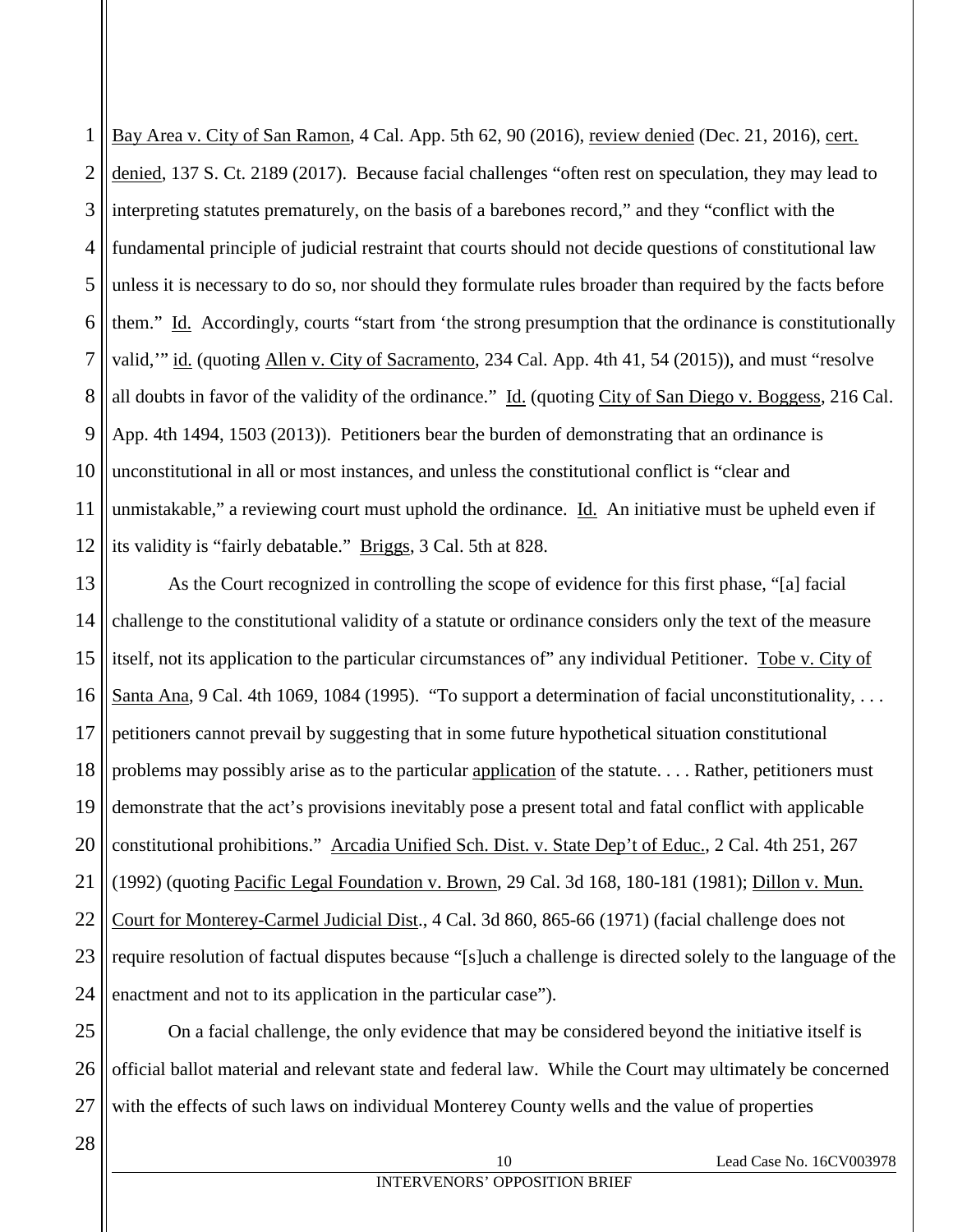<span id="page-23-4"></span><span id="page-23-1"></span>1 2 3 4 5 6 7 8 9 10 11 12 13 14 surrounding them is some later proceedings, Measure Z's alleged interference with any specific well is irrelevant for purposes of this facial challenge. See NJD, Ltd. v. City of San Dimas, 110 Cal. App. 4th 1428, 1448 (2003) (finding "'a facial challenge presents no 'concrete controversy' as to the application of the statute to the property at issue'" and since all plaintiff's proffered evidence related to statute's impact on development of plaintiff's property, such evidence was irrelevant to facial challenge) (quoting Keystone Bituminous Coal Assn. v. DeBenedictis, 480 U.S. 470, 494-95 (1987)); Tahoe-Sierra Pres. Council, Inc. v. Tahoe Reg'l Planning Agency, 216 F.3d 764, 773 (9th Cir. 2000) (finding in facial regulatory taking challenge, court only reviews regulation's "general scope and dominant features" and not "the effect of the application of the regulation in specific circumstances"); Hodel v. Va. Surface Mining & Reclamation Ass'n, 452 U.S. 264, 295-96 (1981) (explaining that "'ad hoc, factual inquiries' must be conducted with respect to specific property, and the particular estimates of economic impact and ultimate valuation relevant in the unique circumstances"). Because, as the Court repeatedly clarified, Phase I is limited to facial invalidity claims,  $\delta$  expert declarations and evidence addressing Measure Z's purported impacts on specific properties is not admissible.

<span id="page-23-2"></span><span id="page-23-0"></span>15 16 17 18 19 20 21 22 23 "In interpreting a voter initiative . . . , [courts] apply the same principles that govern statutory construction." People v. Rizo, 22 Cal. 4th 681, 685 (2000). Thus, they "'turn first to the language of the [initiative], giving the words their ordinary meaning.'" Id. (quoting People v. Birkett, 21 Cal. 4th 226, 232 (1999)); see also Cal. Cannabis Coal., 3 Cal. 5th 924, 401 P.3d 49, 55 (relevant text of the initiative "is typically the best and most reliable indicator of purpose"); Kwikset Corp. v. Superior Court, 51 Cal. 4th 310, 321 (2011) (when interpreting voter initiatives, "'we begin with the text'"). "'Absent ambiguity, [courts] presume that the voters intend the meaning apparent on the face of an initiative measure . . . and the court may not add to the statute or rewrite it to conform to an assumed intent that is not apparent in its language." Professional Engineers in California Gov't v. Kempton, 40 Cal. 4th 1016,

<span id="page-23-3"></span>24

<span id="page-23-5"></span>25 26 27 <sup>8</sup> Reporter's Transcript [6/17/17] at 9:13-14 ("Phase 1 is to determine the constitutionality of [Measure Z] on its face and the preemption issues. We do not get into as-applied arguments. I do not need to know the particulars of anyone's operation."); at 37 ("[I]t is not going to take on the shape of an as-applied [takings claim] to each particular plaintiff."); Reporter's Transcript [3/17/17] at 45:23-46:9 ("I don't think discovery on the validity and preemption issues is necessary at this point. My intent would be to sever off the interpretation and validity arguments from the balance of the case, bifurcate that, get that resolved first. And I don't think there would be any discovery in the traditional sense between parties necessary prior to that.").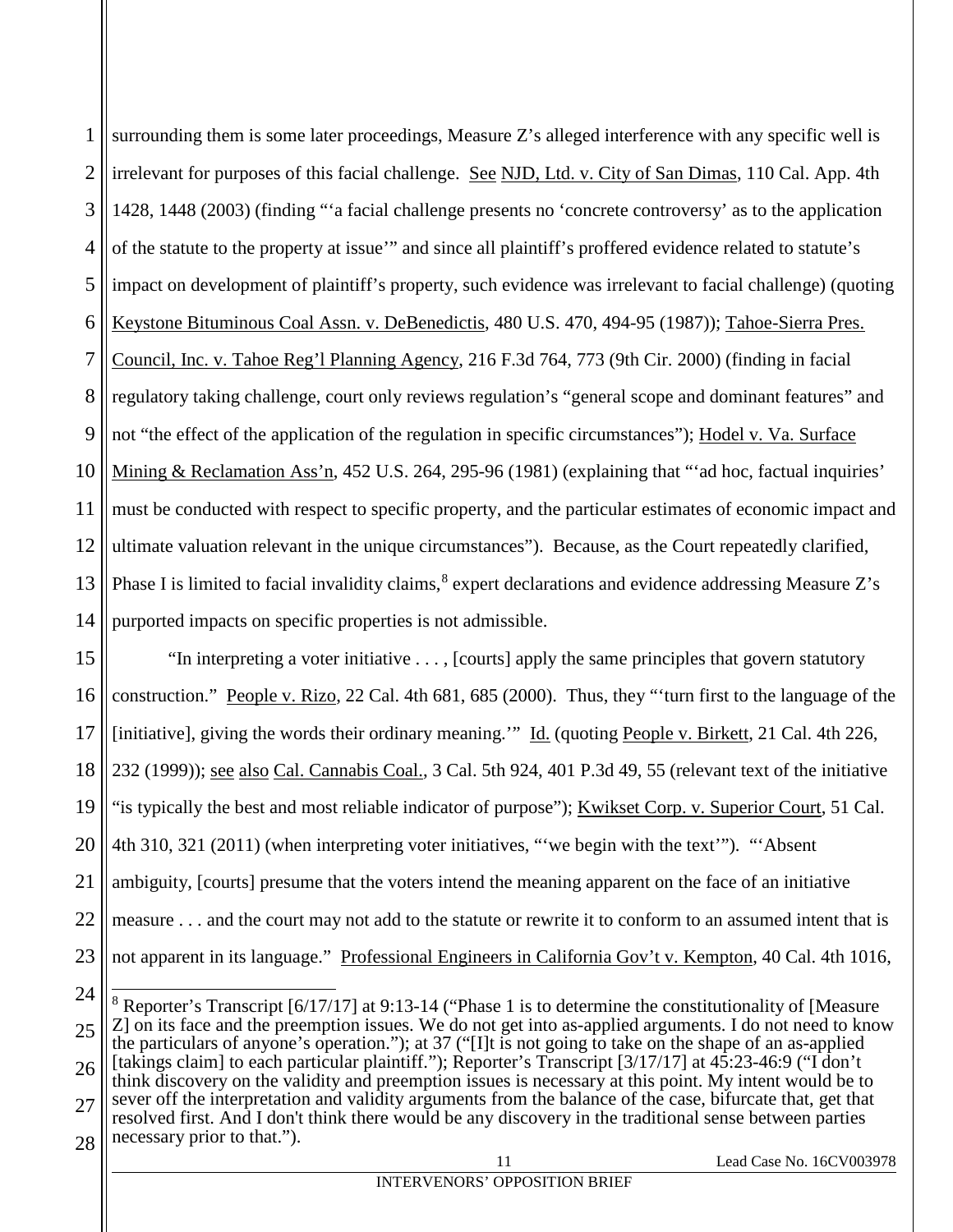1 2 3 4 5 6 7 1037 (2007) (quoting Lesher Communications, Inc. v. City of Walnut Creek, 52 Cal. 3d 531, 543, 277 (1990)). Moreover, like any other statutory provision, an initiative's language must be construed in the context of the measure as a whole and its overall scheme. People v. Rizo, 22 Cal. 4th at 685. Accordingly, "[w]here there is ambiguity in the language of the measure, '[b]allot summaries and arguments may be considered when determining the voters' intent and understanding of a ballot measure."" Professional Engineers, 40 Cal. 4th at 1037 (quoting Legislature v. Deukmejian, 34 Cal.3d 658, 673, fn. 14 (1983)).

<span id="page-24-2"></span>8 9 10 11 12 13 14 15 16 17 Ordinarily, courts "should assume that the voters who approved a constitutional amendment '. . . have voted intelligently upon an amendment to their organic law, the whole text of which was supplied each of them prior to the election and which they must be assumed to have duly considered . . . ." Amador Valley Joint Union High Sch. Dist. v. State Bd. of Equalization, 22 Cal. 3d 208, 243–44 (1978) (quoting Wright v. Jordan, 192 Cal. 704, 713 (1923)). Moreover, initiatives "must be upheld unless their unconstitutionality clearly, positively, and unmistakably appears.' If the validity of the measure is 'fairly debatable,' it must be sustained." Briggs v. Brown, 3 Cal. 5th 808, 400 P.3d 29, 37 (quoting Calfarm Ins. Co. v. Deukmejian, 48 Cal. 3d 805, 814-15 (1989); internal citations omitted). In construing constitutional and statutory provisions in the initiative context, courts apply their independent judgment. Cal. Cannabis Coal., 3 Cal. 5th 924, 401 P.3d 49, 55.

18 19

20

21

22

23

24

25

<span id="page-24-1"></span><span id="page-24-0"></span>**A. Measure Z Is a Clear, Coherent, and Legally Adequate Expression of the Electorate's** 

**Right to Control Local Land Use Activities.**

<span id="page-24-3"></span>**V. ARGUMENT**

26 Faced with public health concerns and environmental risks from intensifying oil production in southern Monterey County and a Board of Supervisors that refused to act, voters exercised their constitutional right to adopt a carefully-crafted zoning initiative that prohibits dangerous new oil activities, phases out harmful disposal practices, and halts future expansion. Unhappy with the outcome of the democratic process, Petitioners invoke a hodge-podge of theories – single-subject rule, general plan consistency, void for vagueness, valid public purpose, – to support their request that this Court

28

27

12 Lead Case No. 16CV003978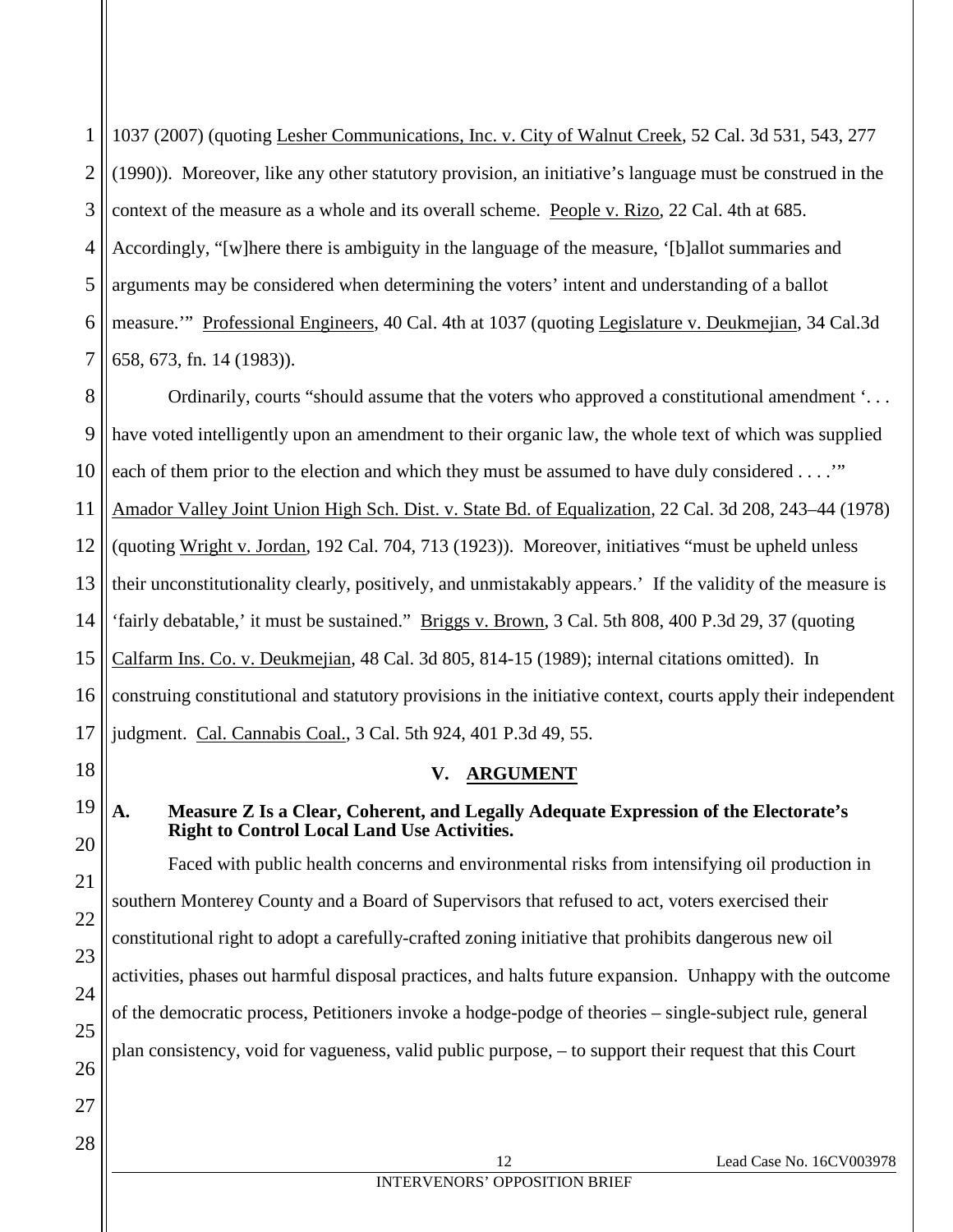override the will of the voters. Each of these arguments lacks merit and should be summarily rejected.<sup>[9](#page-25-5)</sup>

<span id="page-25-0"></span>

1

2

## **1. Measure Z Easily Complies with the Constitution's Lenient "Single-Subject Rule."**

3 4 5 6 7 8 9 10 11 12 13 Petitioner California Resources Corporation ("CRC") nominally argues that Measure Z violates the California Constitution's so-called "single-subject" rule, but this is a sham argument. The measure's three land use policies are obviously related to the initiative's stated purpose of reducing the local land use and environmental impacts of oil and gas production activities in Monterey County. CRC's real complaint is not with the plain text of Measure Z, which is the proper focus of the single-subject rule, but with the campaign run by grassroots supporters, which CRC claims misled and confused voters. CRC OB at 19-21, 24-28. However, courts may not second-guess voter thinking, review the wisdom of a political campaign, or substitute their judgment for the will of the people. Each of Measure Z's land use restrictions was clear on the face of the initiative and in the written arguments, pro and con, included in the voter pamphlet. The oil industry made all of the same arguments they do here in their own multimillion dollar anti-Measure Z campaign – the voters simply rejected them.

<span id="page-25-1"></span>14 15 16 17 18 To satisfy California's exceedingly deferential single-subject requirement, an initiative's various provisions need only be "reasonably related to a common theme or purpose." Manduley v. Superior Court, 27 Cal. 4th 537, 575 (2002). Relation to a common theme, purpose, or subject, is sufficient; the provisions need not relate individually to one another. Californians for an Open Primary v. McPherson, 38 Cal. 4th 735, 764, fn. 29 (2006); Raven v. Deukmejian, 52 Cal. 3d 336, 349 (1990).

<span id="page-25-4"></span><span id="page-25-2"></span>19 20 21 22 23 24 25 Moreover, the Supreme Court has long construed the single-subject rule "in an accommodating and lenient manner so as not to unduly restrict the . . . people's right to package provisions in a single . . . initiative." McPherson, 38 Cal. 4th at 764. The rule "should not be interpreted in an unduly narrow or restrictive fashion that would preclude the use of the initiative process to accomplish comprehensive, broad-based reform in a particular area of public concern." Senate of the State of Cal. v. Jones, 21 Cal. 4th 1142, 1157 (1999). Courts entertaining single-subject challenges must resolve all reasonable doubts in favor of the exercise of the right of initiative. San Mateo County Coastal Landowners' Ass'n v.

<span id="page-25-5"></span><span id="page-25-3"></span><sup>27</sup>  $9$  Other arguments, including several in the NARO brief, fail to articulate a coherent legal theory and do not warrant the Court's attention or serious consideration. See NARO OB at §§ 2, 3, 5, 6.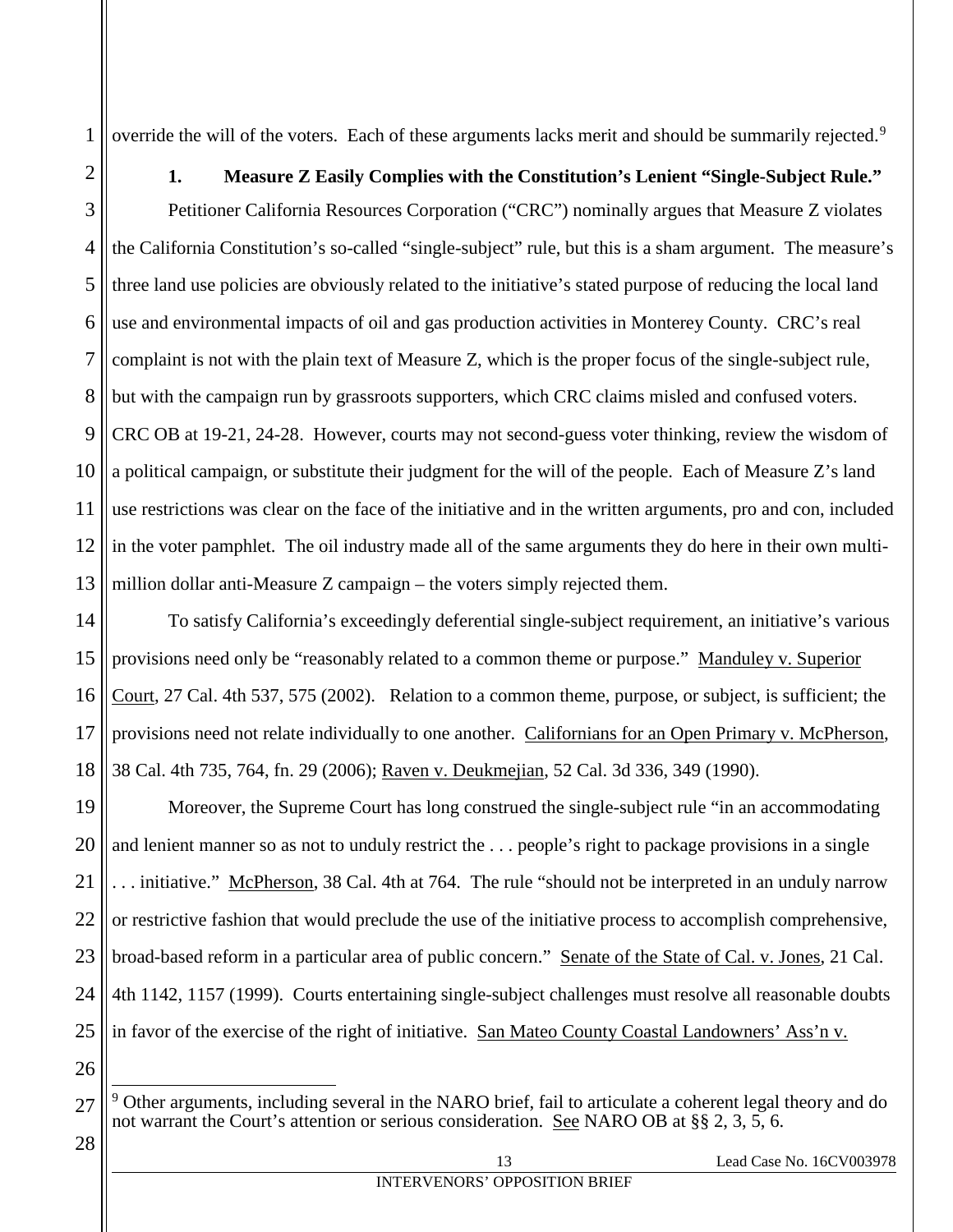<span id="page-26-1"></span>1 2 County of San Mateo, 38 Cal. App. 4th 523, 553 (1995). Accordingly, courts rarely overturn voter initiatives on this basis. See Jones, 21 Cal. 4th at 1158.<sup>[10](#page-26-3)</sup>

<span id="page-26-2"></span>3 4 5 6 7 8 9 10 11 12 13 14 15 **Measure Z's Three Land Use Policies Are Reasonably Related to Reducing Public Health and Environmental Impacts.** Measure Z restricts or prohibits three specific land use activities that all clearly relate to oil and gas production – well stimulation treatment, wastewater injection/surface disposal, and new wells. On this basis alone, the initiative readily satisfies the single-subject rule. Indeed, courts have routinely upheld initiatives with broader and more diverse land use policies. For example, in Shea Homes Limited Partnership v. County of Alameda, 110 Cal. App. 4th 1246, 1256 (2003), the court upheld an initiative measure whose "overarching purpose" was "to preserve and enhance agriculture and agricultural lands, and to protect the natural qualities, the wildlife habitats, the watersheds and the beautiful open spaces of Alameda County from excessive, badly located and harmful development." The measure variously redrew the County's urban growth boundary, altered the land use designations outside of that boundary, and altered the County's solid waste management and planning practices. Id. at 1255. All of these provisions were reasonably related to the measure's protective land use goals.  $\underline{Id}$  at 1256.

<span id="page-26-0"></span>16 17 18 19 20 21 22 23 24 25 Similarly, in San Mateo County Coastal Landowners' Ass'n, the court upheld a voter initiative that prohibited construction of (1) all onshore oil and gas facilities, and (2) pipelines for offshore drilling. 38 Cal. App. 4th at 553-54. The two components were reasonably germane to the measure's purpose of "planning and regulation of development in the coastal zone in order to protect coastal resources, including agricultural lands, ecologically significant habitats and scenic values." Id.; see also Cal. Gillnetters Ass'n v. Dep't of Fish & Game, 39 Cal. App. 4th 1145, 1162 (1995) (initiative banned the practice of using gillnets for commercial fishing operations and also created new marine ecological preserves, for the purpose of conserving marine resources ). These cases make it clear that initiatives do not violate the single-subject rule simply because they are designed to curtail various public health and environmental impacts stemming from a particular land use or type of development.

<span id="page-26-3"></span><sup>27</sup> 28  $10$  In the nearly two decades since the Supreme Court decided Jones, there have been no appellate decisions invalidating an initiative on single-subject grounds, despite many such challenges.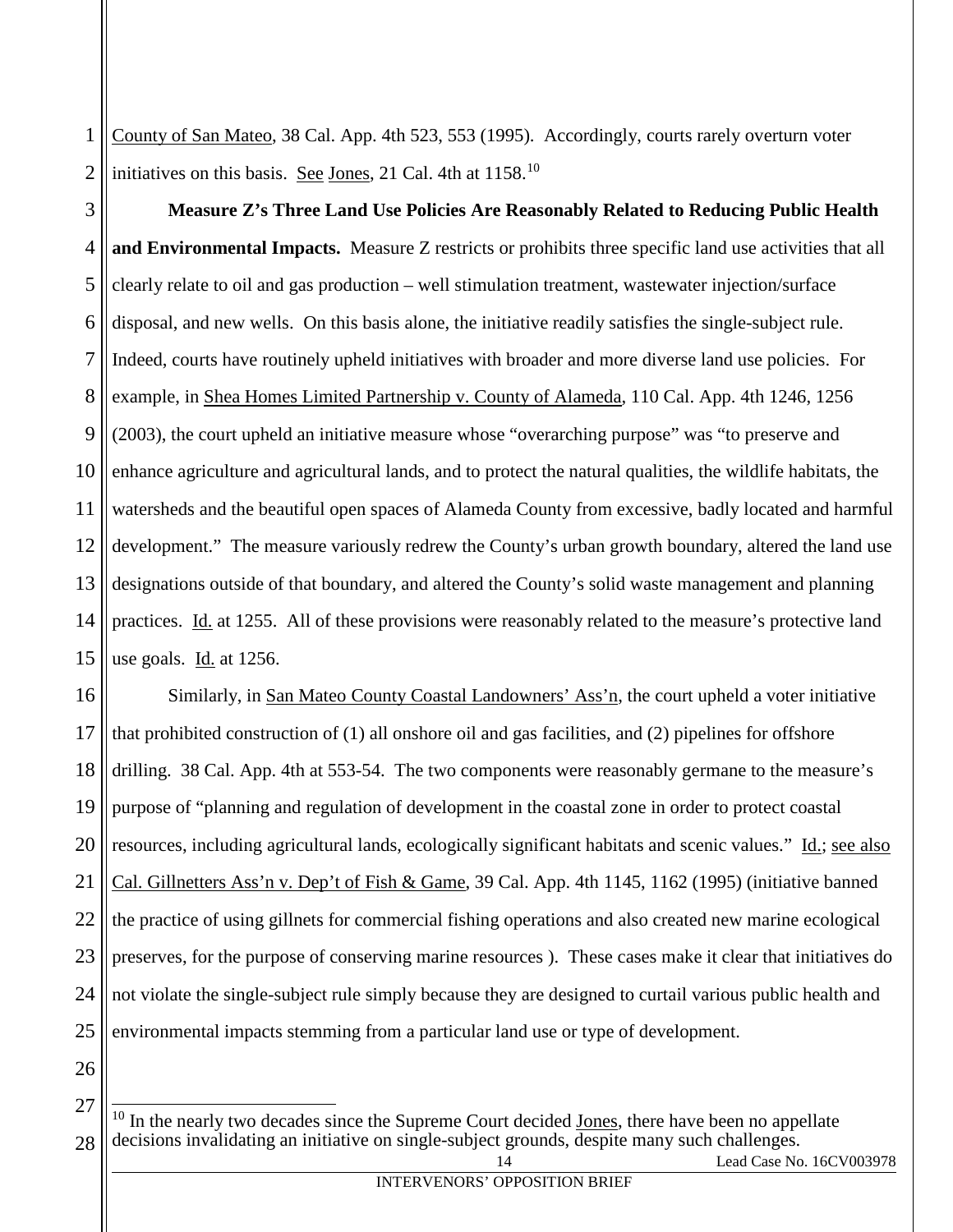1 2 3 4 5 6 The cases cited by CRC, in contrast, are not analogous. CRC OB at 22-23. The initiative in Jones, for instance, proposed three changes to state legislator compensation, including salary caps, per diem allowance limits, and salary penalties. All were "reasonably germane to the subject of state officer compensation." 21 Cal. 4th at 1160-61. Unsurprisingly, however, the court concluded that a fourth provision that transferred legislative redistricting power to the Supreme Court had nothing to do with state officer compensation.<sup>[11](#page-27-3)</sup> Id. These facts bear no resemblance to Measure Z.

7 8 9 10 11 12 13 14 15 16 **CRC's Claim that Voters Were Misled Is Both Wrong and a Red Herring.** CRC does not seriously dispute that Measure Z's three restrictions relate to a common theme, purpose, or subject – protecting public health and the environment from oil and gas activities. Rather, CRC uses photographs of non-ballot activities and statements made during the election campaign to argue that voters were duped into believing that Measure Z addressed only the activity of hydraulic fracturing. CRC OB at 19- 21, 24-28 (citing lawn signs, newspaper editorials, and other campaign material). Statements made by proponents and opponents during a campaign, however, have no bearing on whether an initiative violates the single-subject rule; the only legitimate question before the Court is whether all of the measure's provisions are reasonably related to a common goal – a question answered by evaluating the language of the initiative itself.<sup>[12](#page-27-4)</sup>

17 18 19 Petitioners also make much of the fact that the County declined to commission and pay for an optional pre-election report on Measure Z pursuant to Elections Code section 9111.<sup>[13](#page-27-5)</sup> They claim that "PMC and its counsel objected to the creation of any impact reports or neutral analysis." CRC OB at

<span id="page-27-4"></span>23 24 <sup>12</sup> While courts occasionally consider official ballot materials contained in the voter pamphlet to resolve facial challenges, CRC tellingly invokes no case in which a court has considered other campaign materials. CRC contends that courts may consider "[b]ackground events," citing Brosnahan v. Brown,

- 27 failed legislation. Intervenors do not further burden the Court by submitting such materials themselves.
- <span id="page-27-5"></span><span id="page-27-2"></span>28 These reports are typically used to conduct "abbreviated environmental review" of an initiative. Friends of Sierra Madre v. City of Sierra Madre, 25 Cal. 4th 165, 191 (2001).

<sup>20</sup>

<span id="page-27-3"></span><sup>21</sup> 22 <sup>11</sup> Similarly, the 67-section initiative in Cal. Trial Lawyers Ass'n v. Eu, 200 Cal. App. 3d 351, 360 (1988), contained a laundry list of code amendments directed at reigning in rising liability insurance premiums, save for a lone far-reaching campaign finance provision consisting of two paragraphs "near the middle of a 120 page document" that bore "no connection to what preced[ed] or follow[ed]."

<span id="page-27-1"></span><span id="page-27-0"></span><sup>25</sup> 26 32 Cal. 3d 236 (1982), and Chem. Specialties Mfrs. Ass'n v. Deukmejian, 227 Cal. App. 3d 663 (1991). CRC OB at 19. But in Brosnahan, the court was considering background facts described in the official ballot argument in favor of the measure, 32 Cal. 3d at 248. And in Chem. Specialties, the court simply noted without citation that provisions of a statewide ballot measure had each previously been part of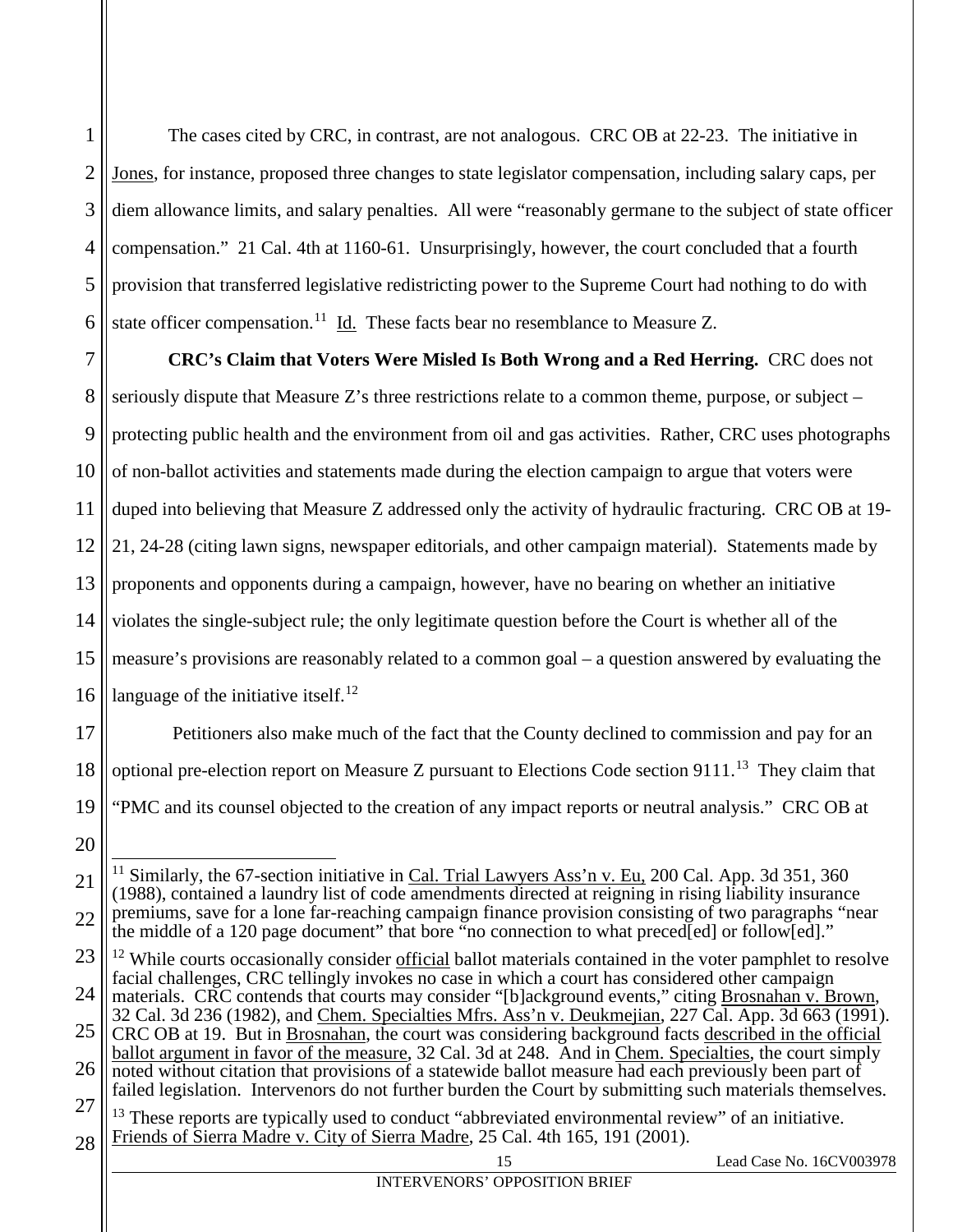1 2 3 4 5 6 7 8 9 10 11 12 13 14 15 16 17 18 19 20 21 22 23 24 25 26 27 28 16 Lead Case No. 16CV003978 25-27; see also NARO OB at 15. This is demonstrably false. At the public hearing on the matter, PMC members voiced legitimate concerns that staff's proposal to use an outside consulting firm with deep ties to the oil and gas industry to prepare the 9111 report threatened the report's credibility and neutrality. AR 243-45, 261-62, 281. When PMC members brought this to the Board's attention, the Board agreed and ultimately decided not to commission and pay for this non-required report. AR 310-11. In any event, the Board's decision has utterly no bearing on the legal question of whether Measure Z's land use provisions are reasonably related to a common purpose. CRC's argument that the plain language of Measure Z misled voters is equally specious. It essentially asks the Court to rewrite and artificially narrow the initiative's "purpose," then strike down provisions that do not conform to it. CRC OB at 19. CRC introduces this argument by selectively quoting only the first of three sentences that together comprise Measure Z's statement of purpose. Id. But as noted above, Measure Z's "purpose" section clearly articulates all three aspects of the initiative: **Purpose:** The purpose of this *Protect Our Water: Ban Fracking and Limit Risky Oil Operations Initiative* ("Initiative") is to protect Monterey County's water, agricultural lands, air quality, scenic vistas, and quality of life by prohibiting the use of any land within the County's unincorporated area for well stimulation treatments, including, for example, hydraulic fracturing treatments (also known as "fracking") and acid well stimulation treatments. The Initiative also prohibits and phases out land uses in support of oil and gas wastewater (which the Initiative defines) disposal using injection wells or disposal ponds in the County's unincorporated areas. The Initiative also prohibits drilling new oil and gas wells in the County's unincorporated areas. AR 121. Likewise, the immediately following section, titled "Effect," discloses and explains in even greater detail each of the measure's three land use policies. AR 121. Indeed, the very title of the ballot measure near the top of the first page alerts voters to the fact that Measure Z does more than simply ban fracking. AR 121 ("Ban Fracking and Limit Risky Oil Operations"). Thus, on its very first page, Measure Z discloses three separate times to voters the initiative's three restrictions on oil and gas activities. See Shea Homes Limited, 110 Cal. App. 4th at 1257 (noting with approval that voters who did not read beyond page two of the initiative could discern all of its policies). In addition to the initiative's text, all of the official voter materials required by the Elections Code carefully disclosed each of Measure Z's three land use policies. First and foremost, the question that appeared on the ballot next to the words "yes" and "no" describes and numbers each policy. AR

<span id="page-28-0"></span>INTERVENORS' OPPOSITION BRIEF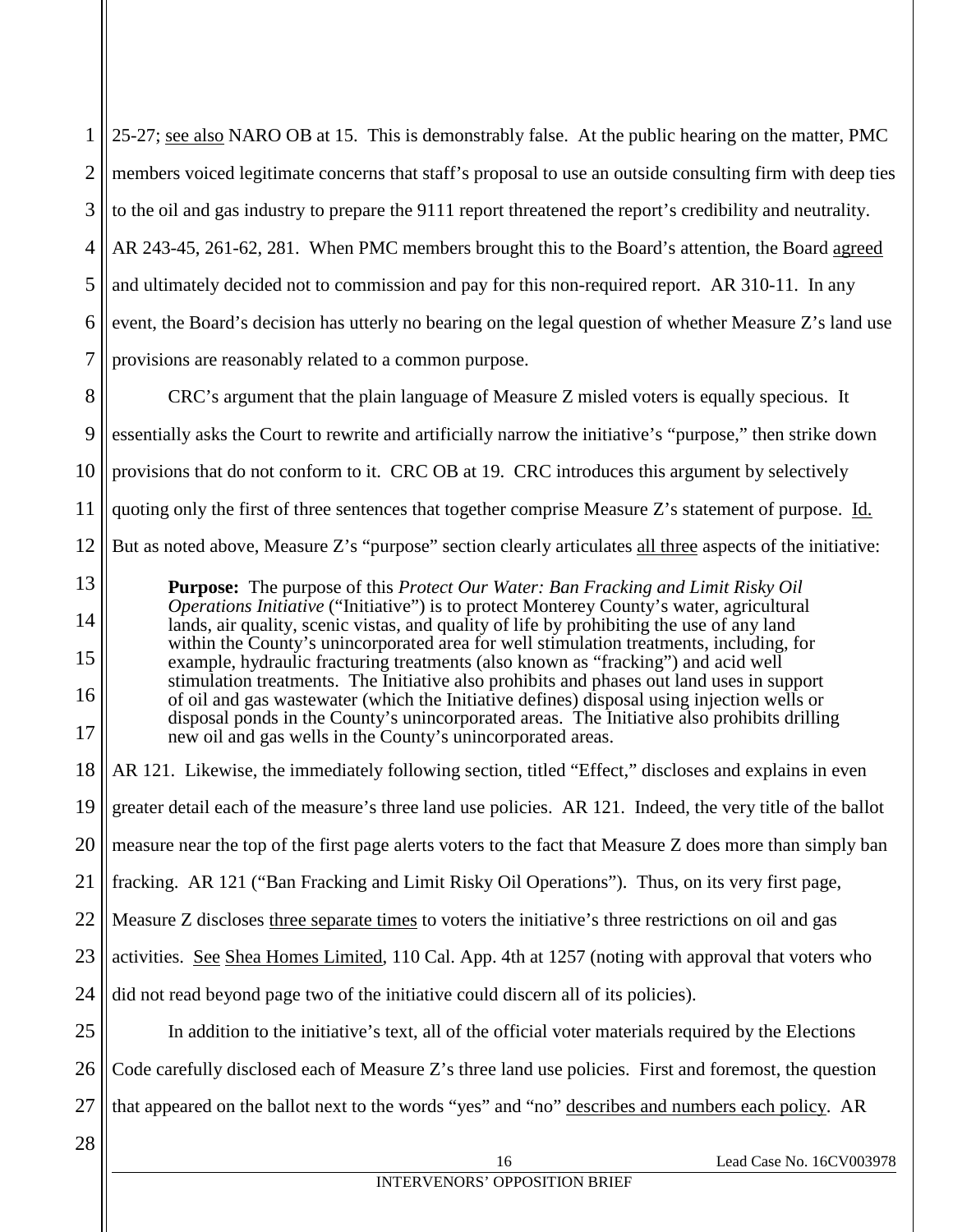1 2 3 4 5 6 7 322. The County's ballot title and summary of Measure Z, AR 147, and the impartial analysis, AR 343, similarly described all three prongs. Though it was not required to, the official ballot argument in favor of Measure Z also disclosed all three of Measure Z's policies, stating that the initiative "bans fracking, acidizing and wastewater injection" and "prohibits new wells." AR 364. As is customary, the bulk of the short ballot argument emphasizes the beneficial effects to Monterey County residents of adopting these policies. Id. The ballot title and summary, impartial analysis, and ballot arguments are the "official matter" included in the pamphlet provided to voters. Cal. Elec. Code  $\S 9162$ .<sup>[14](#page-29-5)</sup>

8 9 10 11 12 13 In sum, the single-subject rule is not a device to allow initiative opponents to re-wage an unsuccessful political campaign. Legislature v. Eu, 54 Cal. 3d 492, 514 (1991) (single-subject rule does not concern whether an initiative's various provisions are sensible or combine effectively to achieve their stated purpose); Manduley, 27 Cal. 4th at 579-80 ("Petitioners' claim of voter confusion is refuted by the materials in the ballot pamphlet presented to the voters . . . . We must assume the voters duly considered and comprehended these materials."). Accordingly, the Court should reject CRC's claim.

<span id="page-29-0"></span>14

## <span id="page-29-4"></span><span id="page-29-2"></span><span id="page-29-1"></span>**2. Measure Z Does Not Create Facial Inconsistencies in the County's General Plan.**

15 16 17 18 19 20 Next in the grab bag of arguments is the claim by the National Association of Royalty Owners ("NARO") Petitioners that Measure Z is invalid because it creates inconsistencies in the County's General Plan in violation of California Government Code section 65300.5. NARO OB at 13. This contention fundamentally misapprehends the role of a general plan and amounts to nothing more than a policy argument against Measure Z. The initiative's three land use policies are fully consistent with one another and with the other policies in the Monterey County General Plan.

21 22 23 24 A general plan is the "constitution" for development and land use in a county, consisting of a "statement of development policies . . . setting forth objectives, principles, standards, and plan proposals." DeVita v. County of Napa, 9 Cal. 4th 763, 773 (1995). Government Code section 65300.5 expresses the Legislature's intent that a general plan "comprise an integrated internally consistent and

<span id="page-29-5"></span><span id="page-29-3"></span>25 26 27 <sup>14</sup> To the extent that CRC or other Petitioners believed that this official ballot material was inadequate, incomplete, biased, or misleading, they were required to seek a pre-election writ of mandate to strike or amend the offending material. Id. § 9190 (establishing procedures and a 10-day limitation period for challenging the contents of the official voter materials) and § 9106 (making writ of mandate available to amend ballot title or summary). Despite spending millions of dollar in an anti-Measure Z campaign that

28 raised these same arguments, none of Petitioners pursued a pre-election challenge.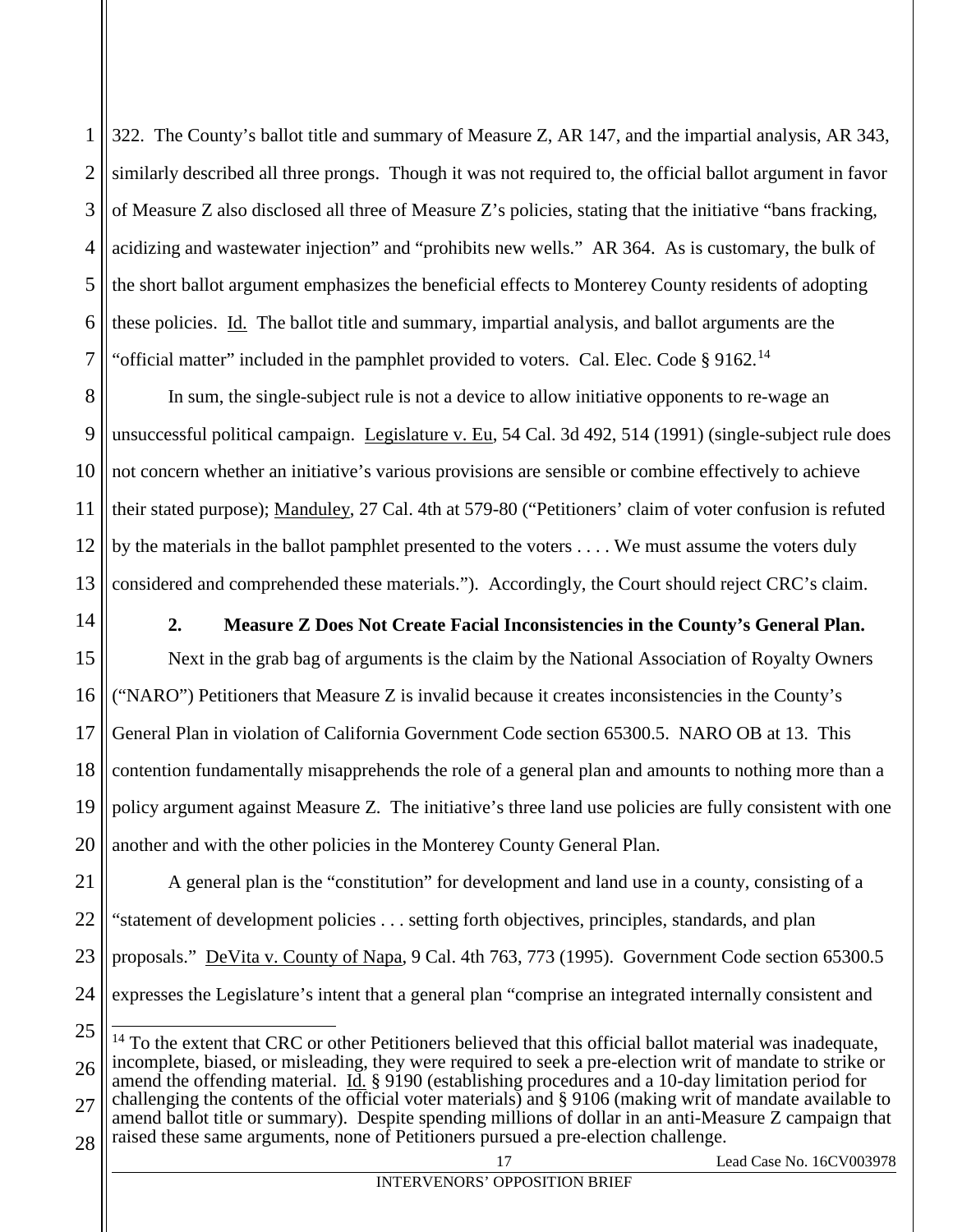<span id="page-30-3"></span>1 2 3 4 5 6 7 8 9 10 11 12 13 compatible statement of policies for the adopting agency." As the Sixth District Court of Appeal has explained, however, a general plan's myriad polices "reflect a range of competing interests," and so must be weighed and balanced against one another in light of the plan's overall purposes. Pfeiffer v. City of Sunnyvale City Council, 200 Cal. App. 4th 1552, 1563 (2011). The County has "broad discretion to weigh and balance competing interests in formulating development policies, and a court cannot review the wisdom of those decisions under the guise of reviewing a general plan's internal consistency and correlation." San Francisco Tomorrow v. City and County of San Francisco, 229 Cal. App. 4th 498, 513 (2014). Rather, this court must determine whether the general plan policies are inconsistent on their face. Hernandez v. City of Encinitas, 28 Cal. App. 4th 1048, 1071 (1994) (finding no violation of § 65300.5). Moreover, courts presume that a general plan and any initiative measures amending it are valid, and challengers bear the burden of demonstrating otherwise. Garat v. City of Riverside, 2 Cal. App. 4th 259, 292 (1991) (disapproved on other grounds in Morehart v. County of Santa Barbara, 7 Cal. 4th 725, 743, fn. 11 (1994)).

<span id="page-30-2"></span><span id="page-30-1"></span><span id="page-30-0"></span>14 15 16 17 18 19 **Internal Consistency of Measure Z's Provisions.** Measure Z's three land use polices are fully consistent with one another. In order to gin up a purported internal conflict, NARO claims that when the policies are read together, they simultaneously require and prohibit certain activities. NARO sums up this argument as follows: "In short LU-1.21 and LU-1.23 say that the oil and gas industry can continue to operate its existing wells, but LU-1.22 says it cannot" and "LU-1.21 says the oil and gas industry can continue to water flood but LU-1.22 says it cannot." NARO OB at 15-16.

20 21 22 23 24 25 This claim relies on a misrepresentation of what Measure  $Z$ 's policies actually do.<sup>[15](#page-30-4)</sup> On their face, LU-1.21, LU-1.22, and LU-1.23 do not require, promote, or even expressly allow any land use activities. Rather, they impose limitations on certain land uses. All three policies begin with the phrase "Prohibited Land Uses:" and then include a description of the proscribed land use, with clarifying definitions. AR 127-29. The fact that a certain land use activity may be prohibited under one policy but

26

<span id="page-30-4"></span><sup>27</sup> <sup>15</sup> Notably, NARO fails to cite the actual language of LU-1.21, LU-1.22, or LU-1.23, relying instead on industry employees' personal interpretations of these policies. See NARO OB at 15-16 (citing Gore and Tubb declarations).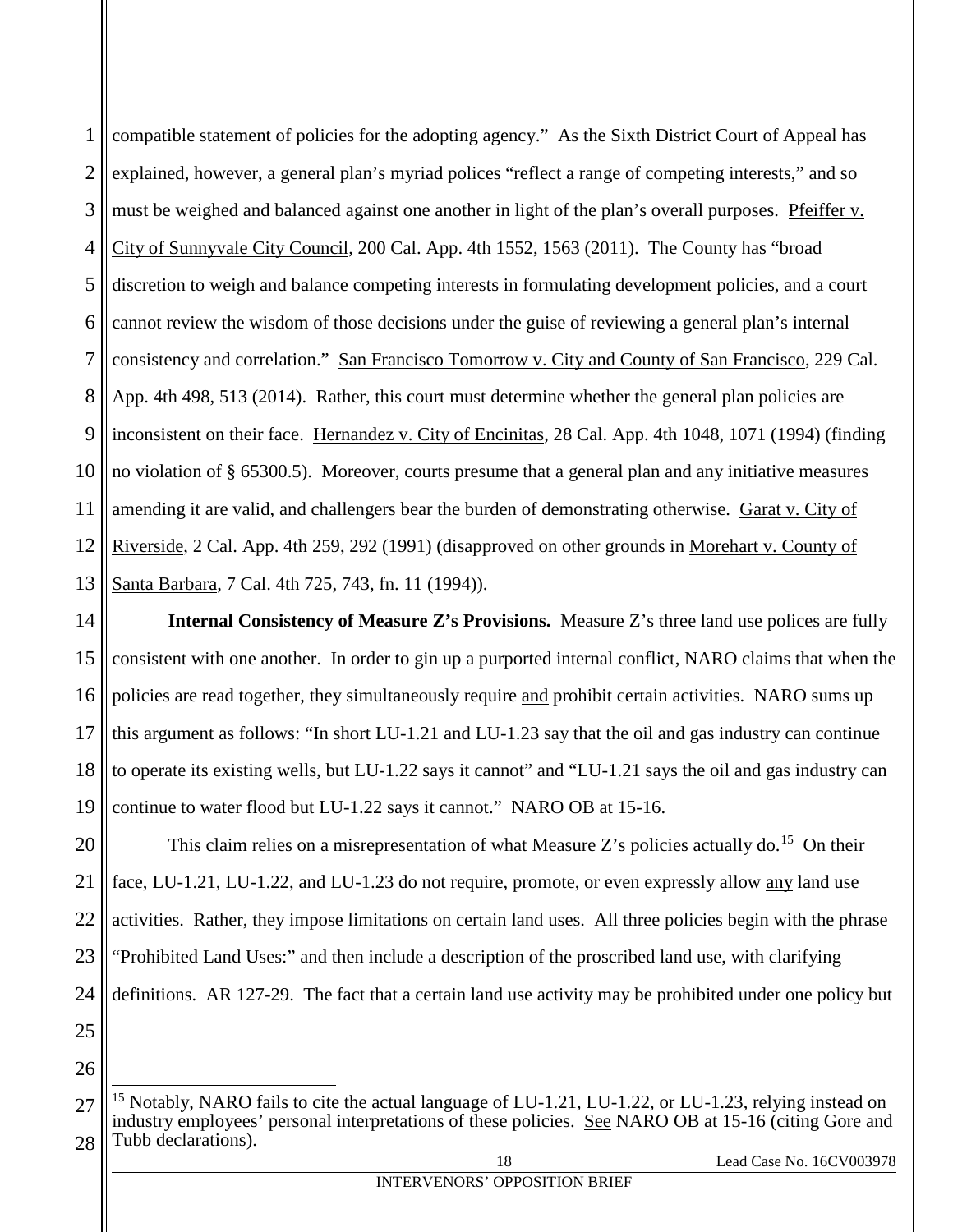<span id="page-31-0"></span>1 2 is not also prohibited under the others does not give rise to any "inconsistency." Petitioners cite no authority holding that it does.

3 4 5 6 7 8 9 10 11 Instead, Petitioners rely exclusively on Concerned Citizens of Calaveras County v. Calaveras County Board of Supervisors, 166 Cal. App. 3d 90, 94 (1985), which involved a challenge to Calaveras County's adoption of a new general plan. Provisions in the general plan's circulation element and its land use element were inconsistent because, on their face, they drew opposing conclusions about whether the county's existing roads would be able to accommodate projected increases in traffic. Id. at 98. These conclusions "flatly contradict[ed]" each other. Id. Here, even if the Court accepts NARO's erroneous claim that LU-1.22 prohibits water flooding and operating existing wells, there is no contradiction simply because LU-1.21 and LU-1.23 do not also prohibit water flooding or operating existing wells. Measure Z thus fully complies with Government Code section 65300.5.

<span id="page-31-1"></span>12 13 14 15 16 17 18 19 **Measure Z's Consistency with Other General Plan Provisions.** NARO also proffers a plethora of alleged inconsistencies between Measure Z and other policies in the Monterey County General Plan that express support for various economic development opportunities. NARO OB at 16-23 (alleging inconsistency with 13 separate policies). NARO makes no effort, however, to demonstrate that these policies actually or directly conflict with LU-1.21, LU-1.22, or LU-1.23 on their face. Instead, NARO speculates darkly that Measure Z will "threaten adequate and sustainable water supplies and public services" (id. at 17) and "create significant economic problems causing a marked decline in Monterey County's economy for the next two decades." Id. at 20.

20 21 22 23 24 25 26 27 NARO's speculation about the alleged negative environmental or economic effects of Measure Z amounts to nothing more than an expression of disagreement with the voters of Monterey County. That lawful and legitimate restrictions on certain land use activities may have impacts on economic activity is self-evident and provides no grounds for a violation of Government Code section 65300.5. Zoning restrictions necessarily reflect a community's choice to prefer some land uses and economic activities over others. While general plans virtually always include statements endorsing economic growth and sustainability, such generalized policy statements do not conflict with a plan's more specific restrictions on particular land uses that the community elects not to accommodate. Otherwise, any restriction on any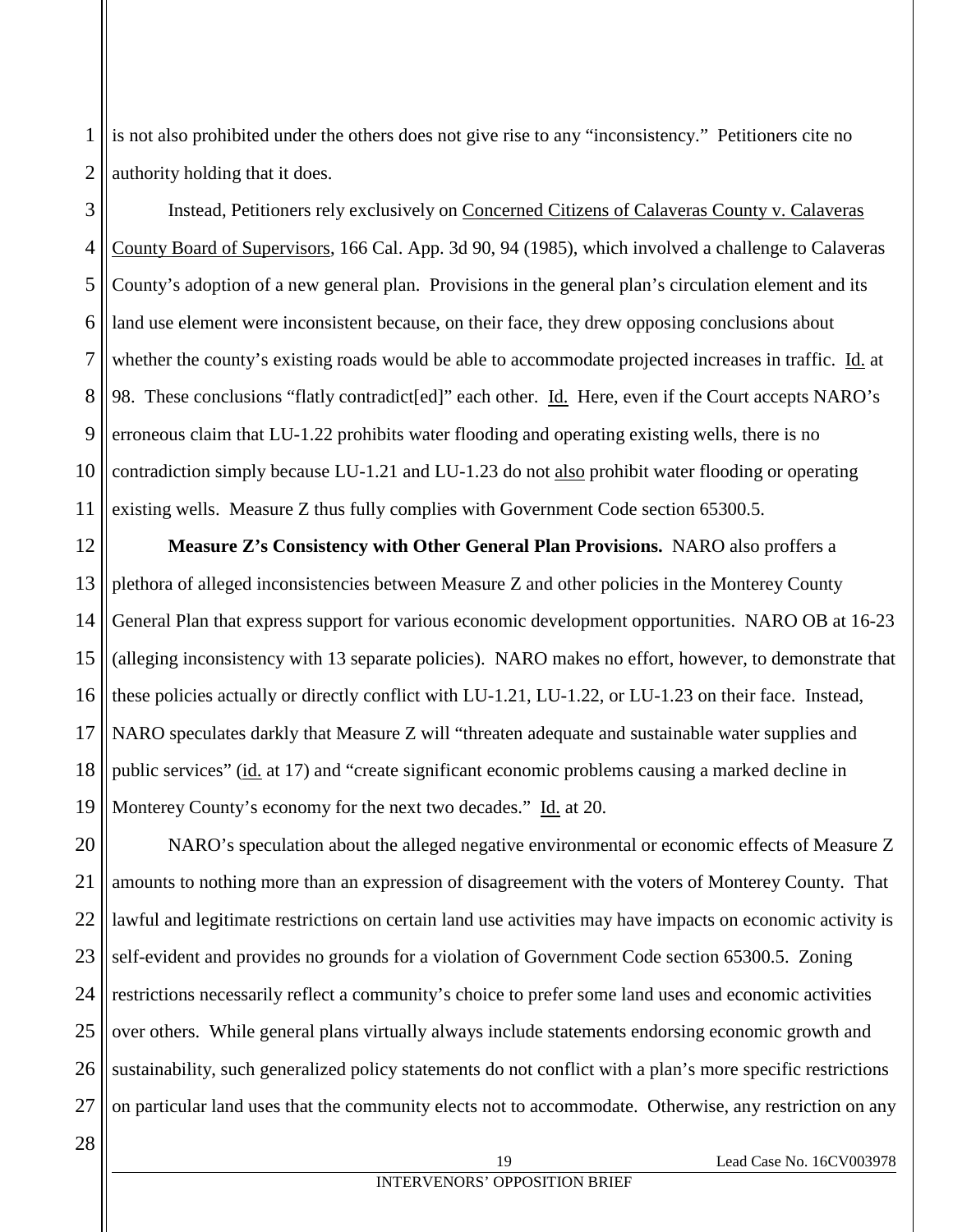1 2 3 4 5 6 land use would conflict with general policy notions of economic growth and thus always violate the consistency requirement. As the court aptly explained in Concerned Citizens of Calaveras County, "the adoption of a general plan is a legislative act; the wisdom or merits of a plan are not proper subjects of judicial scrutiny." 166 Cal. App. 3d at 95. Thus, Petitioners' arguments about the purported policy implications of Measure Z simply do not support a claim for violation of Government Code section 65300.5. [16](#page-32-6) 

<span id="page-32-0"></span>7

## <span id="page-32-4"></span>**3. Measure Z Is Not Unconstitutionally Vague on Its Face.**

8 9 10 11 12 13 14 15 In a different twist on the same theme, the Chevron and Trio Petroleum Petitioners claim that Measure Z is impermissibly vague in violation of basic due process requirements. Chevron OB at 29- 32; Trio Petroleum OB at 14-17. Spinning out a string of hypotheticals, Petitioners argue that each of the three land use provisions in Measure Z is so ambiguous and uncertain as to deprive them of adequate notice on how to conduct their operations. As explained below, these argument have no merit whatsoever, as Measure Z employs clear and plain terms that are readily understandable. The Court should, therefore, reject Petitioners' attempt to inject uncertainty into the clear and simple language of Measure Z.

<span id="page-32-1"></span>16 17 18 19 20 21 22 A challenger's burden on a "void for vagueness" claim is exceptionally high. See United States v. Salerno, 481 U.S. 739, 745 (1987) (explaining that "the challenger must establish that no set of circumstances exists under which the Act would be valid"); People ex rel. Gallo v. Acuna, 14 Cal. 4th 1090, 11[17](#page-32-7) (1997) (challenge must show initiative is "impermissibly vague in all of its applications").<sup>17</sup> A statute is not void for vagueness or uncertainty if its language can be given any reasonable and practical construction. People v. iMergent, Inc., 170 Cal. App. 4th 333, 340 (2009) (cited in Chevron OB at 29). And even insufficiently clear legislation may later be "made more precise by judicial

<span id="page-32-6"></span><span id="page-32-3"></span><sup>24</sup>  $16$  Moreover, the appropriate remedy for inconsistency under Government Code section 65300.5 is a writ of mandate requiring the agency to take action to render the general plan internally consistent. Woodward Park Homeowners Assn., Inc. v. City of Fresno, 150 Cal. App. 4th 683, 732 (2007). Thus, if

<span id="page-32-5"></span><sup>25</sup> 26 27 this Court were to determine that Measure Z's new restrictions are inconsistent with some existing provision of the Monterey County General Plan, it should not invalidate the initiative, but direct the Board of Supervisors to take the necessary steps to amend the other provisions to ensure they are consistent with Measure Z.

<span id="page-32-7"></span><span id="page-32-2"></span><sup>28</sup>  $17$  The analysis of vagueness claims is the same under the due process clauses of the U.S. and California Constitutions. See generally People v. Heitzman, 9 Cal. 4th 189, 199 (1994).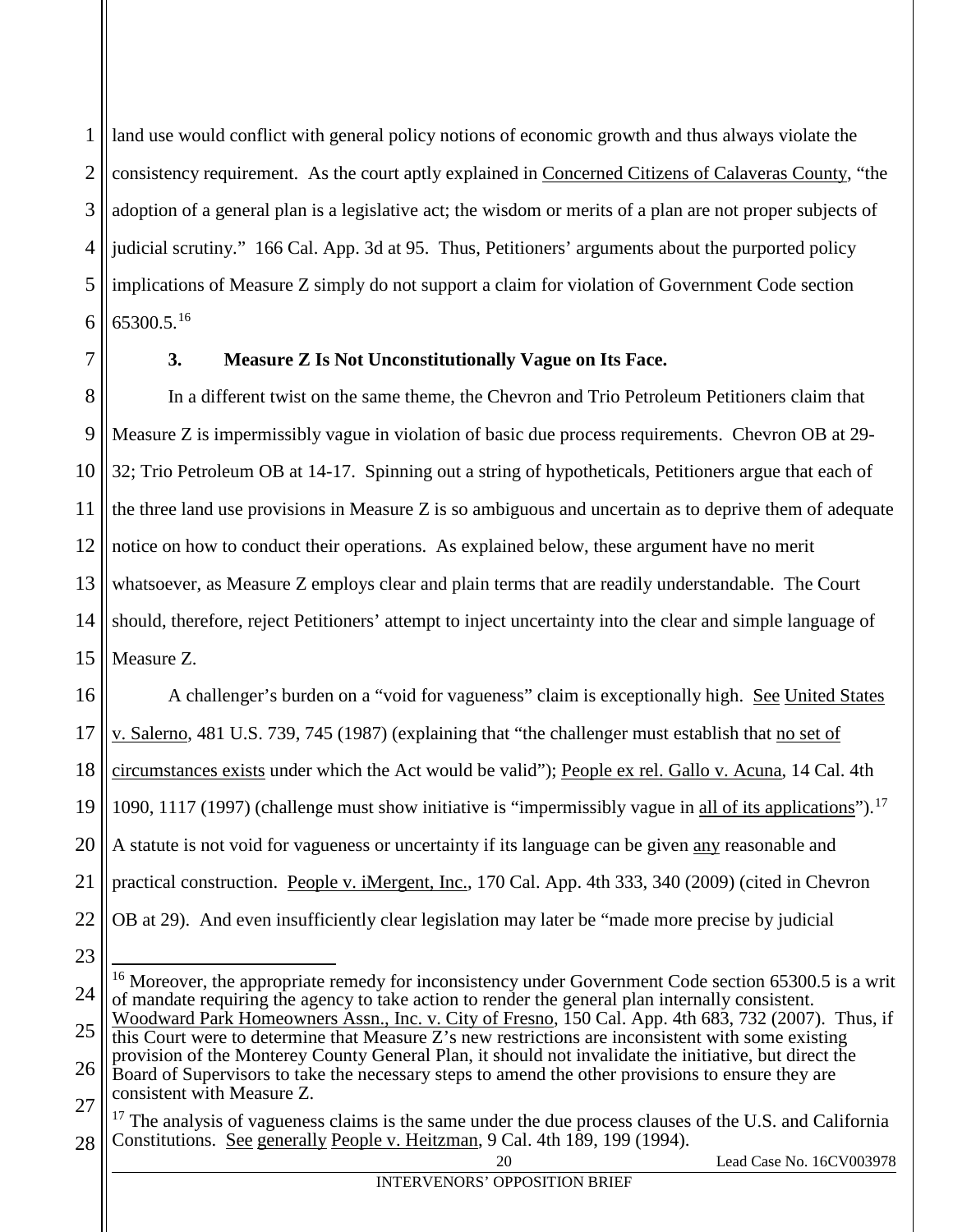<span id="page-33-1"></span>1 2 3 4 5 construction and application . . . in conformity with the legislative objective." Mission Springs Water Dist. v. Verjil, 218 Cal. App. 4th 892, 915 (2013) (upholding voter initiatives against vagueness challenge). Moreover, courts have expressed doubt as to whether vagueness review even applies outside of the limited contexts of criminal law and First Amendment cases: "[Where] initiatives are not penal and do not restrict speech, vagueness review is at its lowest ebb, assuming it applies at all." Id.

<span id="page-33-0"></span>6 7 8 9 10 11 12 13 14 15 16 17 18 Petitioners fail entirely to meet their burden with respect to any of Measure Z's three operative provisions – in large part because the initiative was drafted to use clear, plain terms and, where terms or phrases have specialized meaning, to carefully define these terms with reference to existing definitions under state law. Furthermore, a local legislative body may enact ordinances to clarify, implement, and interpret an initiative in order to harmonize it with existing law. Creighton v. City of Santa Monica, 160 Cal. App. 3d 1011, 1021 (1984). Measure Z expressly authorizes the Monterey County Board of Supervisors to adopt any ordinances, guidelines, rules, or regulations it believes necessary to implement the initiative (AR 139 (Measure Z Section 7.H) and to make any necessary amendments to the County's general plan and other zoning ordinances to ensure their consistency with Measure Z. AR 138-39 (Measure Z's Section 7.F). Thus, to the extent that Petitioners are truly uncertain as to any particular provision of Measure Z, they may seek guidance or clarification from the County, which has authority to implement ordinances, regulations or guidelines. Any facial challenge is thus premature. In any event, Measure Z is not unconstitutionally vague in any of the ways that Petitioners specifically suggest:

19 20 21 22 23 24 25 26 27 **LU-1.21's Prohibition and Definitions.** First, Petitioners claim that provision LU-1.21, which prohibits land uses in support of well stimulation treatments, is impermissibly vague because it prohibits some types of treatments (hydraulic fracturing and acid well stimulation treatments) while allowing others (steam and water flooding, cyclic steaming, routine maintenance and repair work, and other routine activities that do not affect the integrity of a well or formation), and Petitioners are unable to discern what activity is permitted from what is prohibited. Chevron OB at 29-30; Trio Petroleum OB at 15. These arguments are not only disingenuous, but also affirmatively misleading in their failure to disclose to the Court that each operative term is carefully defined by Measure Z. Indeed, precisely to avoid the "confusion" now feigned by Petitioners, Measure Z's drafters defined the key terms "well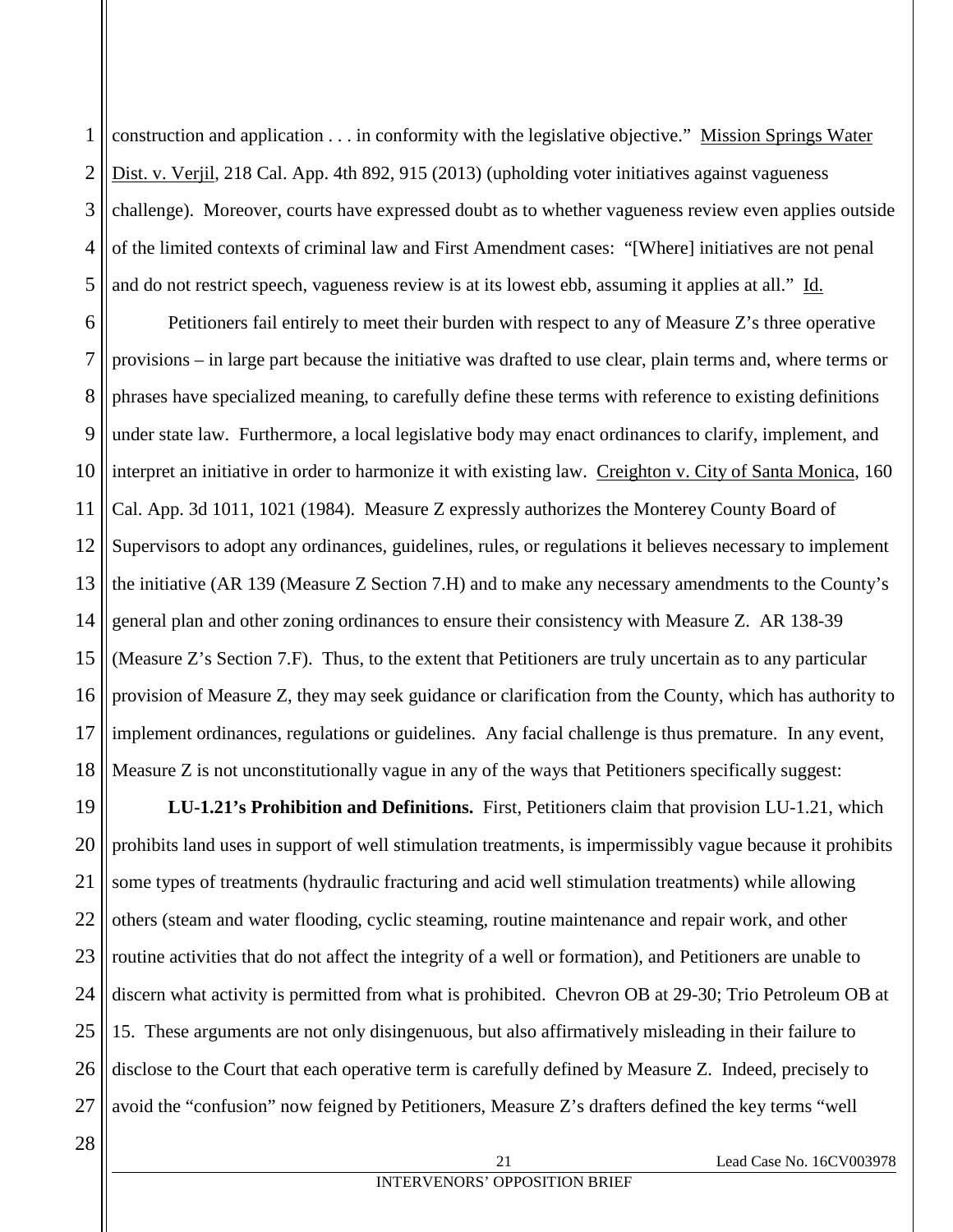<span id="page-34-0"></span>1 2 3 4 5 6 7 8 9 stimulation treatments," "acid well stimulation treatments," and "hydraulic fracturing" to exactly mirror the definition of those terms in the state law under which Petitioners operate every single day. Compare AR 127-29 (LU-1.21(2)) with Cal. Pub. Res. Code §§ 3153, 3157, 3158. As Measure Z itself explains: "This Initiative amends Monterey County's land use plans, including the Monterey County General Plan, to prohibit the use of any land within the County's unincorporated area for hydraulic fracturing treatments, acid well stimulation treatments, and other types of well stimulation treatments, and tracks state law – SB 4 (Pavley 2013) – in defining those terms." AR 121 (Section 1.B). If California's core oil and gas law is not void for vagueness, neither is Measure Z's well stimulation treatment prohibition that tracks that law.

10 11 12 13 14 15 16 17 18 19 20 21 22 23 24 25 26 **LU-1.22's Prohibition on Wastewater Disposal through Injection and Impoundment.** Next, Petitioners argue that Measure Z's prohibition on oil and gas wastewater disposal is ambiguous because certain of Petitioners' production activities have "the practical effect of storing produced water underground." Chevron OB at 30; Trio Petroleum at 15-16. This argument is another example of Petitioners ginning up "ambiguity" to undermine what is Measure Z's clearly expressed purpose – to phase out and prohibit "land uses in support of oil and gas wastewater (which the Initiative defines) disposal using injection wells or disposal ponds." AR 121. Provision LU-1.22 prohibits land uses "in support of oil and gas wastewater injection or oil and gas wastewater impoundment," defining the terms (1) "oil and gas wastewater injection" to mean the injection of oil and gas wastewater into a well for underground storage or disposal and (2) "oil and gas wastewater impoundment" to mean "the storage or disposal of oil and gas wastewater in depressions or basins in the ground, whether manmade or natural, lined or unlined, including percolation ponds and evaporation ponds." The plain intent of Measure Z's language is to prohibit operators from ultimately disposing their waste – that is, spent material that is no longer of use in the production process – into underground aquifers or surface impoundments. Nothing in Measure Z suggests that oil field operators cannot recycle produced water as part of their ongoing cyclic steam or steam flooding production process. Until water is no longer used in the production process, it is, by definition, not waste or wastewater and thus not subject to Measure Z. If Petitioners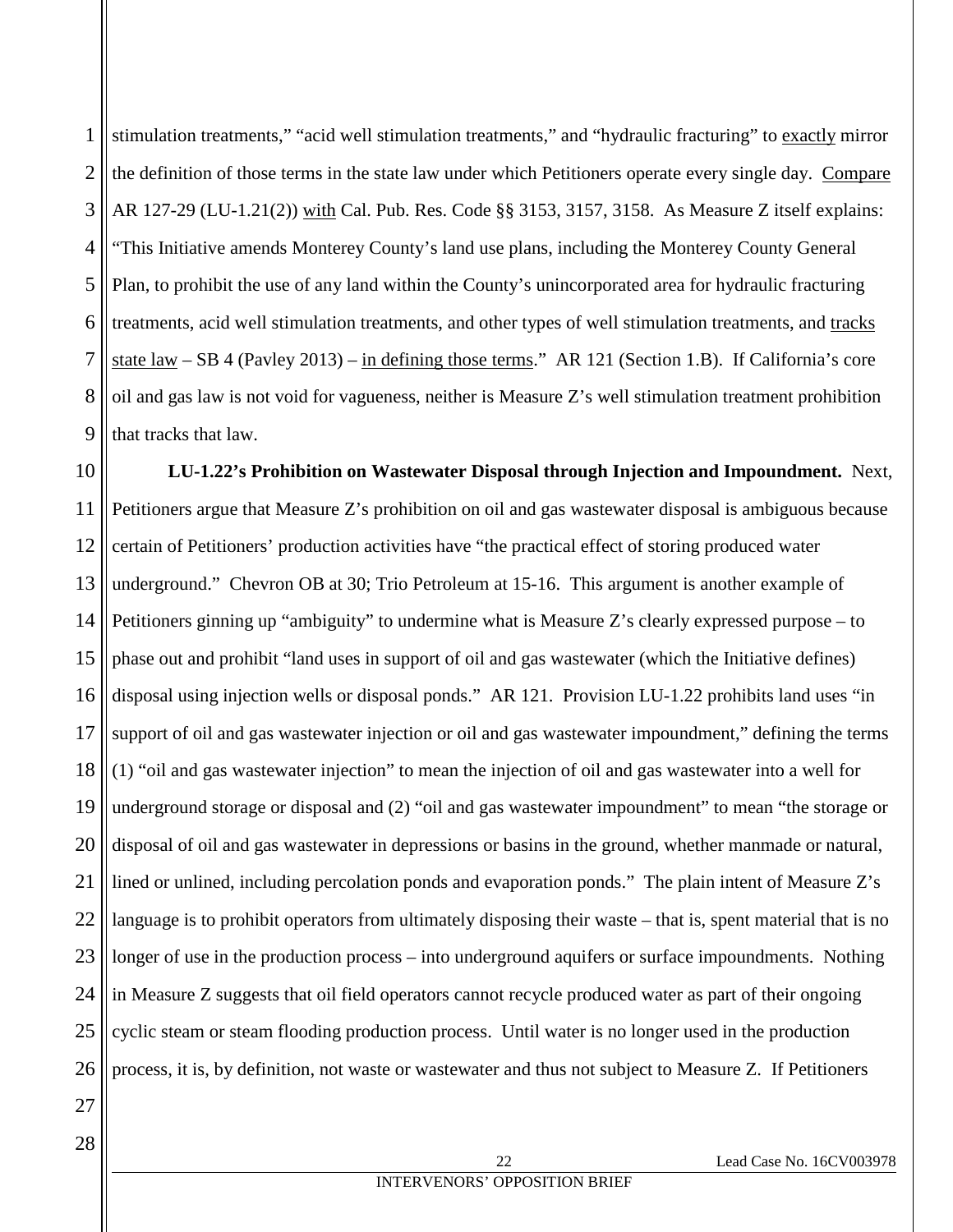1 2 have real concerns about this issue, as opposed to feigned concerns designed to create a constitutional argument, their first recourse is to seek the County's interpretative guidance.

3 4 5 6 7 8 9 10 11 12 Even more far-fetched is Petitioners' contrived uncertainty over whether "purified water" from reverse osmosis treatment facilities may be released into constructed wetlands and recharge basins under a permit issued by the Regional Water Quality Control Board. Chevron OB at 30-31. Again, nothing in Measure Z suggests that produced water which is treated by a reverse osmosis process and sufficiently "purified" to be discharged to retention basins for recharge of the Salinas River, under the supervision of the Regional Water Board, would fall with the ban on wastewater disposal. Such "purified" water is no longer waste of the kind that Measure Z voters intended to prevent from being disposed in surface ponds. See AR 123-24 (Measure Z's Finding 5 approving of the use of oil and gas wastewater treatment in the County). Consistent with the "void for vagueness" legal precedent, the Court can and should interpret Measure Z in a way that does not create the absurd "ambiguities" that Petitioners posit.

13 14 15 16 17 18 19 20 21 22 23 24 25 26 27 **LU-1.23's Prohibition on Drilling New Wells.** Perhaps most ridiculous of all is Petitioners' purported confusion over the phrase "new oil and gas wells." Chevron OB at 31; Trio Petroleum OB at 15. Provision LU-1.23 covers new wells, but explicitly "does not affect oil and gas wells drilled prior to the Effective Date and which have not been abandoned." AR 129. Petitioners claim that this language "appears" to prohibit horizontal "side-tracking" of existing wells, "where new holes are bored into the side of an existing well and [sic] creates a new bottom hole that is adjacent to the existing well." Chevron OB at 31; Trio Petroleum OB at 15. But Measure Z could hardly be clearer; it prohibits only the "drilling of new oil and gas wells" and expressly "does not affect" existing wells that have not been abandoned. Reworking existing wells does not, therefore, implicate the new well ban. And although the term "abandoned" is not expressly defined in Measure Z, the well abandonment process is clearly defined by, and reasonably interpreted consistent with, the same state oil and gas code provisions that the initiative tracks. See, e.g., Cal. Pub. Res. Code §§ 3206.1, 3208 (designating when a well has been abandoned). Petitioners attempt to strip the plain text of the measure of context in order to create confusion where none actually exists. Cf. Younger v. Smith, 30 Cal. App. 3d 138, 166 (1973) ("The question of vagueness cannot be viewed in a vacuum."). As Petitioners themselves admit, Measure Z

28

<span id="page-35-1"></span><span id="page-35-0"></span>23 Lead Case No. 16CV003978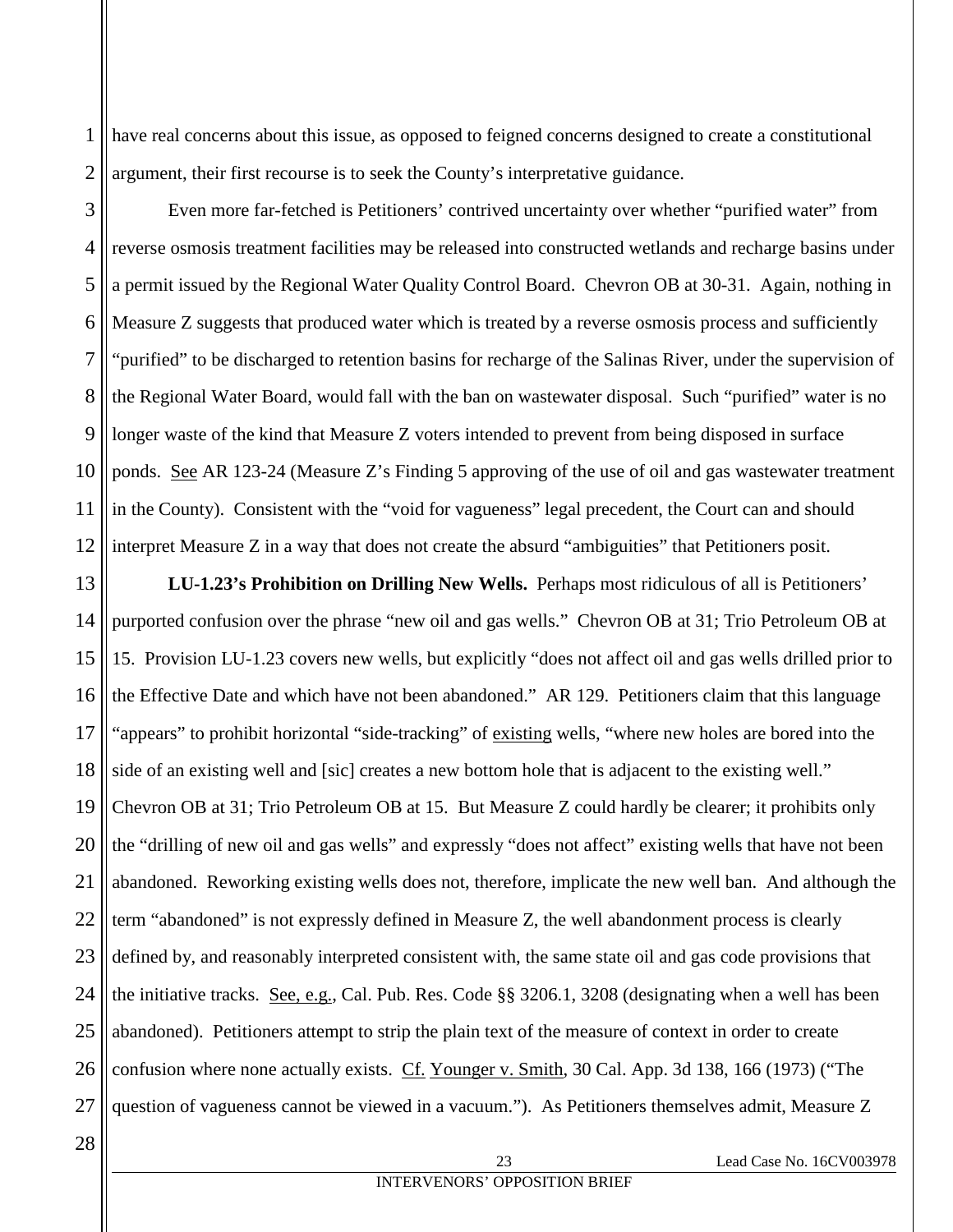1 2 3 4 proponents have always maintained that the initiative, consistent with its plain text, allows the reworking of existing wells, through re-drilling or horizontal drilling, to extend their productive lives. Chevron OB at 31 (quoting ballot proponents' argument). Nobody but operators looking for an excuse to overturn the will of the voters claims otherwise.

<span id="page-36-1"></span>5 6 7 8 9 10 11 12 13 14 **The Absence of Special Enforcement Provisions.** Finally, Petitioners fault Measure Z because it does not "define the enforcement mechanisms" for its policies. Chevron OB at 31-32. There is no requirement that a general plan amendment create new or separate enforcement provisions. Petitioners acknowledge that the County already has the means for enforcing its land use laws and regulations. Id. And courts have long recognized that administrative bodies enjoy broad discretion to adjudicate land use matters. See, e.g.*,* Echevarrieta v. City of Rancho Palos Verdes*,* 86 Cal. App. 4th 472, 483 (2001) ("A substantial amount of vagueness is permitted in California zoning ordinances in order to permit delegation of broad discretionary power to administrative bodies.") (internal brackets and quotation marks omitted). Nothing more is required of Measure Z, and the Court should reject Petitioners' vagueness arguments.

### <span id="page-36-0"></span>15 **B. State and Federal Laws Do Not Preempt Measure Z's Land Use Restrictions.**

16 17 18 19 20 21 22 23 24 25 Petitioners' preemption arguments confusingly zig-zag from state to federal law and back with respect to each of Measure Z's three operative provisions: (1) well stimulation treatment (fracking and acidizing), (2) wastewater disposal, and (3) new wells. But none of them addresses the fact that the relevant state and federal laws both include express non-preemption, or savings, clauses. And none mentions, let alone successfully circumvents, long-standing judicial precedent reaffirming a local government's ability to regulate or prohibit oil and gas production activities. Indeed, Petitioners cannot overcome the strong disfavor for state law preemption of local land use regulations, and they make no showing of a clear legislative intent to override the will of the voters or the County's traditional zoning authority. To the contrary, all evidence leads to the conclusion that neither state nor federal law preemptions Measure Z.

26 27 For clarity's sake, Intervenors collect Petitioners' sprawling preemption arguments into two buckets and address them sequentially: (1) well stimulation and new well bans are not preempted by the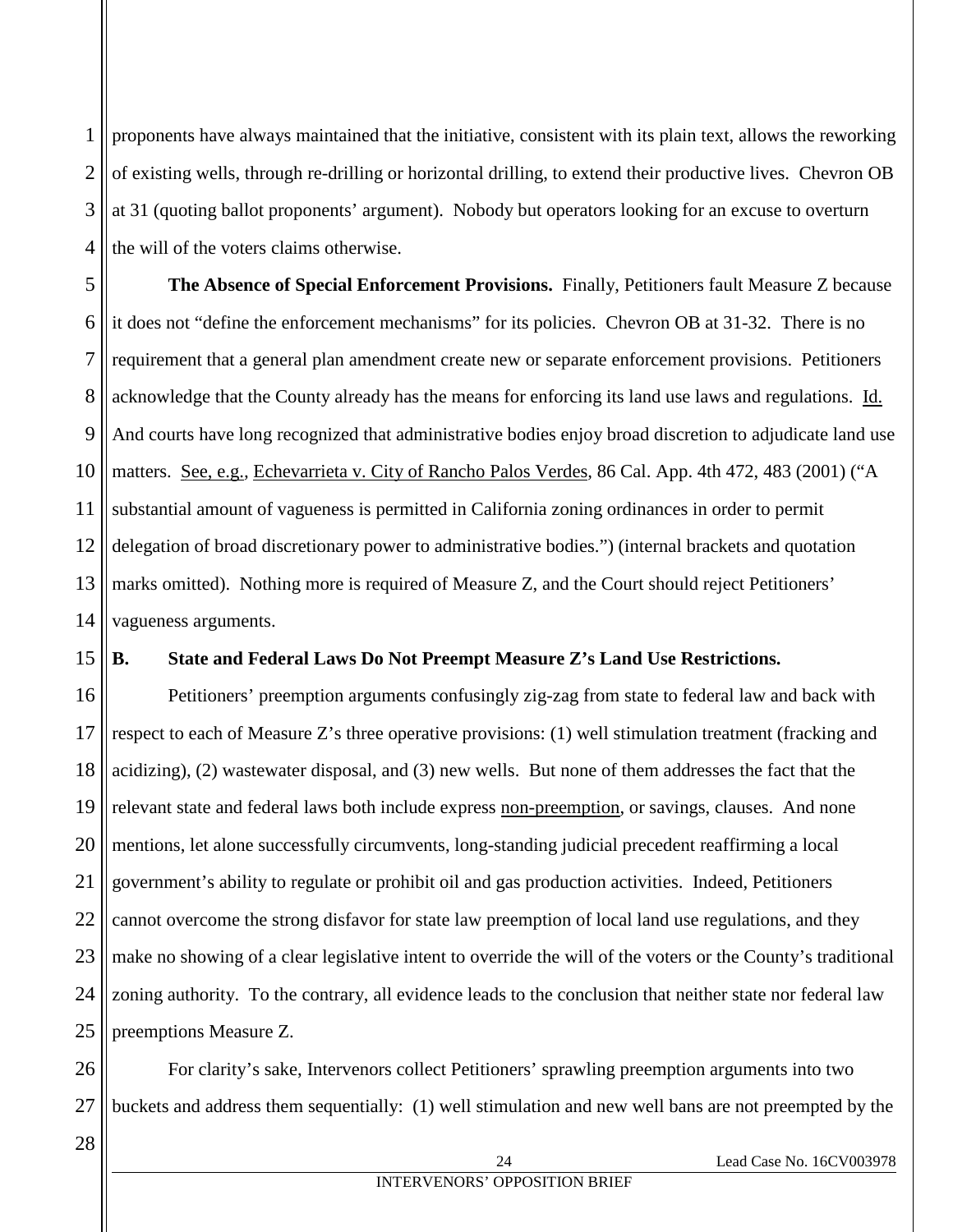1 2 California Public Resources Code**,** and (2) wastewater disposal requirements are not preempted by the federal Safe Drinking Water Act ("SDWA"), as implemented DOGGR.

<span id="page-37-0"></span>3

## <span id="page-37-1"></span>**1. The General "Presumption Against Preemption" Applies with Particular Force to the Local Land Use Initiative at Issue Here.**

"The inherent local police power includes broad authority to determine, for purposes of the public health, safety, and welfare, the appropriate uses of land within a local jurisdiction's borders, and preemption by state law is not lightly presumed." City of Riverside v. Inland Empire Patients Health & Wellness Ctr., Inc., 56 Cal. 4th 729, 738 (2013) (state laws exempting medical marijuana from more general drug laws do not preempt local zoning ordinance prohibiting medical marijuana dispensaries within city limits). In fact, "when local government regulates in an area over which it traditionally has exercised control, such as the location of particular land uses, California courts will presume, absent a clear indication of preemptive intent from the Legislature, that such regulation is not preempted by state statute." Big Creek Lumber Co., 38 Cal. 4th at 1149 (state law intended to create comprehensive system for regulating logging statewide did not preempt local ordinance prohibiting logging in specified areas and limiting helicopter logging). This "presumption against preemption" for local land use measures accords with the general principle that the Legislature does not intend to override existing law except by express declaration or by necessary implication. Id. "The party claiming that general state law preempts a local ordinance has the burden of demonstrating preemption." Id.

Local legislation is preempted only if it "conflicts with" state law. Inland Empire, 56 Cal. 4th at 743. "A conflict exists if the local legislation 'duplicates, contradicts, or enters an area fully occupied by general law, either expressly or by legislative implication." Id. (quoting Sherwin–Williams Co. v. City of Los Angeles, 4 Cal. 4th 893, 897 (1993) (state law defining lawful transfer and possession of aerosol paint and requiring sellers to post vandalism warnings did not preempt local ordinance regulating display of aerosol paint by retailers). Local legislation is "duplicative" of general law when "it is coextensive therewith." Id. It "contradicts" general law when "it is inimical thereto" in the sense that "it is impossible simultaneously to comply with both." Id. at 743, 754-55. "Finally, local legislation enters an area that is 'fully occupied' by general law when the Legislature has expressly manifested its intent to 'fully occupy' the area, or when it has impliedly done so in light of one of the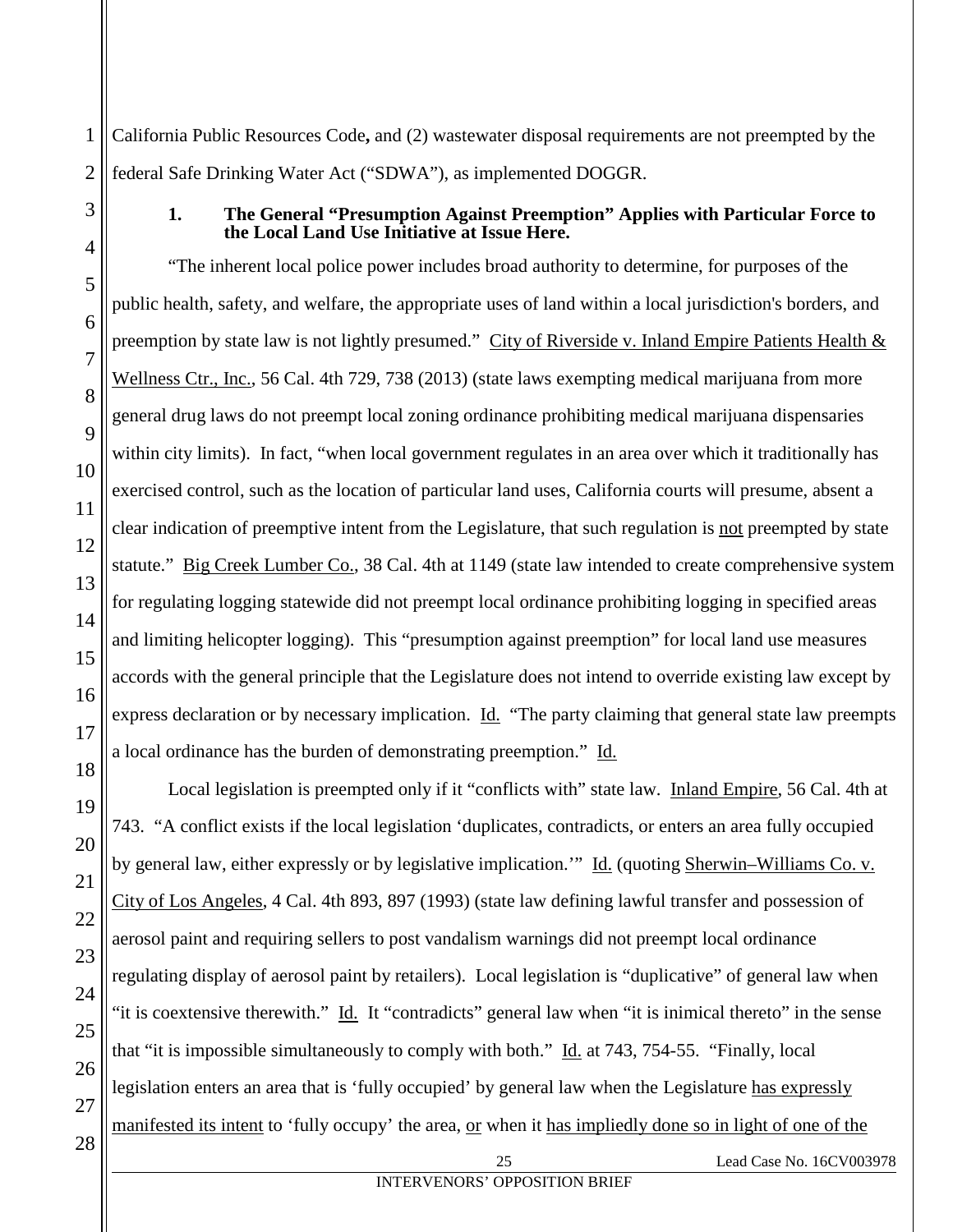1 2 3 4 5 6 7 following indicia of intent: '(1) the subject matter has been so fully and completely covered by general law as to clearly indicate that it has become exclusively a matter of state concern; (2) the subject matter has been partially covered by general law couched in such terms as to indicate clearly that a paramount state concern will not tolerate further or additional local action; or (3) the subject matter has been partially covered by general law, and the subject is of such a nature that the adverse effect of a local ordinance on the transient citizens of the state outweighs the possible benefit to the' locality.'" Id. at 743 (emphasis added; citations in original omitted).

8 9 10 11 12 13 14 15 16 As discussed below, Measure Z does not conflict with any state or federal regulation, and California has not expressly or impliedly indicated any intent to preempt the activities governed by Measure Z. To the contrary, state and federal law set minimum standards for protecting communities and the environment from the risks posed by oil and gas operations while explicitly recognizing the primacy of local land use authority to enact more protective measures. Through the ballot box, the people of Monterey County have properly exercised their retained legal authority to prohibit certain local land uses which support high-risk fossil fuel extraction activities, and they have decided that oil and gas operations in the County should no longer continue expanding through the construction of new well infrastructure.

<span id="page-38-0"></span>17

18

19

20

21

22

23

<span id="page-38-1"></span>24

25

26

## **2. California's Oil and Gas Laws Do Not Preempt Measure Z's Land Use Restrictions on the Drilling of New Wells and Surface Activities that Support Fracking.**

Under the state preemption doctrine, Measure Z poses no conflict with state laws because its well provisions (prohibiting both new wells and certain defined well treatments) do not contradict or impliedly enter the state's limited field of oil and gas regulation of downhole activities.<sup>[18](#page-38-2)</sup> Functioning wholly outside of, and apart from, the state-specified technical standards for downhole activities, Measure Z's restrictions on land use activities related to oil and gas production are in no way preempted.

## **a. A Century of Legal Authority Refutes Petitioners' Preemption Claims and Evidences Clear Legislative Intent Not to Preempt Local Zoning Restrictions or Prohibitions on Oil and Gas Production Activities.**

Measure Z joins a long list of court-sanctioned local zoning laws that restrict, ban, or eventually

<span id="page-38-2"></span>27 28 <sup>18</sup> This section largely answers Chevron, Aera, and Eagle's state preemption arguments, because the other Petitioners' arguments are largely duplicative (Trio), more limited (NARO), or nonexistent (CRC).

26 Lead Case No. 16CV003978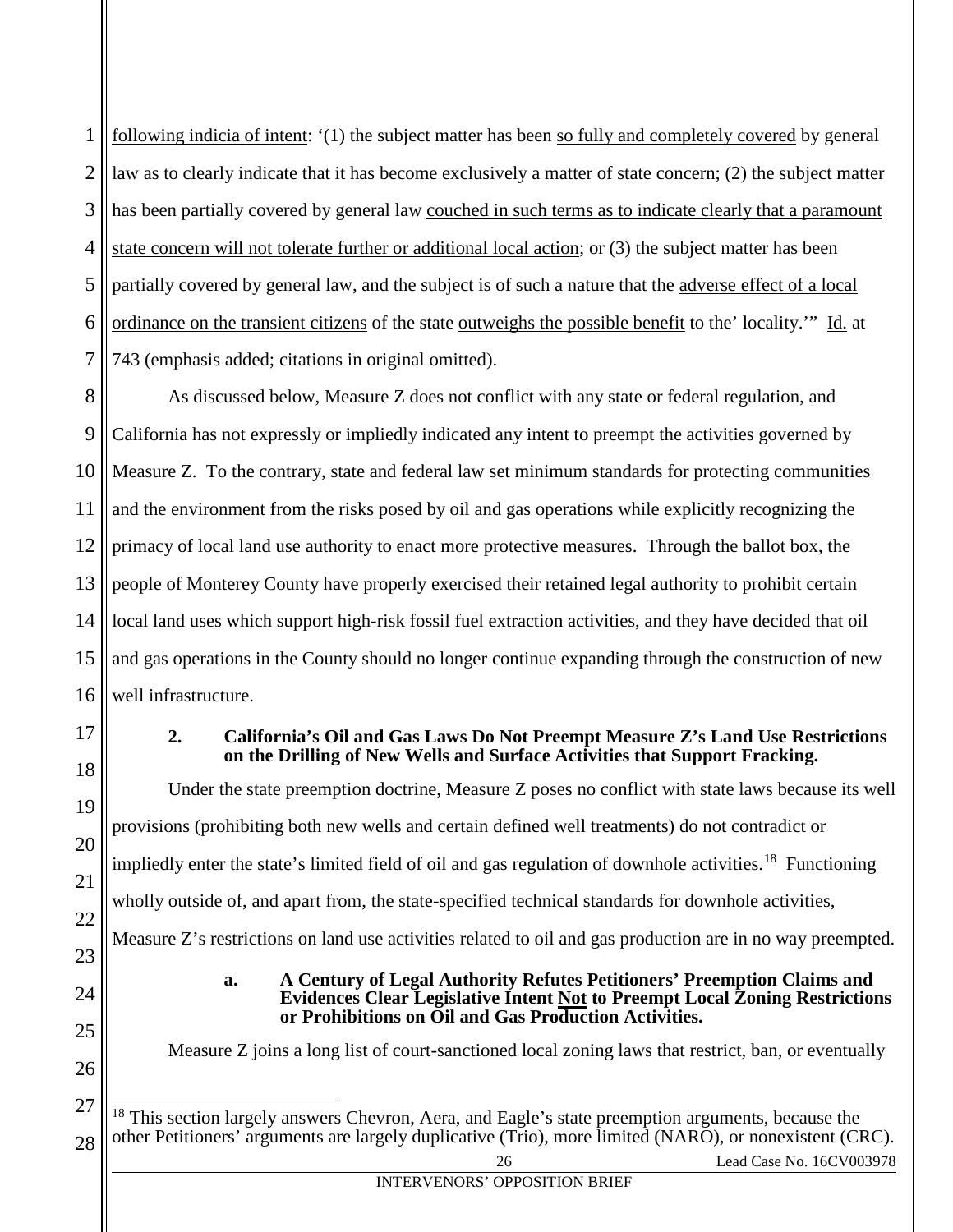<span id="page-39-1"></span>1 2 3 4 5 6 7 8 9 terminate, oil and gas operations. Dating back to at least 1925, courts have recognized the local right to regulate oil and gas operations through zoning. Beginning with Palisades Ass'n v. City of Huntington Beach, 196 Cal. 211 (1925), the California Supreme Court considered an emergency city ordinance that prohibited a landowner from "erecting derricks, installing machinery, and drilling oil wells" within a business and residence district. Id. at 214. The Huntington Beach ordinance effectively blocked the landowner from executing a lease for the development of proven oil land, amidst nearby lands with producing wells. Id. at 215. Nonetheless, the Supreme Court concluded that the city "has the unquestioned right to regulate the business of operating oil wells within its city limits, and to prohibit their operation within delineated areas and districts, if reason appears for so doing." Id. at 217.

<span id="page-39-0"></span>10 11 12 13 14 15 16 17 18 19 A few years later, the Ninth Circuit came to the same conclusion in Marblehead Land Co. v. City of Los Angeles, 47 F.2d 528 (9th Cir. 1931), when it upheld the validity of a zoning ordinance that prohibited oil well drilling operations on roughly 300 acres of land leased to an oil company. The court confirmed that "there can be no question of the inherent right of the city to control or prohibit such prohibition." Id. at 532. The court upheld the reasonableness of the city ordinance even though the city had flip-flopped, first amending the ordinance to permit oil drilling operations and then repealing the amendment to forbid the same, and meanwhile the land had been leased for drilling purposes with a considerable sum of money spent on preliminary work. The court explained, a "mere change of policy or of legislation, however unfortunate the result may be to appellants, does not justify the courts in declaring void an ordinance exercising legitimate police power." Id. at 534.

20 21 22 23 24 25 26 27 The California Supreme Court expanded on this principle when it upheld the validity of a Los Angeles city law that – exactly like Measure  $Z$  – rezoned an area with existing producing wells in a way that allowed their continued operation, but prohibited specific new uses, including the drilling of new wells and the deepening of existing wells; as here, oil interests argued that these new restrictions would eventually terminate oil production. Beverly Oil v. City of Los Angeles, 40 Cal. 2d 552 (1953). The Supreme Court squarely addressed – and rejected – any conflict with state law. It did so after first recognizing that, pursuant to Public Resources Code section 3400, the state has a "primary and supreme interest" in oil deposits, which must be produced, if at all, where the resource exists. Id. at 558.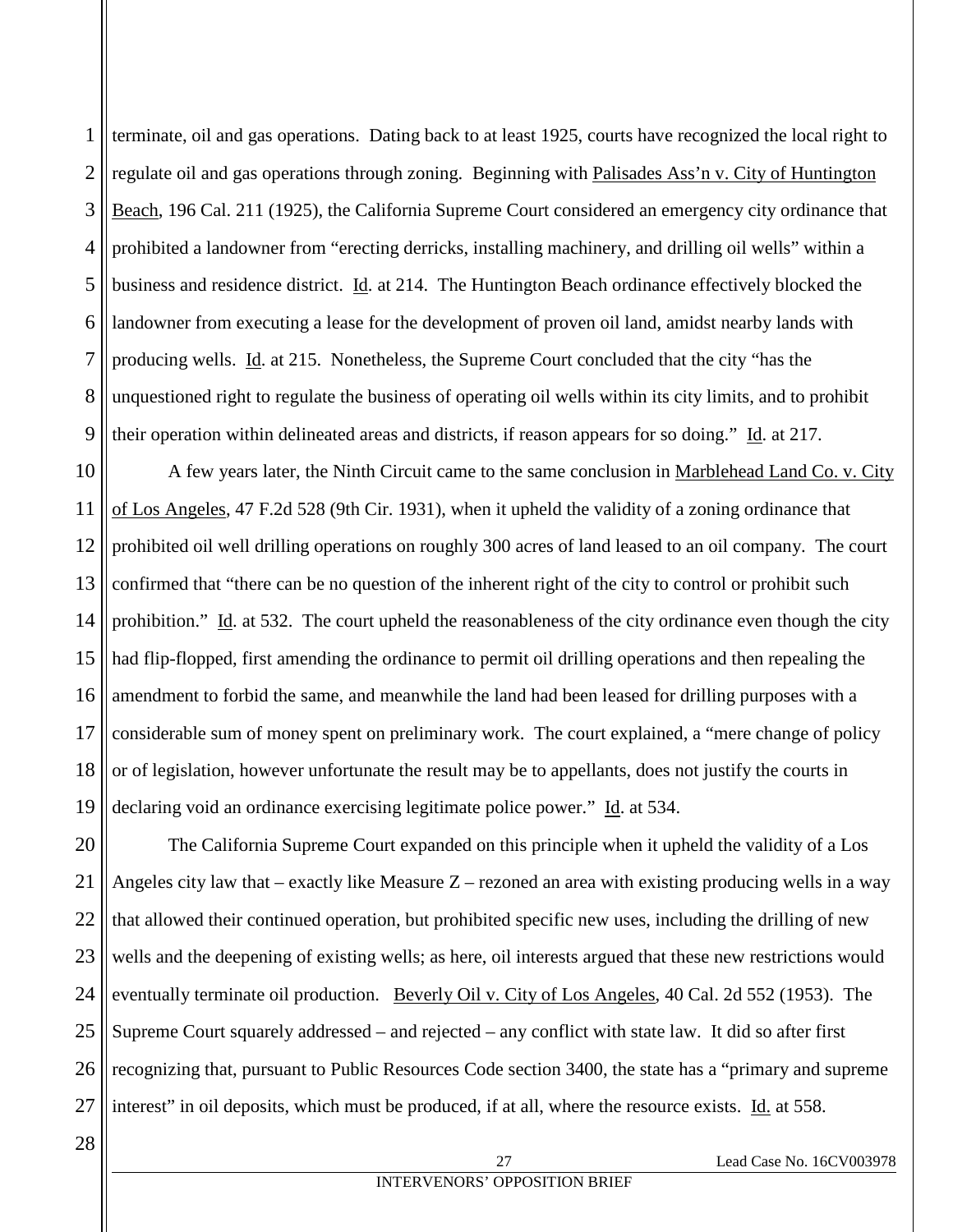1 2 Nevertheless, the high court concluded that local zoning ordinances prohibiting oil production are valid because:

3 4 5 6 7 8 9 10 11 It is to be remembered that we are dealing with one of the most essential powers of government, one that is the least limitable. It may, indeed, seem harsh in its exercise, usually is on some individual, but the imperative necessity for its existence precludes any limitation upon it when not exerted arbitrarily. A vested interest cannot be asserted against it because of conditions once obtaining. To so hold would preclude development and fix a city forever in its primitive conditions. There must be progress, and if in its march private interests are in the way, they must yield to the good of the community. Id. at 557 (quoting Hadacheck v. Sebastian, 239 U.S. 394 (1915) (upholding a City of Los Angeles zoning ordinance that retroactively required the removal of a brickmaking industry (internal citations omitted)). The Supreme Court concluded that it is "well settled that the enactment of an ordinance which limits the owner's property interest in oil bearing lands located within the city is not of itself an unreasonable means of accomplishing a legitimate objective within the police power of the city." Id. at

12 558.

<span id="page-40-0"></span>13 14 15 16 17 18 19 20 21 22 23 24 25 26 A few years later, the California appellate court reviewed this case law and restated: "There is no question that the county has the right to regulate the drilling and operation of oil wells within its limits and to prohibit their drilling and operation within particular districts if reasonably necessary for the protection of the public health, safety and general welfare." Friel v. Los Angeles Cty., 172 Cal. App. 2d 142, 157 (1959) (upholding a county zoning ordinance prohibiting oil well drilling in parts of the county<sup>[19](#page-40-1)</sup>). And as recently as 2001, an appellate court reaffirmed that "[e]nactment of a city ordinance prohibiting exploration for and production of oil, unless arbitrary, is a valid exercise of the municipal police power." Hermosa Beach Stop Oil Coalition v. City of Hermosa Beach, 86 Cal. App. 4th 534, 555 (2001) (upholding 1994 reinstatement of 1932 ban on oil and gas operations following an interim period where drilling was allowed and developer secured leasing and permits to produce oil). The California Legislature made this inherent and unquestioned right an express one when it added a chapter on unit operations to the state's oil and gas laws in 1971 with the following: <sup>19</sup> There, the ordinance allowed the county to grant an exception if the "exception would not be materially detrimental to the public welfare nor to the property of other persons located in the vicinity." Id., 172 Cal. App. 2d at 147. The court found that the landowners "neglected to ask for an exception or

<span id="page-40-1"></span>27 variance as to parcel three, thus they have made no pretense of exhausting their administrative remedies before seeking any judicial relief as to that particular parcel." Id. at 158. As discussed below, Measure Z has a similar available exception that Petitioners have not yet exhausted.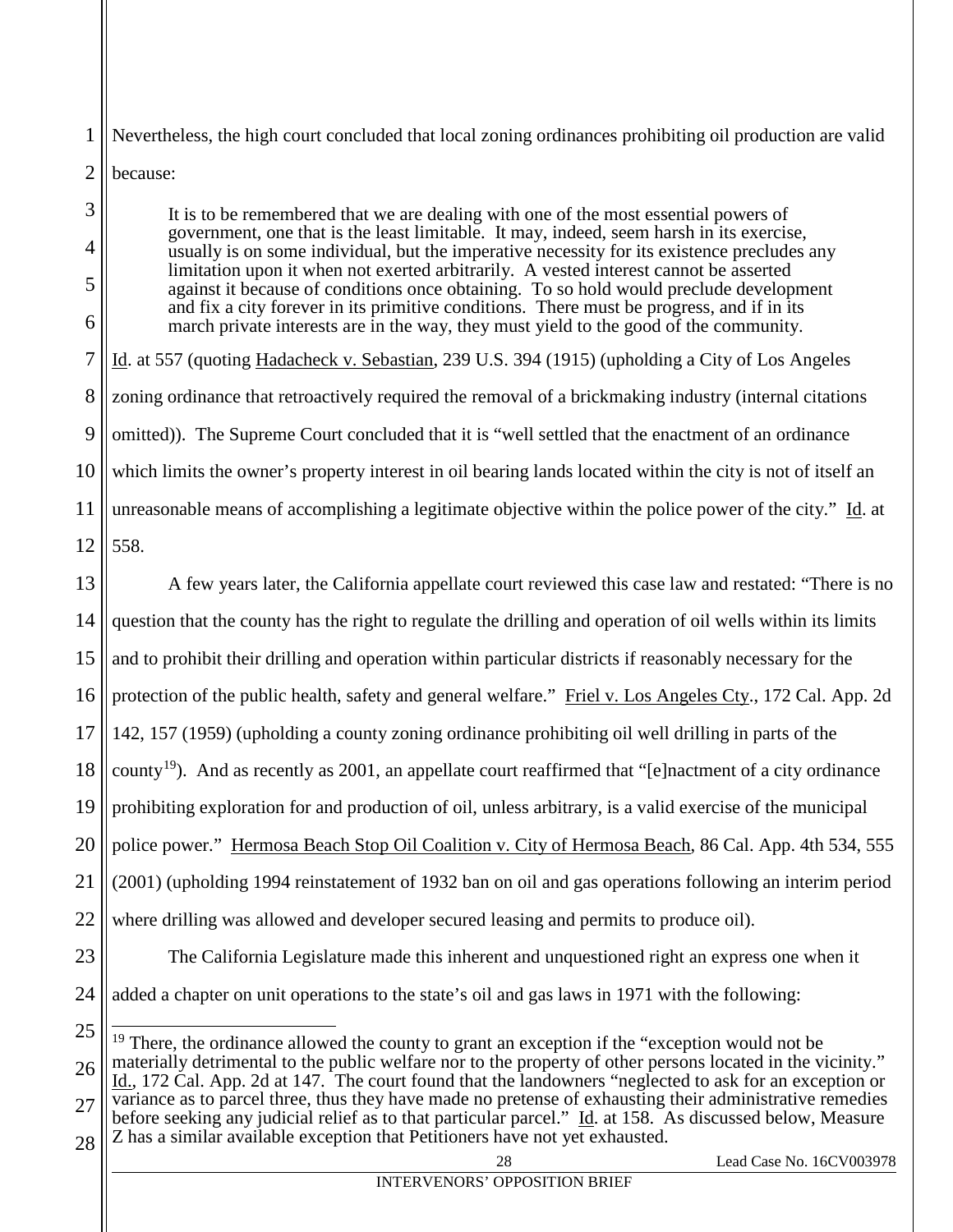This chapter shall not be deemed a preemption by the state of any existing right of cities and counties to enact and enforce laws and regulations regulating the conduct and location of oil production activities, including, but not limited to, zoning, fire prevention, public safety, nuisance, appearance, noise, fencing, hours of operation, abandonment, and inspection.

<span id="page-41-1"></span>Cal. Pub. Res. Code § 3690. The Legislature likely made express this assumed right with respect to newly-authorized unit operations, in particular, because unit operators may drain from a pool of oil and gas resources that cross city or county lines. Even there, the Legislature preserved a county's right to regulate the development of lands within its own jurisdiction. Indeed, this expansive non-preemption clause expressly leaves room for a county to enact a law that regulates the "conduct and location of oil production activities," including zoning. Measure Z does just that. In a glaring omission, not one of the Petitioners mentions this non-preemption clause, which directly governs operations on unitized fields like those at issue.<sup>[20](#page-41-2)</sup>

After the California Legislature weighed in, the California Attorney General examined the foregoing case law, reviewed the state laws and regulations through a preemption lens, and applied its guidance to specific local laws. The resulting 1976 Opinion is one of the seminal resources on whether California laws constrain local zoning in the oil and gas context. Though much cited by Petitioners to support their position, the opinion plainly concludes that local zoning laws are generally not preempted by state laws, and local zoning bans on oil and gas operations are never preempted by state law. 59 Ops. Cal. Atty. Gen. 461 (1976).

To arrive at this conclusion, the Opinion explains that state laws do not occupy the field of oil and gas operations, but only a discrete field of the technical, specified aspects of downhole oil and gas activities. The preempted subject matter is "confined to down-hole or subsurface operations" and only where the prescribed methods, materials, procedures, and equipment for subsurface well operations are so specified by the Supervisor that they leave no room for local regulation. Id. at 462; see also City of Riverside v. Inland Empire Patients Health & Wellness Ctr., Inc., 56 Cal. 4th 729, 757 (2013) (a state law, in specifying regulated activities, must be "so thorough and detailed" to imply intent to preclude

<span id="page-41-2"></span><span id="page-41-0"></span><sup>28</sup> <sup>20</sup> See Unit Agreement, submitted by Aera with the Declaration of William Anderson, at  $\P$  17, Ex. H (parties agreed to unitization of San Ardo field in August 1965, and Supervisor approved the unit agreement pursuant to Cal. Pub. Res. Code § 3301 in February 1966).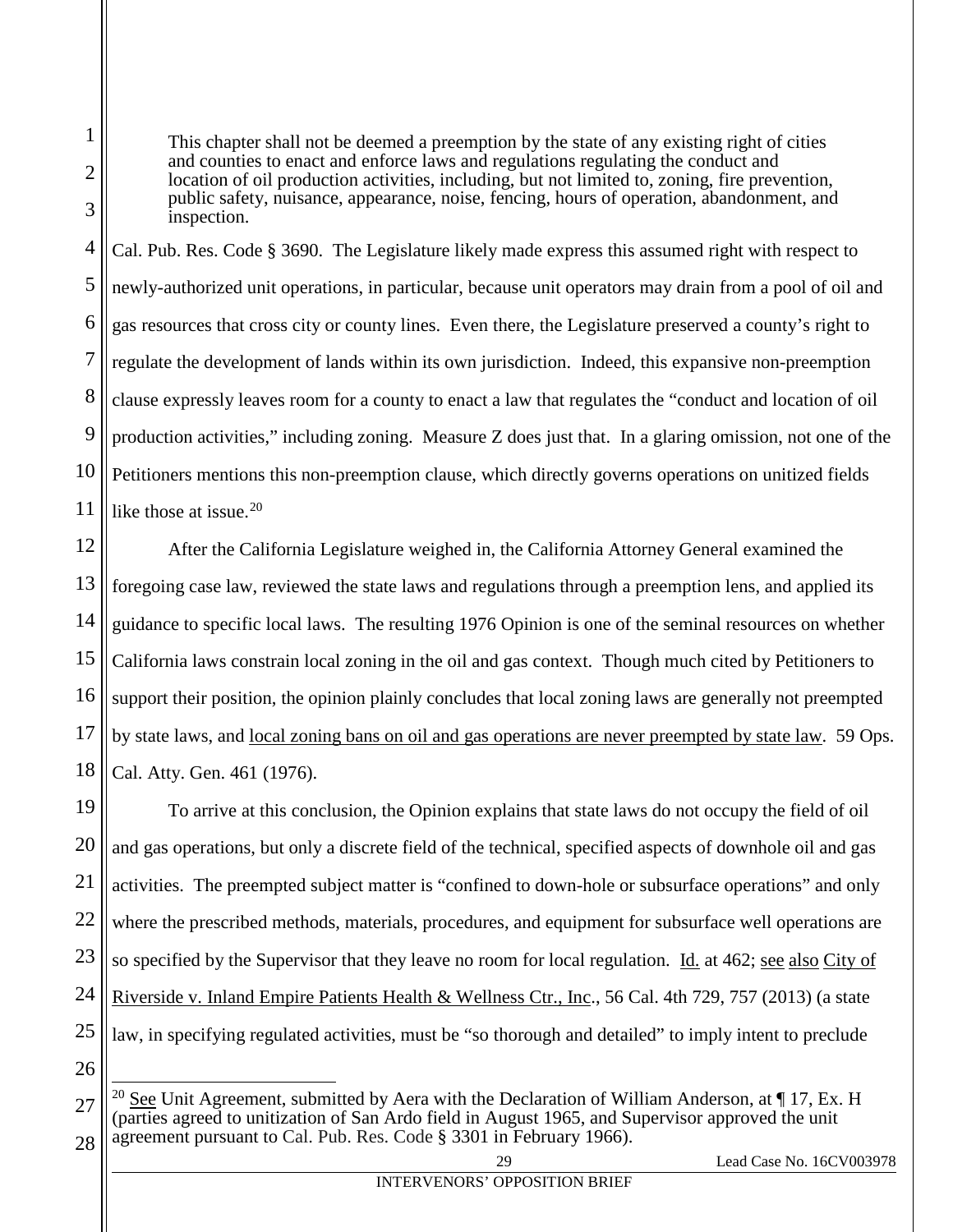1 2 3 4 local regulation). Petitioners rely on a single, short section of the Opinion that says just that. Id. at 478 (finding state preemption where the statutory scheme "specifies a particular method, material or procedure" in connection to underground aspects of oil and gas activities but concluding that even there, a complete prohibition of oil and gas activities would be valid).

5 6 7 8 9 10 11 12 Petitioners ignore the remaining discussion that identifies the limited examples of specific, technical downhole activities that would be off-limits to local regulation: casing strength, underground plugging of wells, and downhole-installed blowout equipment. Id. at 480-82, 487. The Opinion goes on to find that there is room for local regulation of other state-regulated activities, including: approval of drilling, activities subject to a unit agreement, well spacing restrictions, surface cleanup,  $21$  and the "surface aspects of well abandonment, including regulation concerning pumps, tanks, and oil field surface installations and equipment, [that] do leave room for more stringent local controls than those set up by the state if no direct conflict is otherwise created." Id. at 481-82.

13 14 15 16 17 18 19 20 21 22 And undoubtedly, there is room for a county to exercise its traditional zoning powers. The Opinion provides an expansive list of non-preempted categories of local concern, including land use, environmental protection, aesthetics, public safety, and fire and noise prevention. Id. at 479. So long as a local law does not conflict with the technical aspects of downhole activities specified by state law, local zoning powers are unconstrained by preemption; that is, "the power of cities and counties to regulate oil and gas and geothermal well operations is complete." Id. at 466. Conflicts only arise where a local regulation contradicts or relaxes a state requirement. The Opinion provides an example: a local law that allows wells 60 feet from a public street would conflict with state law that imposes a minimum 100-foot setback, but a more stringent local requirement, such as a 300-foot setback, would be permissible. Id. at 484-85.

23 24 25 26 The Attorney General Opinion is particularly instructive with respect to Measure Z's prohibitions on drilling new wells. As to a local prohibition on drilling new wells or deepening existing wells, the opinion is crystal clear: no preemption. Id. at 466 ("it is our opinion that cities and counties have the power to prohibit such operations"); 480 (even though approvals to drill are preempted by the

<span id="page-42-0"></span><sup>27</sup> Over the last five years, Aera and Chevron's operations have resulted in at least 14 oil spills. See RJN, Exh D.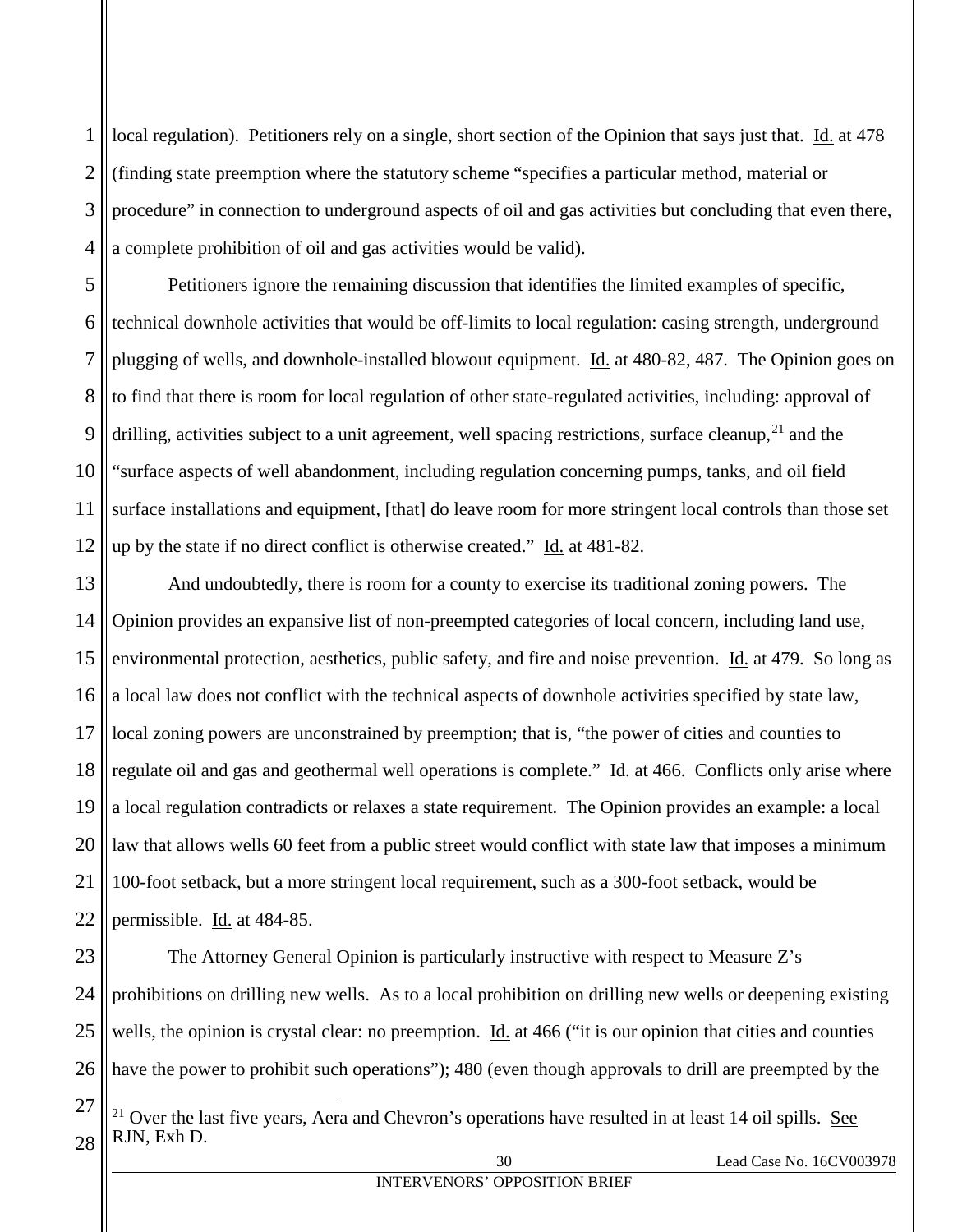1 2 3 4 5 6 7 8 state, a local prohibition of drilling would pose no conflict); 491-92 (a Napa Valley county ordinance establishing a local permitting process poses no conflict "since the county may prohibit operations in all areas or selected parts of its territory"). And perhaps most apt, in analyzing a Beverly Hills ordinance – with the same terms as Measure  $Z$  – that allowed existing wells to continue in operation but prohibited the drilling of new wells and the deepening of existing wells, the Opinion concludes that these prohibitions pose no preemption conflict even though the ordinance "deals with subsurface operations." Id. at 483.<sup>[22](#page-43-1)</sup> A local ordinance may even impose non-conflicting conditions on state-approved drilling that restricts the manner or conduct of operations. Id. at 480.

# <span id="page-43-0"></span>9 10

## **b. Neither the Public Resources Code nor DOGGR Implementing Regulations Undermine Monterey County's Ability to Restrict or Prohibit on Land Uses and Surface Activities Related to Oil and Gas Production.**

11 12 13 14 15 16 17 18 19 20 Applying these principles here, Monterey County can decide whether, where, and even (to a limited extent) how to allow oil and gas operations. Indeed, since the advent of oil and gas operations in Monterey County in the 1940s, Petitioners' oil and gas development, like all land uses, has been subject to Monterey County's zoning authority. In a recent exercise of this authority, the voters enacted Measure Z, an initiative carefully crafted to fall perfectly in line with well-settled precedent recognizing local governments' power to regulate oil and gas operations. As the above discussion demonstrates, starting in the 1920s, several cities (Huntington Beach, Los Angeles, Hermosa Beach, Beverly Hills) and counties (Napa Valley, Los Angeles) with oil resources have developed local prohibitions or permitting procedures governing oil and gas operations within their jurisdictions. And many counties, such as neighboring Kern and San Luis Obispo, have their own extensive oil and gas regulations.<sup>[23](#page-43-2)</sup>

21 22 23 Against this century-long backdrop establishing the ability of cities and counties to exercise their traditional local zoning powers to regulate or prohibit oil and gas land use activities, Petitioners unconvincingly argue that the California Legislature intended otherwise. Petitioners attempt to read this

<span id="page-43-1"></span><sup>25</sup> 26 <sup>22</sup> In a desperate attempt to manufacture a preemption conflict, Petitioners try to rewrite Measure Z. claiming it regulates the manner or method of operations, and thus poses an impermissible conflict with state law rather than a permissible prohibition on certain land use activities. But, of course, Measure Z is very clear, imposing full prohibitions on the drilling of new wells and on surface structures and uses that support fracking or acidizing. These prohibitions do not affect the manner or method of operations

<sup>27</sup> and pose no conflict with state law.

<span id="page-43-2"></span><sup>28</sup> <sup>23</sup> See, e.g., Kern County Zoning Code §.19.98 ("Oil and Gas Production").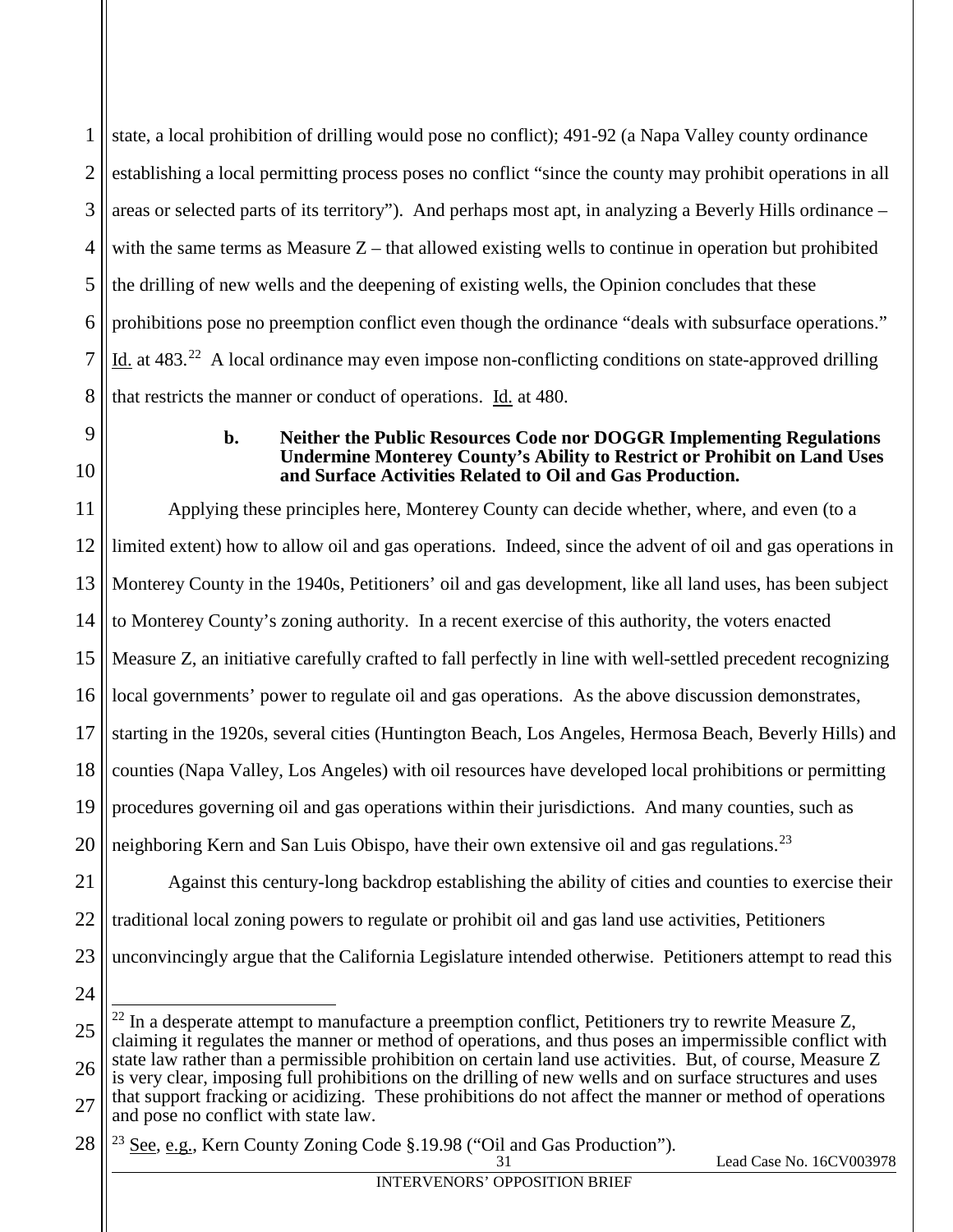1 2 3 4 5 6 7 8 implied legislative intent into the constellation of state laws, implementing regulations, and field rules concerning the technical aspects of oil production. But these authorities do not articulate a departure from the longstanding rule that a county can limit, and even prohibit, land uses related to oil and gas activities without impermissibly entering the limited field of state laws that define technical standards for downhole activities. See Big Creek Lumber Co. v. County of Santa Cruz, 38 Cal. 4th 1139, 1149-50 (2006) (explaining that the presumption against preemption derives from an understanding that the Legislature does not intend "to overthrow long-established principles of law unless such intention is made clearly to appear either by express declaration or by necessary implication").

9 10 11 12 13 14 15 16 17 18 19 20 Petitioners proffer a misreading of Public Resources Code section 3106 to support a legislative intent to maximize oil and gas development free from local zoning restrictions. But section 3106 evinces no such preemptive intent behind the state's oil and gas laws. Rather, as part of California's overall oil and gas conservation law, dating back to 1939, section 3106 establishes the state's supervision of downhole operations (e.g., the physical drilling, operation, maintenance, and abandonment of wells, tanks, pipelines, and other facilities attendant to oil and gas production) so as to prevent damage to life, health, property, and natural resources. Cal. Pub. Res. Code § 3106(a). It allows the use of suitable methods to recover oil and gas resources and requires that a lease, subject to other express lease provisions, allow an operator to remove all oil and gas resources. Id. § 3106(b). It concludes with the purpose: "to encourage the wise development of oil and gas resources." Id. § 3106(d). This section, particularly when read as a whole, hardly conveys an intent to preempt local land use powers.

<span id="page-44-0"></span>21 22 23 24 25 26 27 Indeed, given the long history of case law, legislative amendments, and Attorney General opinions concluding that California's oil and gas conservation law does not preempt local land use regulations or prohibitions, the Court should presume that the Legislature does not intend a different result. E.g., People v. Scott, 58 Cal. 4th 1415, 1424 (2014) ("It is a settled principle of statutory construction that the Legislature 'is deemed to be aware of statutes and judicial decisions already in existence, and to have enacted or amended a statute in light thereof'. . . . Courts may assume, under such circumstances, that the Legislature intended to maintain a consistent body of rules and to adopt the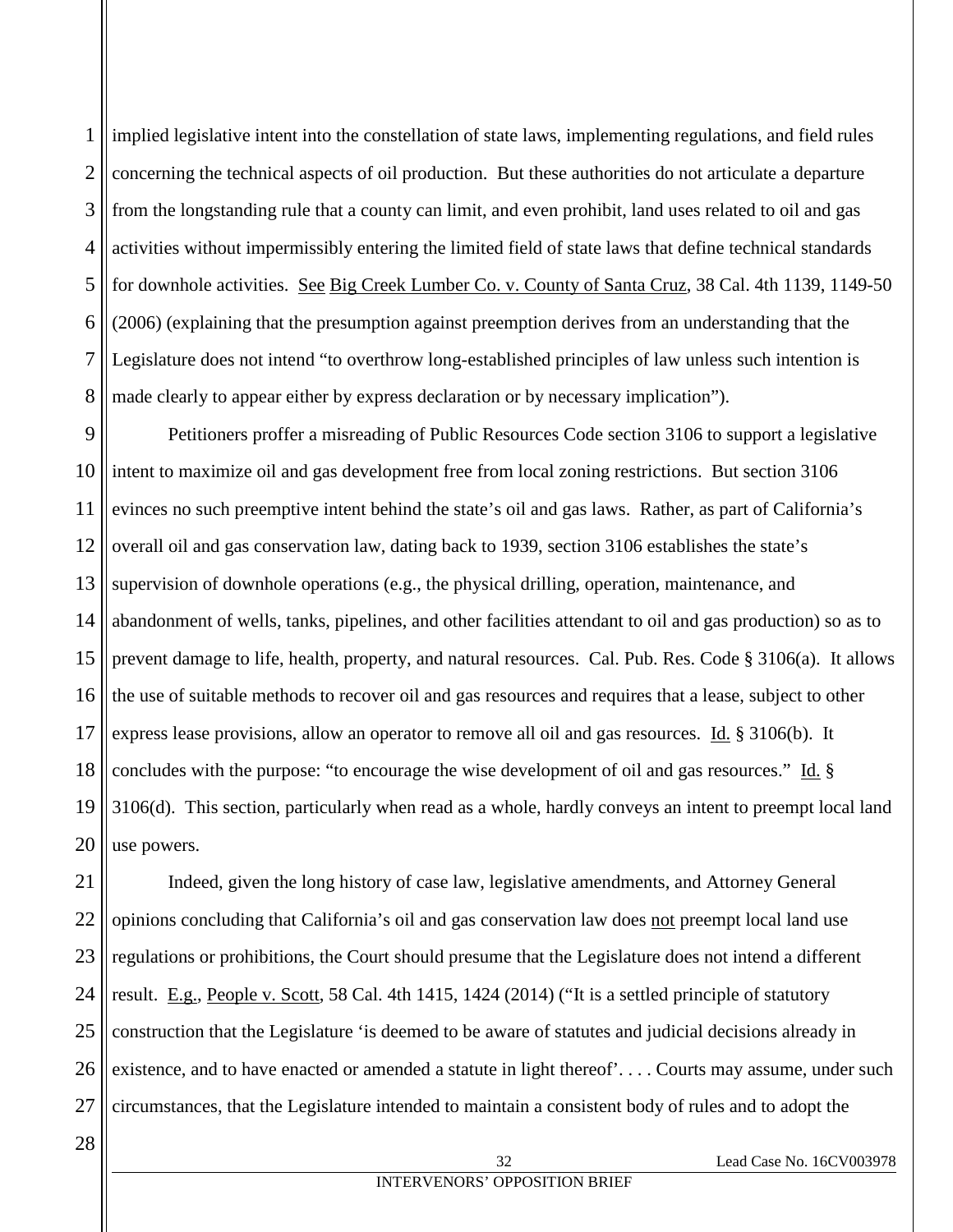<span id="page-45-0"></span>1 2 3 4 5 6 meaning of statutory terms already construed.") (citations omitted); People v. Leahy, 8 Cal. 4th 587, 604 (1994) (because the Legislature has had ample opportunity to amend the [statutory code] provisions to abrogate or modify" the provision in response to numerous judicial interpretations, its failure to do so "may be presumed to signify legislative acquiescence"). In short, the Court cannot reasonably read the language of Public Resources Code section 3106 to find an implied legislative intent to comprehensively and fully occupy the field of oil and gas regulation and preempt local lands use law.<sup>[24](#page-45-4)</sup>

<span id="page-45-3"></span><span id="page-45-1"></span>7 8 9 10 11 12 13 14 15 16 17 18 Nor do other provisions in the Public Resources Code, the DOGGR regulations, or the San Ardo field rules,<sup>[25](#page-45-5)</sup> individually or collectively, preempt zoning restrictions. Together, these provisions cover a limited set of detailed, technical downhole activities. See Cal. Pub. Res. Code §§ 3000-3690, 3780- 3787, 14 Cal. Code Regs. §§ 1710-1883 (detailing permitting, abandonment, well casing, well spacing, and unit operations). Far from specifying standards for suitable sites or ensuring compatibility with neighboring uses, these state requirements are silent as to where oil and gas development can occur, apart from street setbacks. The limitation of state supervision to ensuring that wells are properly constructed and operated so as not to endanger workers, cross-contaminate aquifers, or affect neighboring operations is consistent with California's overall regulatory scheme, whereby local governments traditionally control the location of particular land uses. See Big Creek Lumber Co, 38 Cal. at 1149 (local regulation of land use is presumed to be not preempted by state statute "absent a clear

<span id="page-45-4"></span><span id="page-45-2"></span><sup>19</sup> 20 21 22 23 24 25 <sup>24</sup> Unwittingly perhaps, Petitioner Aera imports language from Section 3700 that separately governs geothermal – not oil and gas – resources to suggest that the state has a preempting interest in the maximum recovery of oil and gas. Aera OB at 11 (mixing up purpose statements from section 3106 and 3700) and 19 (relying on geothermal provision to establish state primacy over oil and gas); see Cal. Pub. Res. Code § 3700 (finding that California has a direct and primary interest in the development of geothermal resources, and directing that geothermal resources be developed to safeguard life, health, property, and the public welfare, and to encourage maximum economic recovery). Section 3700 may reflect the state's prioritization of renewable energy development, but it certainly does not establish state primacy over oil and gas resources. Unlike section 3700, section 3106's stated purpose is to encourage the "wise development" – not the maximum economic recovery – of oil and gas resources. Measure  $\overline{Z}$ , like other local oil and gas land use ordinances, is intended to ensure the wise and environmentally protective activities. And regardless of their distinct purposes, neither statutory provision gives rise to a preemptive effect on local land use restrictions. Indeed, section 3700's "direct and primary interest" language is similar to, although less expansive than, section 3400's "primary and supreme interest" language, which Beverly Oil held did not preempt a local land use prohibition. 40 Cal. 2d at 558.

<span id="page-45-5"></span><sup>26</sup> 27 <sup>25</sup> The field rules comprise one page that suggests minimal DOGGR oversight over the San Ardo field based on the longstanding operations. Plaintiffs' RJN, Exh. 25. The few rules include: (1) cement, thermally stable, casing, and (2) minimum 6" diverter vent line. Measure Z is clearly outside the narrow scope of these technical rules.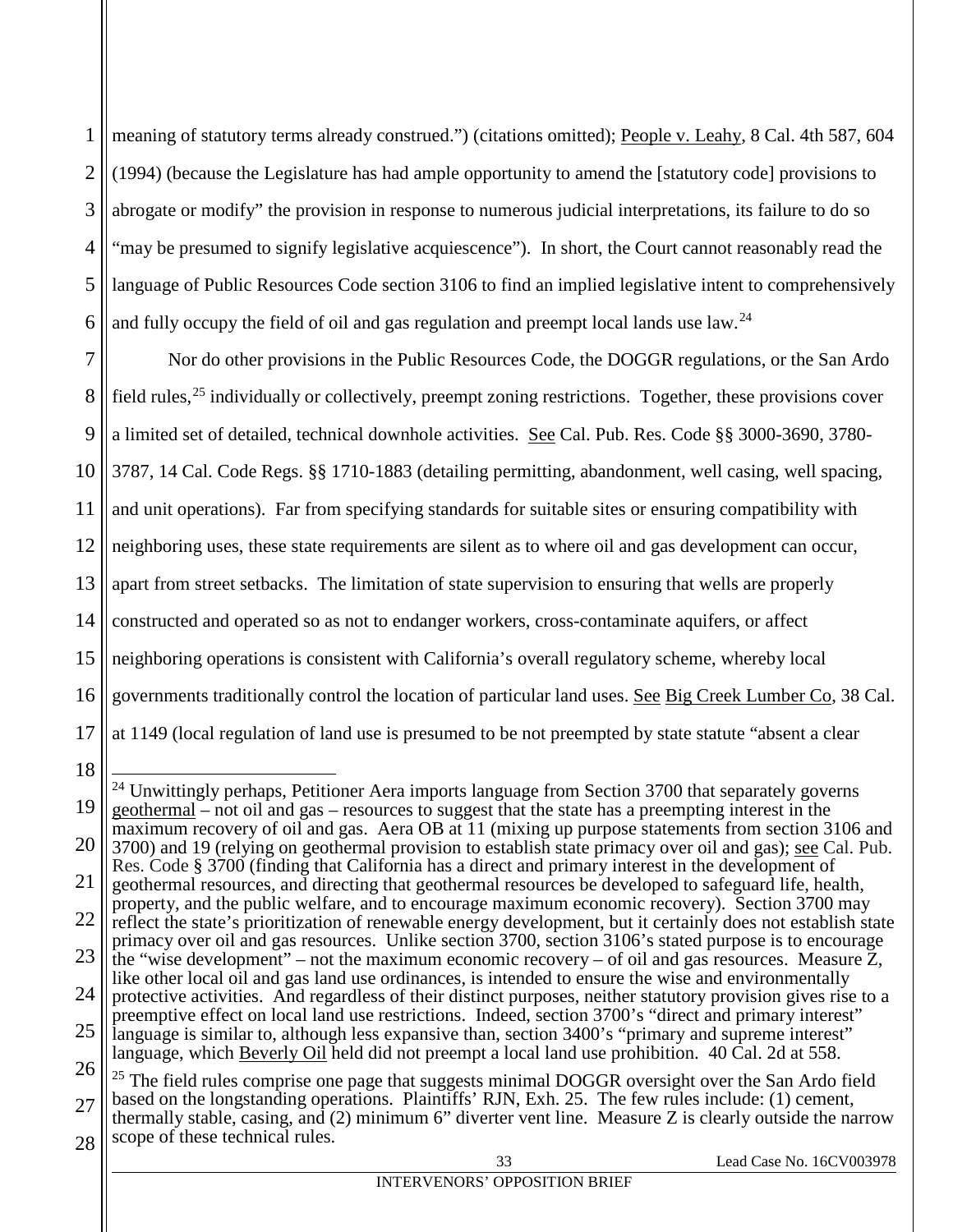1 2 3 4 indication of preemptive intent from the Legislature."). Not one of the state laws and regulations cited by Petitioners indicate any – much less clear – preemptive intent. To the contrary, the best indicator of legislative intent is found in section 3690, which expressly preserved a county's regulatory power over the conduct and location of oil and gas operations on unitized lands. Cal. Pub. Res. Code § 3690.

<span id="page-46-0"></span>5 6

## <span id="page-46-5"></span><span id="page-46-4"></span><span id="page-46-3"></span><span id="page-46-2"></span><span id="page-46-1"></span>**c. The Legislature's Most Recent Pronouncement, in the form of Senate Bill 4, Confirms that the State Legislature Does Not Intend to Preempt Local Land Use Authority over Oil and Gas Activities, as DOGGR Itself Recognizes.**

<span id="page-46-7"></span><span id="page-46-6"></span>7 8 9 10 11 12 13 14 15 16 17 18 19 20 21 22 23 24 25 26 27 28 Having identified no language in the longstanding oil and gas conservation laws that evidences a legislation intent to preempt a local ban on new wells, Petitioners turn to Senate Bill 4 ("S.B. 4"), adopted by the California Legislature to address public concerns over DOGGR's failure to effectively regulate hydraulic fracturing under its general oil and gas conservation authority. 2013 Cal. Legis. Serv. Ch. 313 (S.B. 4) (codified as Cal. Pub. Res. Code §§ 3150-3161). Petitioners argue that S.B. 4 preempts Measure Z's prohibition on certain well stimulation treatments (fracking and acidizing), even as they argue that no such well stimulation activities occur in Monterey County and that "oil producers do not intend to use hydraulic fracturing at the San Ardo Field in the future." Aera OB at 8; see also CRC OB at 4; Chevron OB at 11; Eagle Petroleum OB at 3-4 (explaining its current and planned steam flooding operations). Indeed, Petitioners state that "[b]ecause the producing formations in Monterey County [sic] generally comprised of sand that has good natural permeability, 'fracking' would serve no purpose." Eagle Petroleum OB at 6, fn.2 (citing Declaration of Mary Jane Wilson at  $\P$  32).<sup>[26](#page-46-6)</sup> Thus, as a threshold matter, Petitioners have no standing to obtain relief from the Court on this issue.<sup>[27](#page-46-7)</sup> <sup>26</sup> As noted above, in addition to the kind of oil sand deposit that Petitioners exploit, portions of Monterey County are underlain by shale oil deposits in what is known as the Monterey Formation. See, e.g., [https://www.usgs.gov/news/usgs-estimates-21-million-barrels-oil-and-27-billion-cubic-feet-gas](https://www.usgs.gov/news/usgs-estimates-21-million-barrels-oil-and-27-billion-cubic-feet-gas-monterey-formation-san)[monterey-formation-san.](https://www.usgs.gov/news/usgs-estimates-21-million-barrels-oil-and-27-billion-cubic-feet-gas-monterey-formation-san) Fracking and acidizing treatments may be used to prolong the extractive life of such shale oil deposits, which is precisely why residents included these activities in Measure Z. <sup>27</sup> This is true whether Petitioners' claims sound in traditional mandamus under California Code of Civil Procedure section 1085 or are styled as declaratory relief actions under section 1060. See, e.g., Carsten v. Psychology Examining Com., 27 Cal. 3d 793, 797 (1980) (to pursue a writ challenging governmental action, petitioner must be "beneficially interested" – "generally interpreted to mean that one may obtain the writ only if the person has some special interest to be served or some particular right to be preserved or protected over and above the interest held in common with the public at large" – and since petitioner challenging actions of California's Psychology Examining Committee was "neither seeking a psychology license, nor in danger of losing any license she possesses under the rule adopted by the board, she is not a beneficially interested person within the meaning of the statute"); Chorn v. Workers' Comp. Appeals Bd., 245 Cal. App. 4th 1370, 1382 (2016) (quoting League of California Cities, 241 Cal.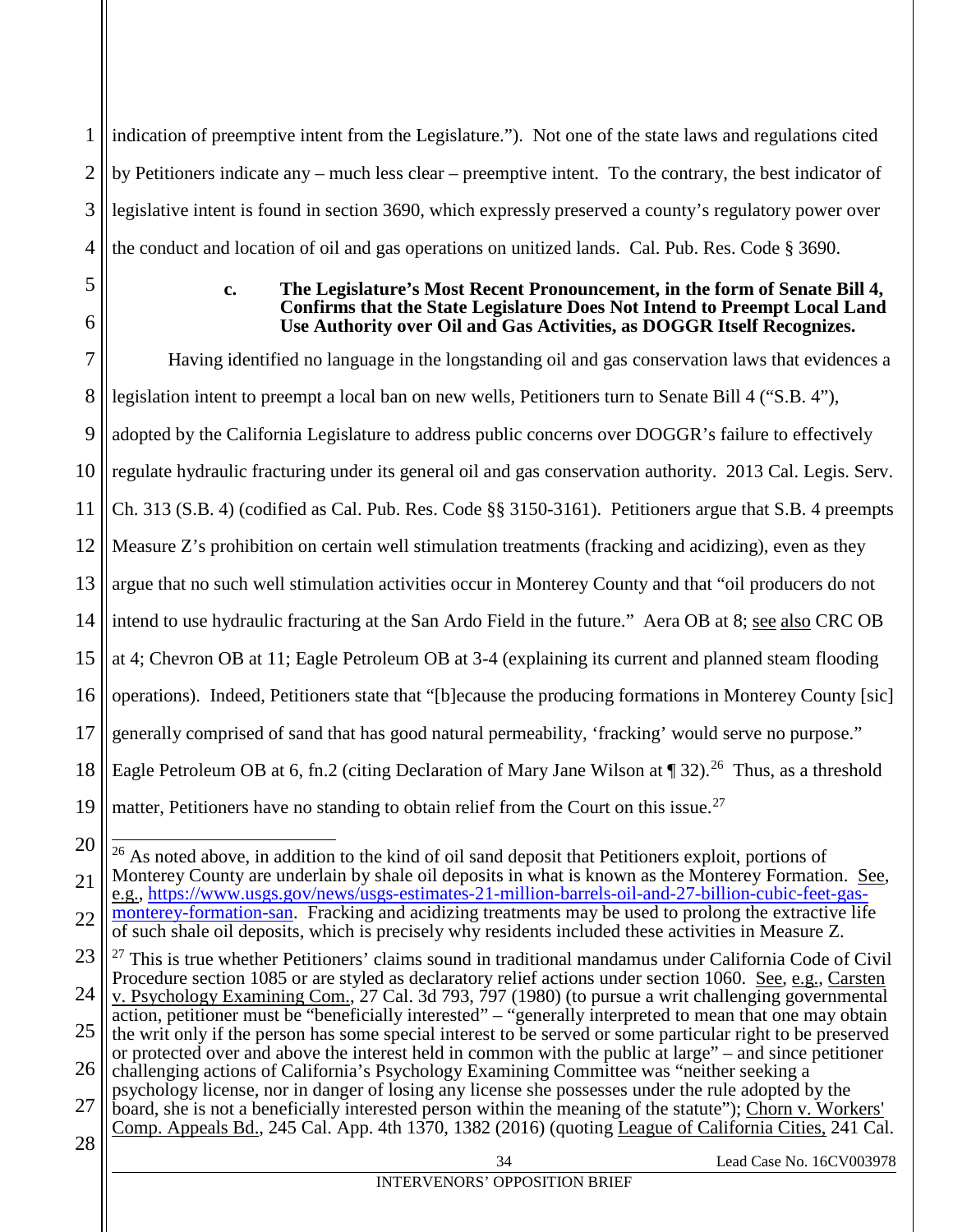1 2 3 4 5 6 7 8 9 10 11 12 13 14 15 16 17 18 19 20 Nevertheless, to the extent that the Court decides to address the question of whether Measure Z's fracking and acidizing prohibitions are facially preempted, S.B. 4 does nothing to alter the foregoing preemption analysis. In adopting S.B. 4, the Legislature was concerned that "[i]nsufficient information is available to fully assess the science of the practice of hydraulic fracturing and other well stimulation treatment technologies in California, including environmental, occupational, and public health hazards and risks" and declaring that "[p]roviding transparency and accountability to the public regarding well stimulation treatments, including, but not limited to, hydraulic fracturing, associated emissions to the environment, and the handling, processing, and disposal of well stimulation and related wastes, including from hydraulic fracturing, is of paramount concern." 2013 Cal. Legis. Serv. Ch. 313, sec. 1(b), (c). To respond to these concerns, the Legislature directed the California Natural Resources Agency to prepare or commission an independent scientific study of the hazards and risks associated with well stimulation treatments and directing DOGGR to prepare an Environmental Impact Report ("EIR")<sup>[28](#page-47-3)</sup> and to develop implementing regulations. Cal. Pub. Res. Code §§ 3160-61. The resulting regulations provide technical requirements for testing, monitoring, and disclosure. See 14 Cal. Code Regs. §§ 1782-1789. Petitioners cite to the EIR where DOGGR describes the new regulations as "so detailed that they simply leave no room for local governments to add further downhole requirements." See Chevron at 19. This characterization simply underscores that DOGGR's oversight under S.B. 4, just as it historically has been, is focused on downhole requirements, and Intervenors do not dispute that a local government cannot layer conflicting downhole requirements on top of these state requirements. The voters, in passing Measure Z, expressed no intent to enter this highly technical field occupied by the

21

<span id="page-47-2"></span><span id="page-47-1"></span><span id="page-47-0"></span> $\overline{a}$ 

<sup>22</sup> 23 24 App. 4th 976, 985 (2015): "Writ relief is not available if the petitioner gains no direct benefit from the writ's issuance, or suffers no direct detriment from its denial."); Otay Land Co. v. Royal Indem. Co., 169 Cal. App. 4th 556, 563 (2008) ("The fundamental basis of [section 1060] declaratory relief is the existence of an actual, present controversy over a proper subject" and "under California rules, an actual controversy that is currently active is required for such relief to be issued, and both standing and ripeness are appropriate criteria in that determination").

<span id="page-47-3"></span><sup>25</sup> 26 <sup>28</sup> Hydraulic fracturing has many above-ground impacts. <u>See</u> Exh. J (EIR Ch. 10.16-15, listing surface impact, including: visual intrusions to scenic resources; decreased air quality due to dust or odors; hazards and hazardous materials could result in environmental contamination or introduce public; health

<sup>27</sup> issues to surrounding land uses; increased noise audible to surrounding land uses; vibrations that could be felt by surrounding land uses; risk of upset issues and resultant effects on public safety; and increased traffic as a result of construction-related activities that may limit, restrict, or delay access to surrounding land uses).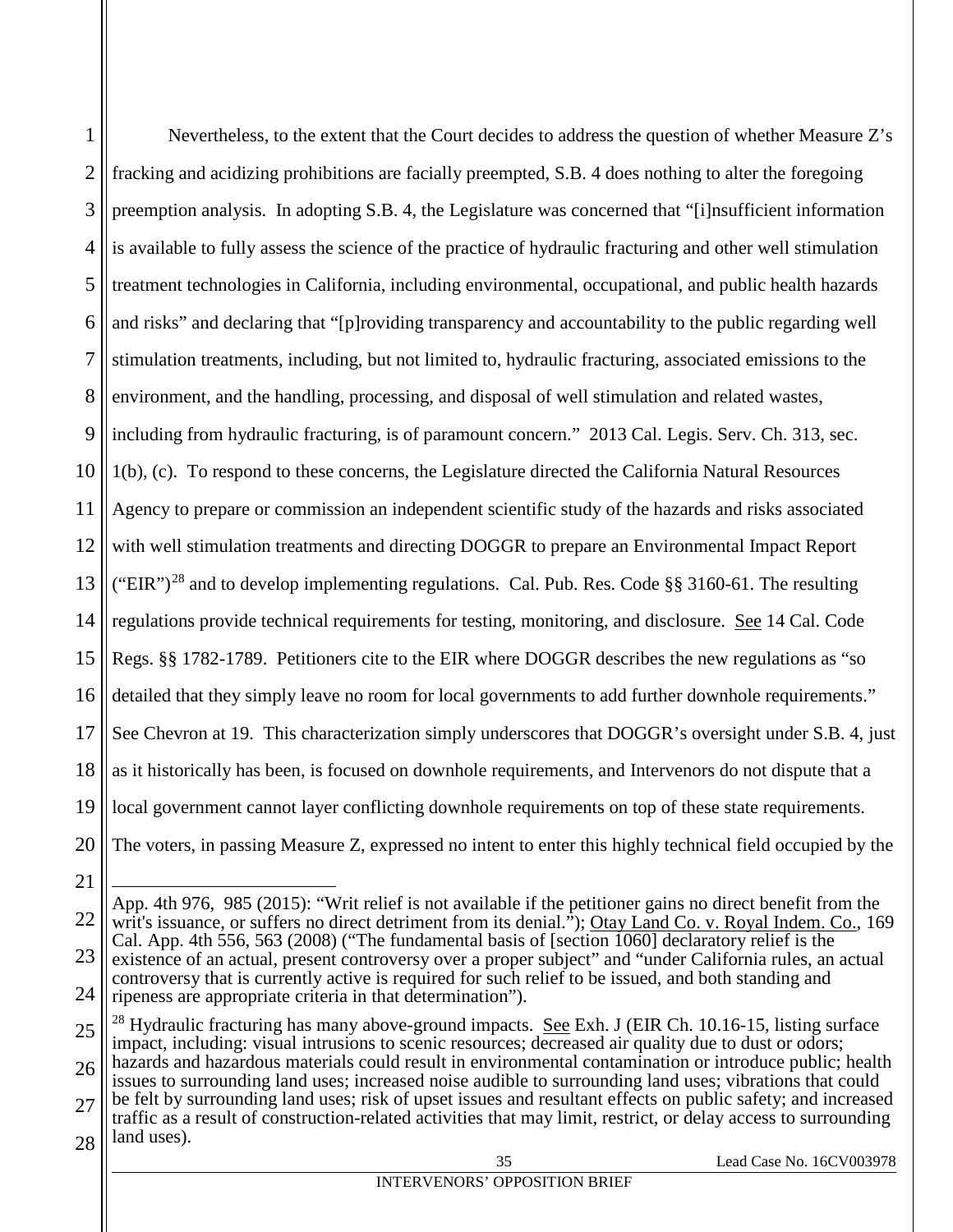1 state. Measure Z simply prohibits fracking altogether.

2 3 4 5 6 7 8 9 10 11 12 13 14 15 16 17 This Court need not look far to find that the legislative intent behind these newer state provisions is a non-preemptive one. DOGGR itself explained that the fracking regulations "do not purport to limit local land use authority." See RJN Exh. K (DOGGR Well Stimulation Regs Response to Comments, Dec. 14, 2014, p. 53.). Most telling, the California Legislature itself included section 3160(n), which states: "This article does not relieve the division or any other agency from complying with any other provision of existing laws, regulations, and orders." Cal. Pub. Res. Code § 3160(n). As explained by Senator Fran Pavley, the author of S.B.4, this bill maintains the status quo and is "not intended to preempt … local government's authority over land use …" RJN Exh. L. Thus, on its face, S.B. 4 plainly does not signal a shift away from the long-standing recognition that local governments can exercise their zoning authority to regulate or prohibit surface oil and gas activities. Given this established interpretation of state law, had the Legislature intended for S.B. 4 to preempt local zoning powers with respect to fracking activities, it could and presumably would have done so; its failure to do so is telling. People v. Garcia, 39 Cal. 4th 1070, 1088 (2006) (holding that "because the Legislature amended the [relevant] statutes after this court's decision [interpreting the law], we assume that the Legislature was aware of the court's construction" and could have amended the statute "had it wanted to invalidate [it]").

<span id="page-48-4"></span><span id="page-48-2"></span>18 19 20 21 22 23 24 25 None of the cases cited by Petitioners support a conclusion that state law preempts Measure Z. Just as Petitioners collectively ignore the express non-preemption provision (Pub. Res. Code section 3690) that applies to their unitized operations, they also collectively omit any mention of the long line of California cases that uphold local zoning laws affecting oil and gas activities and uses against claims of state preemption. This omission is particularly startling in light of the Attorney General's comprehensive examination of precisely those cases as controlling the preemption inquiry in the oil and gas context. Instead, Petitioners reach to other contexts, like the state-occupied field of handgun sales<sup>[29](#page-48-5)</sup>

<span id="page-48-3"></span><span id="page-48-1"></span><span id="page-48-0"></span>

<span id="page-48-5"></span>26 27  $29$  Fiscal v. City and County of San Francisco, 158 Cal. App. 4th 895 (2008) (irrelevant because reviewing state-occupied field of firearms regulation, and city not exercising zoning authority); Suter v. City of Lafayette, 57 Cal. App. 4th 1109 (1997) (reviewing the state-occupied field of firearms regulation, but finding city not preempted from exercising local zoning powers in limiting firearm dealerships to particular commercial zones); Great Western Shows, Inc. v. County of Los Angeles, 27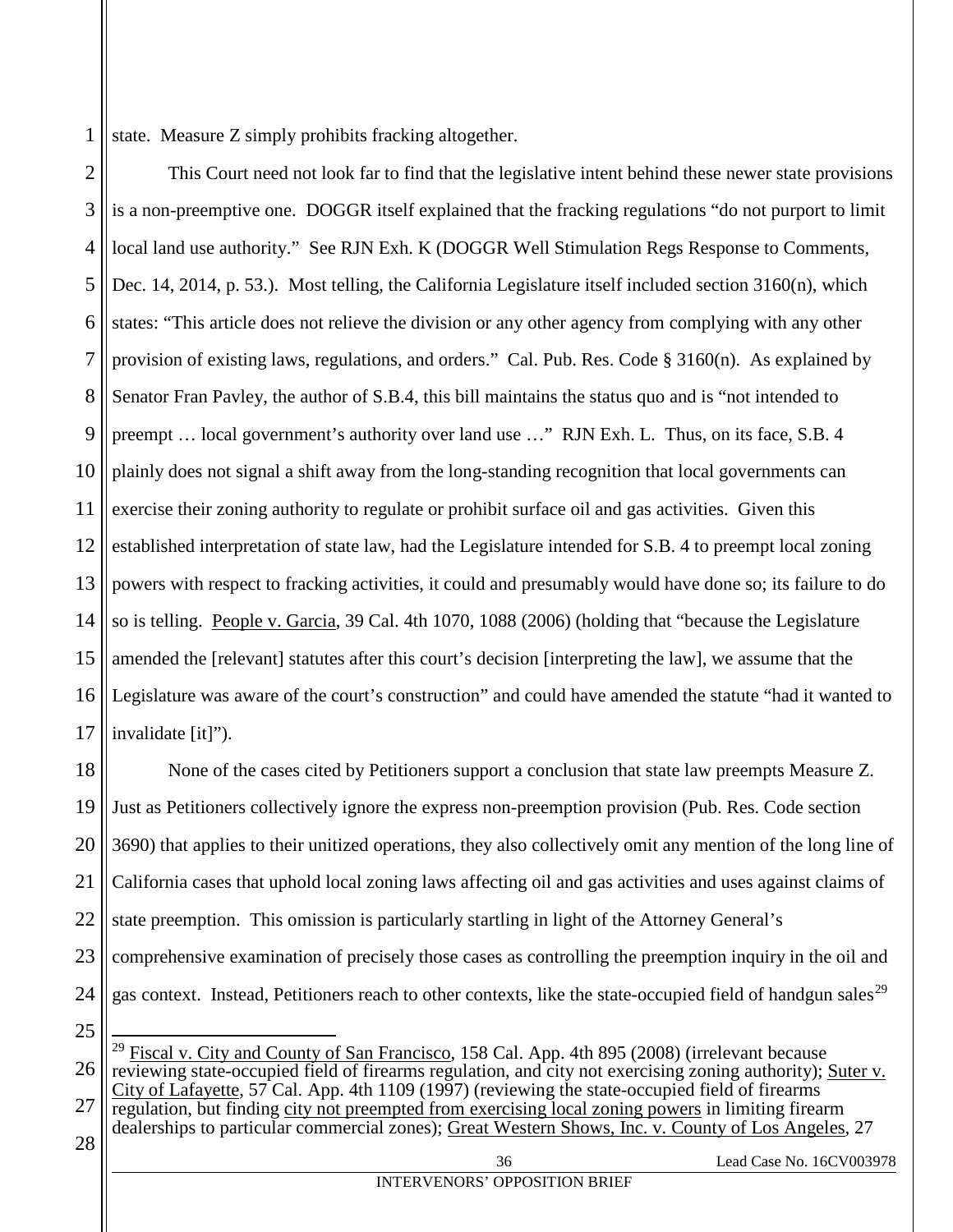1 2 3 and irrelevant cases in other states,  $30$  to argue that Measure Z conflicts with California oil and gas laws. These cases shed no meaningful light on the contours of field preemption with respect to this state's oil and gas laws.

4 5 6 7 8 9 10 11 12 13 14 15 16 Relying on these irrelevant cases, Petitioners suggest that it would be impossible to abide by Measure Z's prohibitions on drilling new wells and well stimulation treatments, on the one hand, and state laws governing particular technical aspects of downhole activity, on the other hand. But there is no conflict or impossibility, and Petitioners can abide by both laws because they are compatible. Under Measure Z, Petitioners can continue operating at existing wells using existing techniques pursuant to the terms of existing permits and leases without violating any state laws. Even if Measure Z did compel immediate or eventual closure, Petitioners can wind down their operations while still complying with state laws. See City of Riverside v. Inland Empire Patients Health & Wellness Ctr., Inc., 56 Cal. 4th 729, 743 (2013) (an impossibility conflict arises only where a local ordinance "prohibits what the state enactment demands"). The state laws do not demand that the county allow oil and gas activity to continue within its borders. As the Attorney General Opinion concluded, the mere existence of a state permitting process for an activity does not extinguish the right of a county to restrict or ban that activity. 59 Ops. Cal. Atty. Gen. at 481-82.

<span id="page-49-7"></span><span id="page-49-6"></span><span id="page-49-5"></span><span id="page-49-4"></span><span id="page-49-3"></span><span id="page-49-2"></span><span id="page-49-1"></span><span id="page-49-0"></span>The only relevant case cited by Petitioners, Big Creek Lumber Co, v, County of Santa Cruz, 38

<span id="page-49-8"></span>18 19 20 21 22 23 24 25 26 27 28 37 Lead Case No. 16CV003978  $\overline{a}$ Cal. 4th 853 (2002) (reviewing state-occupied field of firearms regulation, but finding that state occupies only discrete aspects and not guns shows, and county not preempted from exercising local zoning powers in prohibiting gun sales at gun shows within the county in part because state laws did not compel counties to allow their property to be used for gun shows where guns were sold); Water Quality Association v. County of Santa Barbara, 44 Cal. App. 4th 732 (1996), Water Quality Association v. City of Escondido, 53 Cal. App. 4th 755 (1997) (both irrelevant because reviewing state-occupied field specifying standards for water softening, and local government not exercising zoning authority); L.I.F.E. Committee v City of Lodi, 213 Cal. App. 3d 1139 (1989) (irrelevant because reviewing state-occupied field of annexation); Friends of Eel River v. N. Coast R.R. Auth., 3 Cal. 5th 677 (2017) (irrelevant because addressing federal preemptive effect of Interstate Commerce Commission Termination Act). <sup>30</sup> These out-of-state cases demonstrate that the preemption analysis is state-specific. Each state has different preemption doctrines, oil and gas laws, home rules, and county powers. See State ex rel. Morrison v. Beck Energy Corp., 143 Ohio St. 3d 271 (2015) (preemption finding turned on Ohio's oil and gas code and home rule); City of Longmont v. Colorado Oil & Gas Ass'n., 369 P.3d 573 (Colo. Sup. Ct. 2016) and City of Fort Collins v. Colorado Oil, 369 P.3d 586 (Colo. Sup. Ct. 2016) (preemption finding turned on Colorado's oil and gas code and home rule). But see Robinson Twp., Washington Cty. v. Commonwealth, 83 A.3d 901 (2013) (Pennsylvania legislature cannot preempt local environmental legislation affecting oil and gas operations); Wallach v. Town of Dryden, 16 N.E.3d 1188 (N.Y. 2014) (New York's oil and gas laws do not preempt zoning ordinances that restrict or prohibit certain land uses within town boundaries).

<sup>17</sup>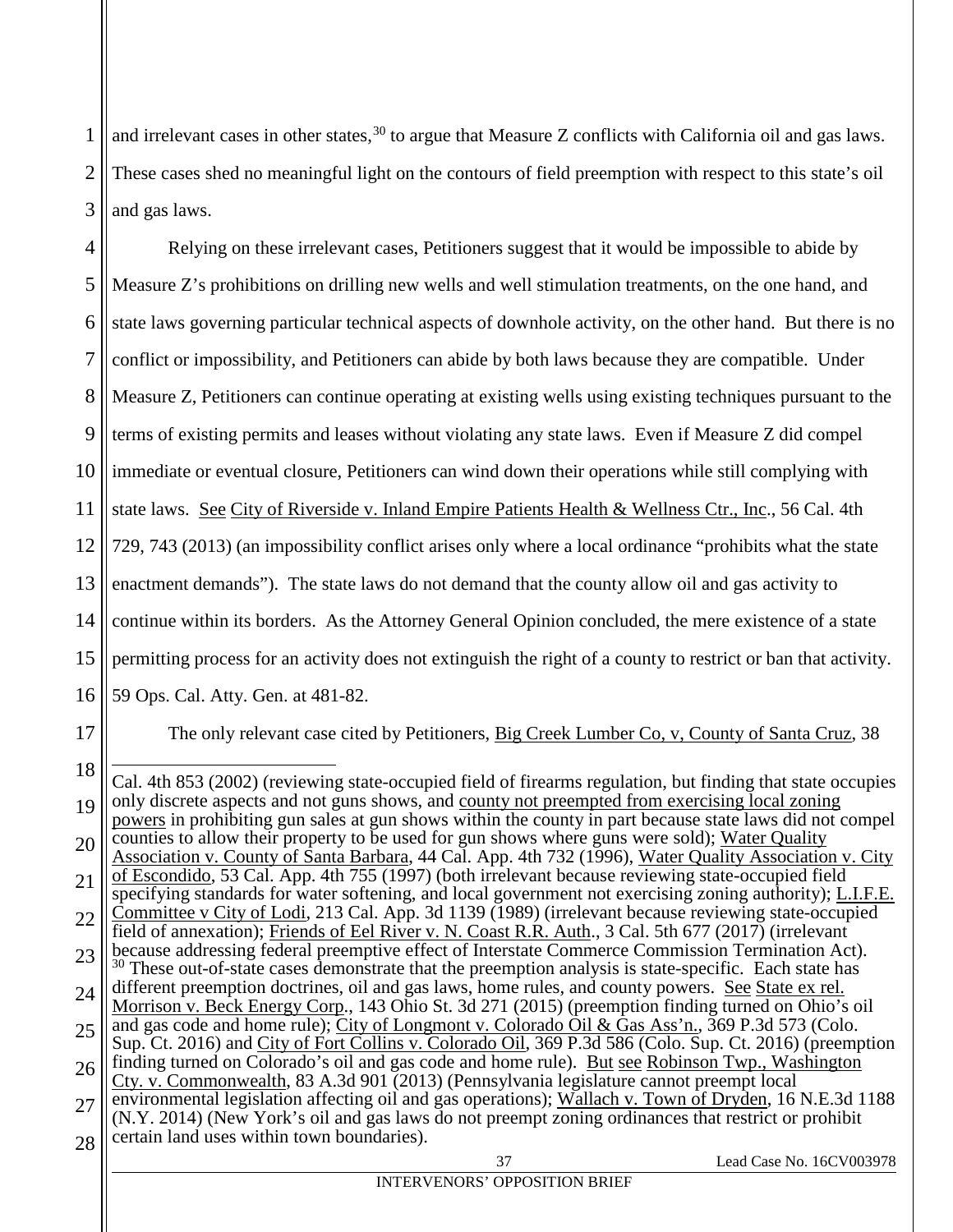1 2 3 4 5 6 7 8 9 10 11 12 13 14 15 16 17 Cal. 4th 1139 (2006), fully supports a finding of no preemption. There, the California Supreme Court considered an ordinance that banned timber harvesting in certain areas of the county. The Supreme Court concluded that the ordinance was not preempted by California's statewide forestry laws even though they contained an express preemption provision precluding local governments from regulating the "conduct" of timber harvesting. Chevron unsuccessfully tries to distinguish this case and turn it to Petitioners' advantage by arguing that Measure Z's total prohibition on new wells regulates "conduct" – that is, "how" oil operations may be conducted – whereas the partial ban in Big Creek merely regulated "where" such operations may be located. Chevron OB at 25. Indeed, Chevron claims that "[b]y banning certain production techniques – but not expressly banning all oil and gas activity – Measure Z falls squarely within DOGGR's jurisdiction." Id. By this statement, Chevron suggests that a ban of all oil production in the County would survive preemption scrutiny, while a prohibition on expanding current operations fails the preemption test. The Court should give no credence to such contorted logic. By its clear and plain language, Measure Z does not regulate how wells are to be drilled or operated; in attempting to curtail continuous expansion and to slowly wind down what are now essentially nonconforming land uses, Measure Z simply prohibits new wells and surface structures or activities that support new well stimulation treatments. Those restrictions do not run afoul of Big Creek or clash in any way with DOGGR's technical regulations.

18 19 20 21 22 In sum, Measure Z is a valid exercise of Monterey County's right to restrict oil and gas land use activities and related structures under its local zoning authority, notwithstanding DOGGR's detailed, technical regulation of existing and continuing downhole operations. The California courts, Legislature, and Attorney General have all endorsed a local government's ability to do precisely what the voters did here

<span id="page-50-0"></span>23

24

## **3. The Safe Drinking Water Act and California's UIC Program Do Not Preempt Measure Z's Land Use Restriction on Wastewater Disposal.**

25 26 Petitioners turn to the Safe Drinking Water Act to avoid Measure Z's wastewater disposal phase-out provision,<sup>[31](#page-50-1)</sup> but this requirement is not preempted by federal law, either. Inexplicably, Petitioners

<span id="page-50-1"></span>27 <sup>31</sup> Petitioners erroneously contend that Measure Z stops the treatment and reinjection of all produced water, including reinjection for steamflood purposes or purification and return to the Salinas River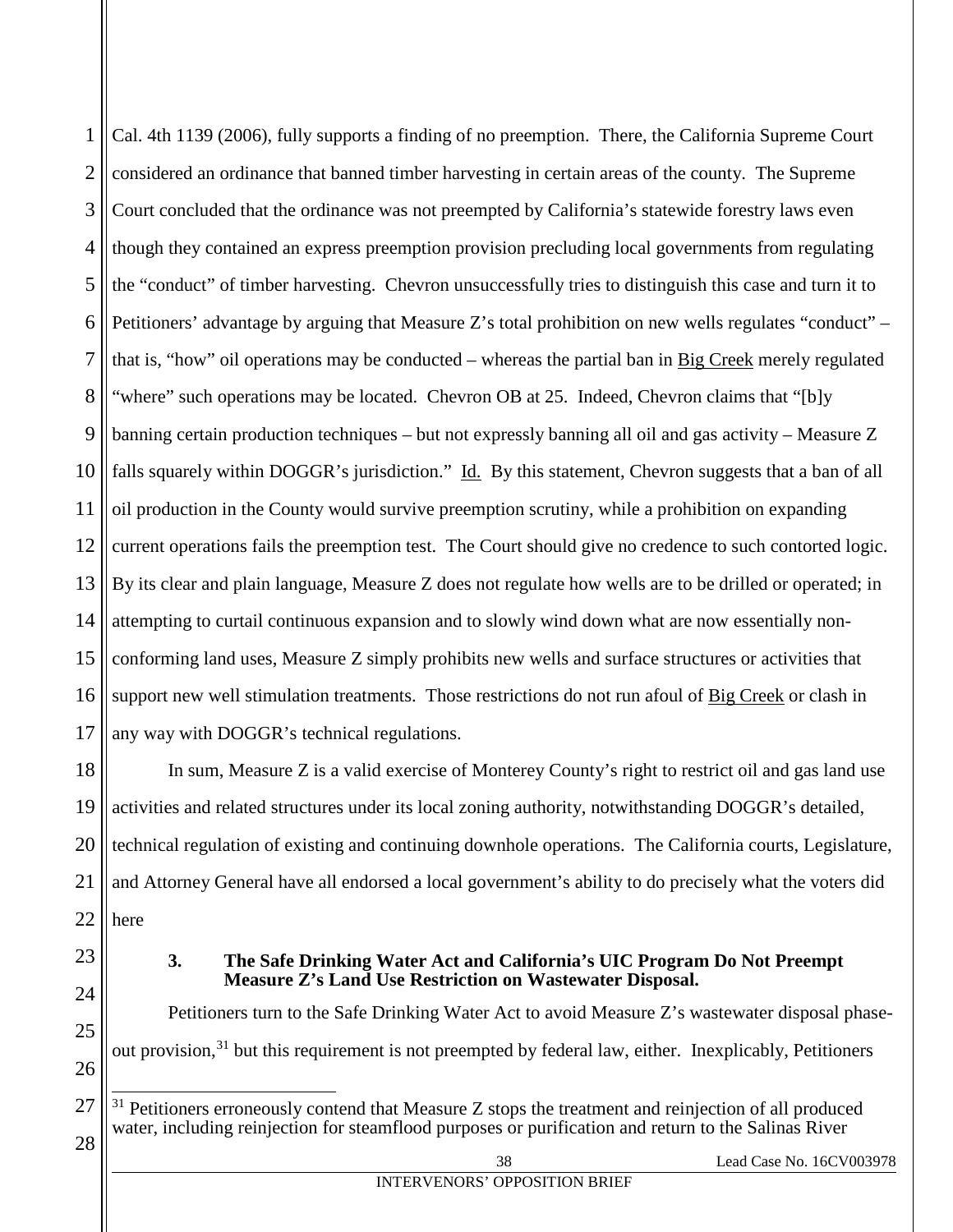1 2 argue field preemption, even though Congress expressly stated in the broadest possible terms that SDWA does not fully occupy the field of underground injections:

> Nothing in this subchapter shall diminish any authority of a State or political subdivision to adopt or enforce any law or regulation respecting underground injection but no such law or regulation shall relieve any person of any requirement otherwise applicable under this subchapter.

<span id="page-51-3"></span>42 U.S.C. § 300h-2(d). Remarkably, Petitioners utterly fail to address this express – and controlling – non-preemption clause, sometimes called a "savings" clause because it retains and protects the ability of states and local governments to exercise their traditional powers. The only Petitioner who even mentions this clause, Chevron, buries it in a footnote. See Chevron OB at 21. The controlling, nonpreemption clause resides at the end of SDWA's relevant section on underground injections of waste, where Congress expressly left room for more stringent local laws like Measure Z

<span id="page-51-0"></span>12 13 14 15 16 17 18 19 20 21 Consistent with this express non-preemption clause, SDWA's purpose and structure reflect Congress' intent to establish minimum national standards that leave room for more stringent local regulation. Part C of the Act envisions a federal-state system "to prevent underground injection which endangers drinking water sources." 42 U.S.C. § 300h. The statute directs the U.S. Environmental Protection Agency ("EPA") to promulgate regulations establishing minimum requirements for state underground injection control ("UIC") programs. Id. As California has done, a state may apply for and receive approval ("primacy") to implement its own UIC program if it meets the minimum requirements established by the EPA's regulations. Id. § 300h-1. If a state fails to adopt an approved a UIC program, then the EPA administers the program. Id.  $\S$  300h-1(c). A so-called "endangerment finding" rests on minimum, national standards for drinking water. Id.  $\S$  300h(d)(2) (endangerment where injection results in noncompliance with any national primary drinking water regulation).<sup>32</sup> To avoid any confusion,

22

<span id="page-51-2"></span><span id="page-51-1"></span> $\overline{a}$ 

3

4

5

6

7

8

9

10

11

watershed pursuant to state permit. As explained above, however, Measure Z's injection provision only prohibits the injection of wastewater for underground storage or disposal purposes.

<sup>23</sup>

<span id="page-51-4"></span><sup>24</sup> 25  $32$  The fact that DOGGR has been issuing wastewater injection permits pursuant to an aquifer exemption based on a non-endangerment finding does not change the preemption analysis. DOGGR agrees. See RJN, Exh L (DOGGR Letter to James Eggleston, Feb. 8, 2017). Neither the approval of an aquifer

<sup>26</sup> exemption nor the Division's issuance of permits will excuse operators from complying with Measure Z, or otherwise undermine in any way Monterey County's enforcement of Measure Z. In fact, the Division's permits state that operators must comply with other federal, state and local laws."). If

<sup>27</sup> anything, the aquifer exemption makes plain that there is room for more stringent, local regulations.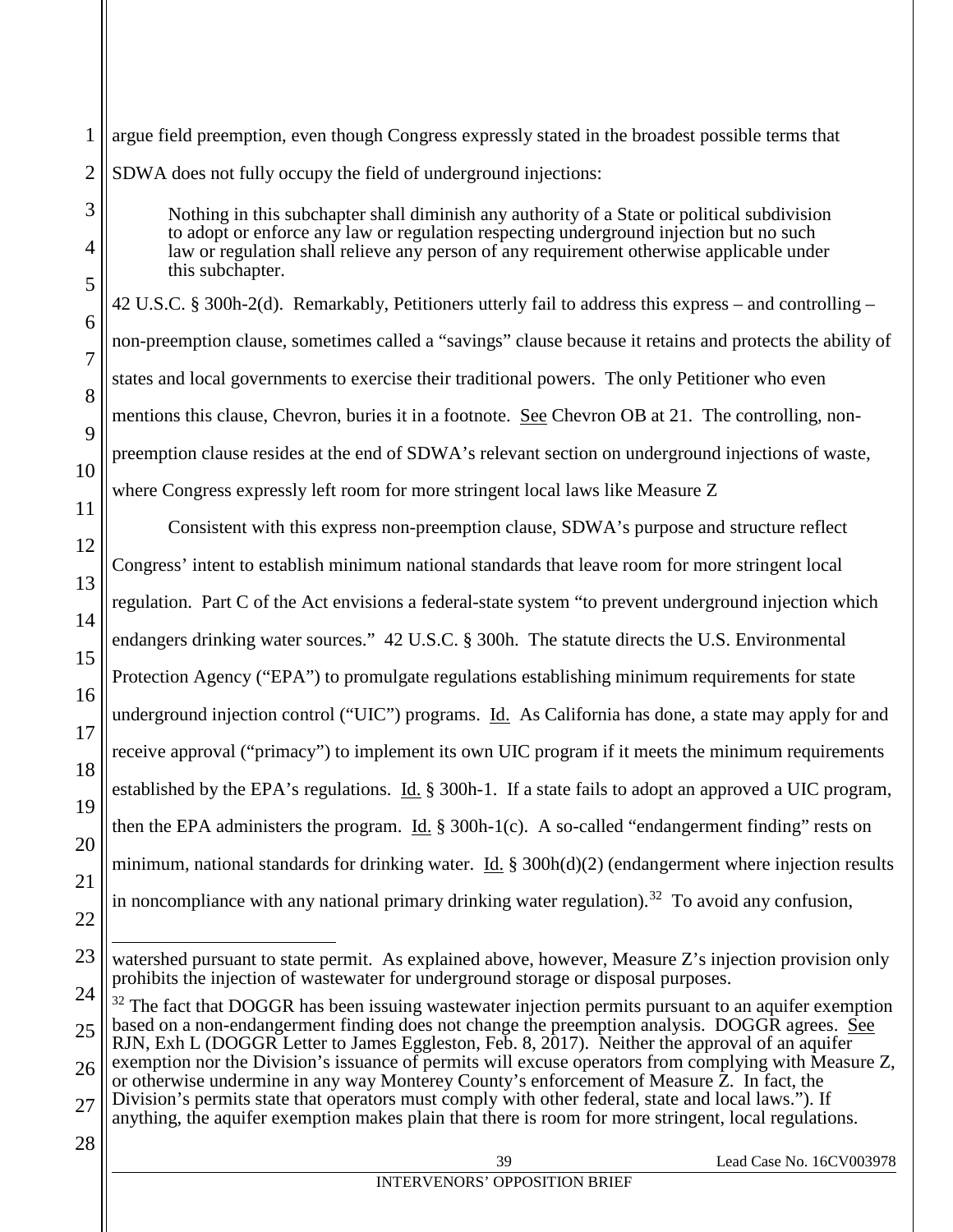<span id="page-52-0"></span>1 2 Congress then included the broad non-preemption clause, which explicitly allows Monterey County to more stringently protect its aquifers.  $42$  U.S.C. § 300h-2(d).<sup>[33](#page-52-4)</sup>

3 4 5 6 7 8 9 10 11 12 13 14 15 The court in Bath Petroleum Storage, Inc. v. Sovas, 309 F. Supp. 2d 357 (N.D.N.Y 2004) came to the same conclusion when it found no preemption where New York required additional state permits for underground injections on top of those required by the EPA-administered UIC program. The court first tracked the statutory framework and determined that, even though SDWA occupies the field of underground injection, "there is room for state regulation over areas in which the SDWA and its UIC program do not enter." Id. at 367. The court read the non-preemption clause to simply "reinforce that Congress intended that states [and their subdivisions] retain authority respecting underground injection so long as it does not impinge on the UIC program." Id. at 367-68 (referencing the non-preemption clause in the Clean Water Act where, although Congress intended to dominate the field of pollution regulation, the non-preemption clause negated the inference that Congress left no room for the state). SDWA is clearly silent on local zoning concerns and appropriately leaves that field to Monterey County. Accordingly, Monterey County retains its zoning authority to determine whether, and where, wastewater disposal may occur without impinging on the California-administered UIC program.

16 17 18 19 20 21 22 23 Petitioners claim that even if SDWA leaves room for local regulation, Measure Z directly conflicts with the federal law, based on a misreading that turns the statute on its head. The premise of this argument is that underground injections cannot be banned under a UIC program – that is, SDWA sets both a floor and a ceiling on state regulations – and so they cannot be banned by a county. To support this no-prohibition argument, Petitioners rely on subsection 300h(b), which lays out minimum requirements for state UIC programs. The relevant provision states that regulations for state UIC programs "may not prescribe requirements which interfere with or impede the underground injection" of brine or produced water "unless such requirements are essential to assure that underground sources of

24

<span id="page-52-3"></span><span id="page-52-2"></span><span id="page-52-1"></span>28 33 U.S.C. § 1370 (Clean Water Act); 42 U.S.C. § 7416 (Clean Air Act); 42 U.S.C. § 6929 (Resource Conservation and Recovery Act).

<span id="page-52-4"></span><sup>25</sup> 26 27  $33$  The SDWA savings clause is not at all exceptional. When exercising its Commerce Clause authority to adopt sweeping interstate regulatory statutes, especially as in the realm of environmental protection, Congress frequently employs this same "cooperative federalism" approach, whereby it sets minimal federal standards and expressly authorizes states and local governments to adopt more protective measures as they choose, consistent with their reserved powers under the Tenth Amendment. See, e.g.,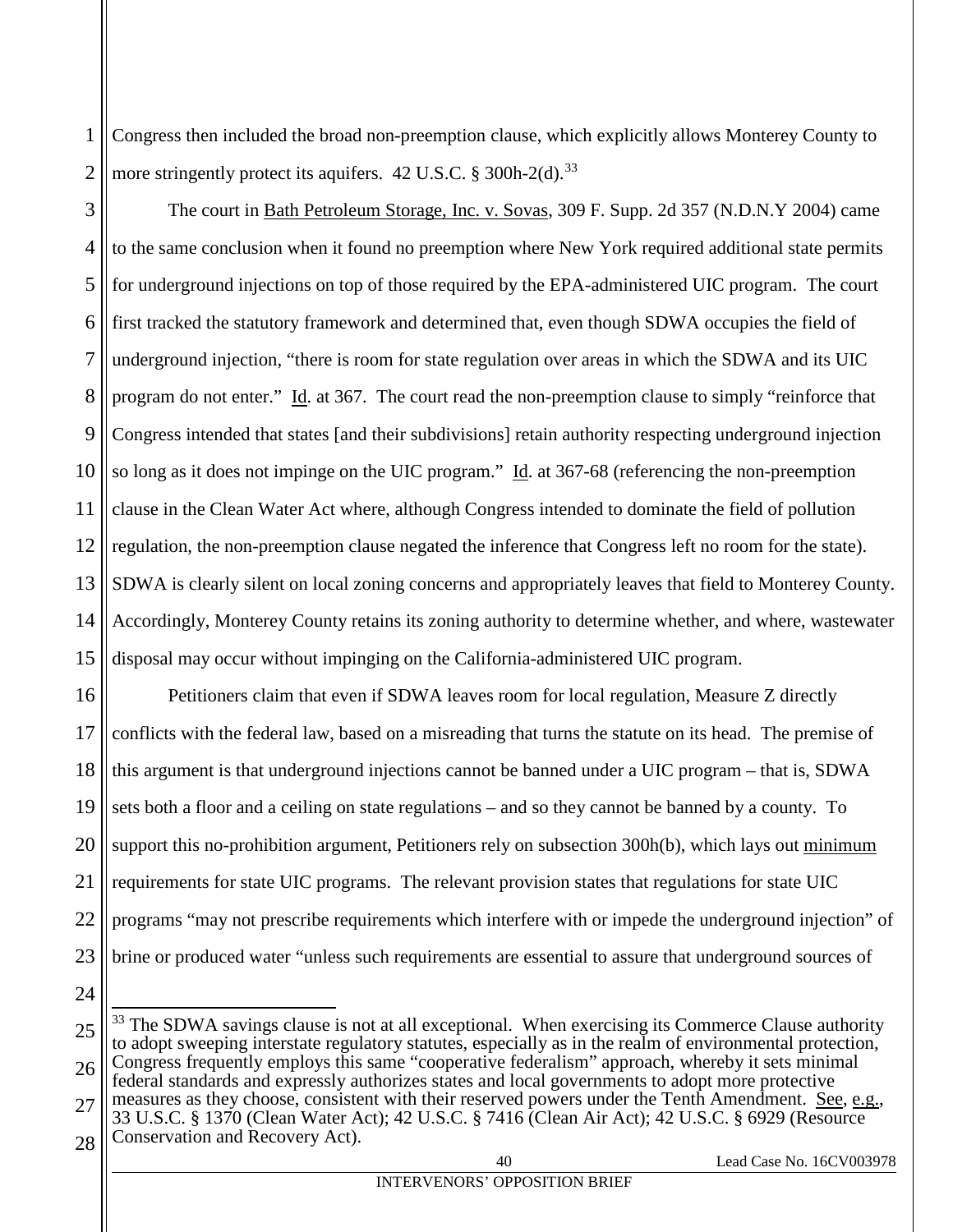1 2 3 4 5 6 7 8 drinking water will not be endangered by such injection." 42 U.S.C. § 300h(b)(2)(A). Stated differently, if needed to protect underground sources of drinking water, a UIC program may impose requirements that interfere or impede underground injections. To effectuate the clear intent of Congress that the UIC program sets minimum, but not maximum, standards, this provision must logically be read to allow the prohibition of injections that endanger an underground aquifer. This plain meaning is supported by the final provision of the same subsection: "Nothing in this section shall be construed to alter or affect the duty to assure that underground sources of drinking water will not be endangered by any underground injection." 42 U.S.C. § 300h(b)(3)(C).

<span id="page-53-0"></span>9 10 11 12 13 14 15 16 17 18 19 20 21 22 23 24 25 26 27 A fundamental error in Petitioners' proffered interpretation of this subsection is that they do not actually read the whole subsection. They skip the key language, "unless such requirements are essential," in order to say that a UIC program cannot prohibit injections. See, e.g., Aera OB at 18 (omitting "unless" clause and relying on EQT Production Company v. Wender, 191 F. Supp. 3d 583, 601 (S.D.W.Va. 2016) (discussing subsection 300h(b)(2) and omitting same)). In rejecting precisely this contorted argument, the Tenth Circuit explained the wording of the statute: "If a requirement 'is essential to assure that underground sources of drinking water will not be endangered,' then it is of no import whether underground injections are impeded. Indeed, the clear overriding concern of Congress was that of 'assuring the safety of present and potential sources of drinking water.'" Philips Petroleum Co. v. U.S. E.P.A., 803 F.2d 545, 560 (10th Cir. 1986); see also id. at 547-48 (stating that under this subsection 300h(b), "[n]o injection is to be allowed that may endanger drinking water sources."). To bolster the no-prohibition argument, Petitioners pluck language from another court's review of the legislative history. Western Nebraska Resources Council v. U.S. E.P.A., 943 F.2d 867 (8th Cir. 1991). Quoted in full, The principal legislative history explains that the statute was primarily aimed at controlling underground injections of waste; although Congress also intended that injection mining activities be covered, it contemplated regulation, not prohibition, because of the importance of avoiding needless interference with energy production and other commercial uses. Id. at 870 (referencing H.R. Rep. No. 1185, 93d Cong., 2nd Sess. 1 (1974)). There, the Eighth Circuit was not considering whether EPA could prohibit injections, but whether the SDWA compels EPA to

28

<span id="page-53-2"></span><span id="page-53-1"></span>41 Lead Case No. 16CV003978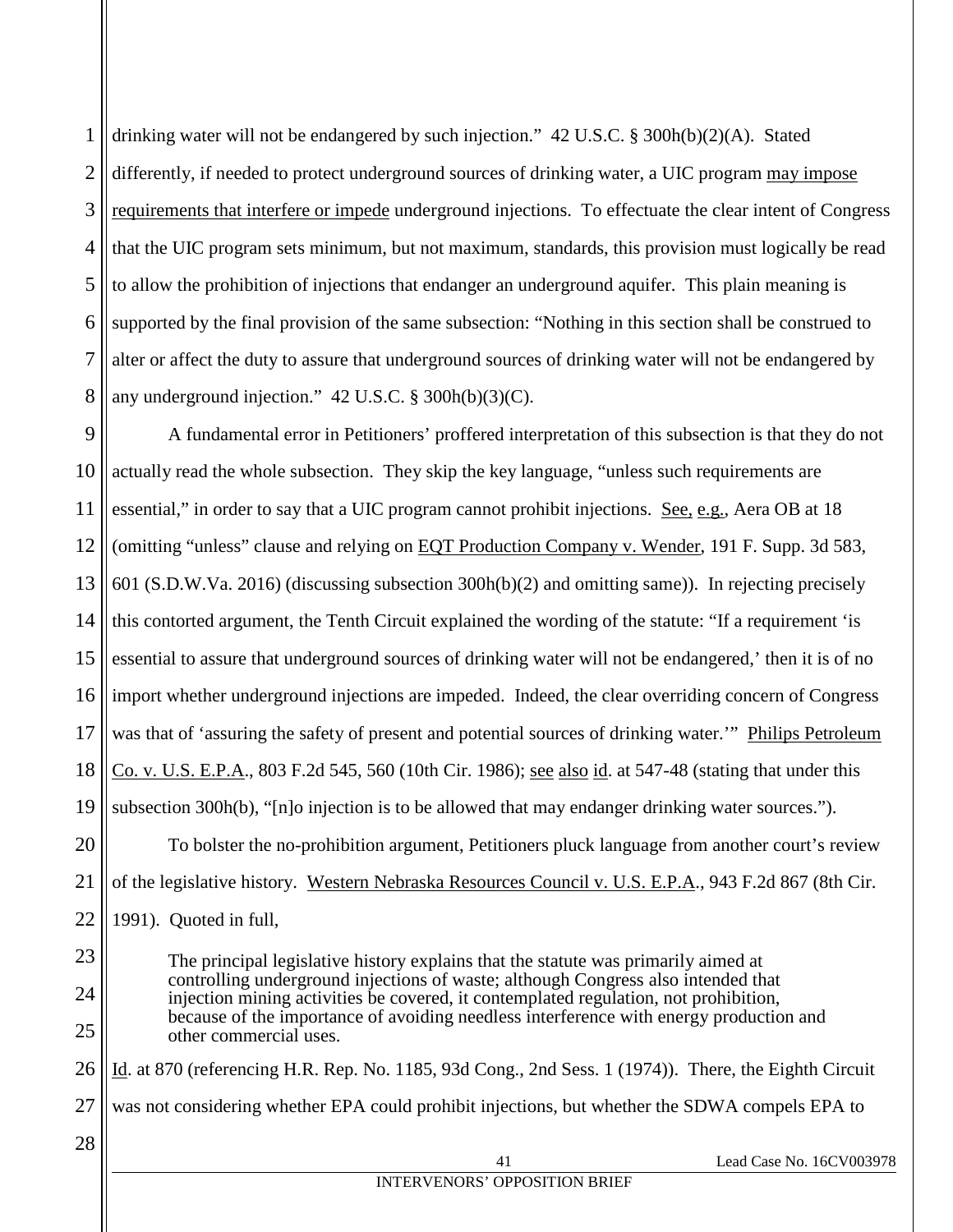<span id="page-54-0"></span>1 2 3 4 5 6 7 prohibit injections even where an aquifer is so contaminated with radium that it would never become a future source of drinking water. Moreover, the court's account of the legislative history does not indicate that Congress intended to allow underground injections free from regulatory interference. The Tenth Circuit has rejected this interpretation of the SDWA's legislative history. See Arco Oil & Gas Co. v. E.P.A., 14 F.3d 1431, 1435 (10th Cir. 1993) (concluding that "Congress' concern about undue interference with oil and gas production is secondary and expressly subject to the primary goal of ensuring clean water").

8 9 10 11 12 13 14 15 16 17 18 19 20 21 22 Surprisingly, Petitioners also argue that Measure Z stands as an obstacle to the accomplishment of the SDWA's purpose, but Measure Z could not be more aligned with the statutory purpose to ensure clean water. Petitioners<sup>[34](#page-54-1)</sup> fail to includes the most relevant purpose language from Western Nebraska: "the statute was primarily aimed at controlling underground injections of waste." 943 F.3d at 870. In comparing the SDWA to the Resource Conservation and Recovery Act ("RCRA"), which includes a similar savings clause, Eagle Petroleum and Chevron nonsensically suggest that the SDWA's purpose is to encourage, rather than control, underground injections. See Eagle Petroleum OB at 20-21; Chevron OB at 22-23. In yet another variant of the no-prohibition argument, Petitioners argue that, as in RCRA context where a city cannot avoid its obligations to treat hazardous waste, so too in the SDWA context, a city cannot avoid its obligations to treat contaminated wastewater. But this analogy fails. While the purpose of RCRA is to establish standards for facilities that treat, store, and dispose hazardous wastes in order to ensure that hazardous waste handlers are properly trained and certified and that hazardous waste are properly tracked from "cradle to grave," the purpose of the Safe Drinking Water Act is to protect the nation's drinking water and potential drinking sources from contamination. That is, RCRA regulates hazardous wastes while the SDWA regulates drinking water.

23 24 25 26 Even if a UIC program could not impose requirements that interfere with or impede underground injections – which it can – nothing in SDWA stops a state or county from restricting wastewater disposal outside of the UIC program. See e.g. Bath Petroleum Storage, 309 F.Supp. 2d at 367-68 (finding no federal preemption where New York required state permits for underground injections already permitted

27

<span id="page-54-1"></span>28 42 Lead Case No. 16CV003978  $\frac{34 \text{ See, e.g.,} }{34 \text{ See, e.g.,}}$  Eagle Petroleum OB at 17; Chevron OB at 22 (using ellipses to omit the primary purpose).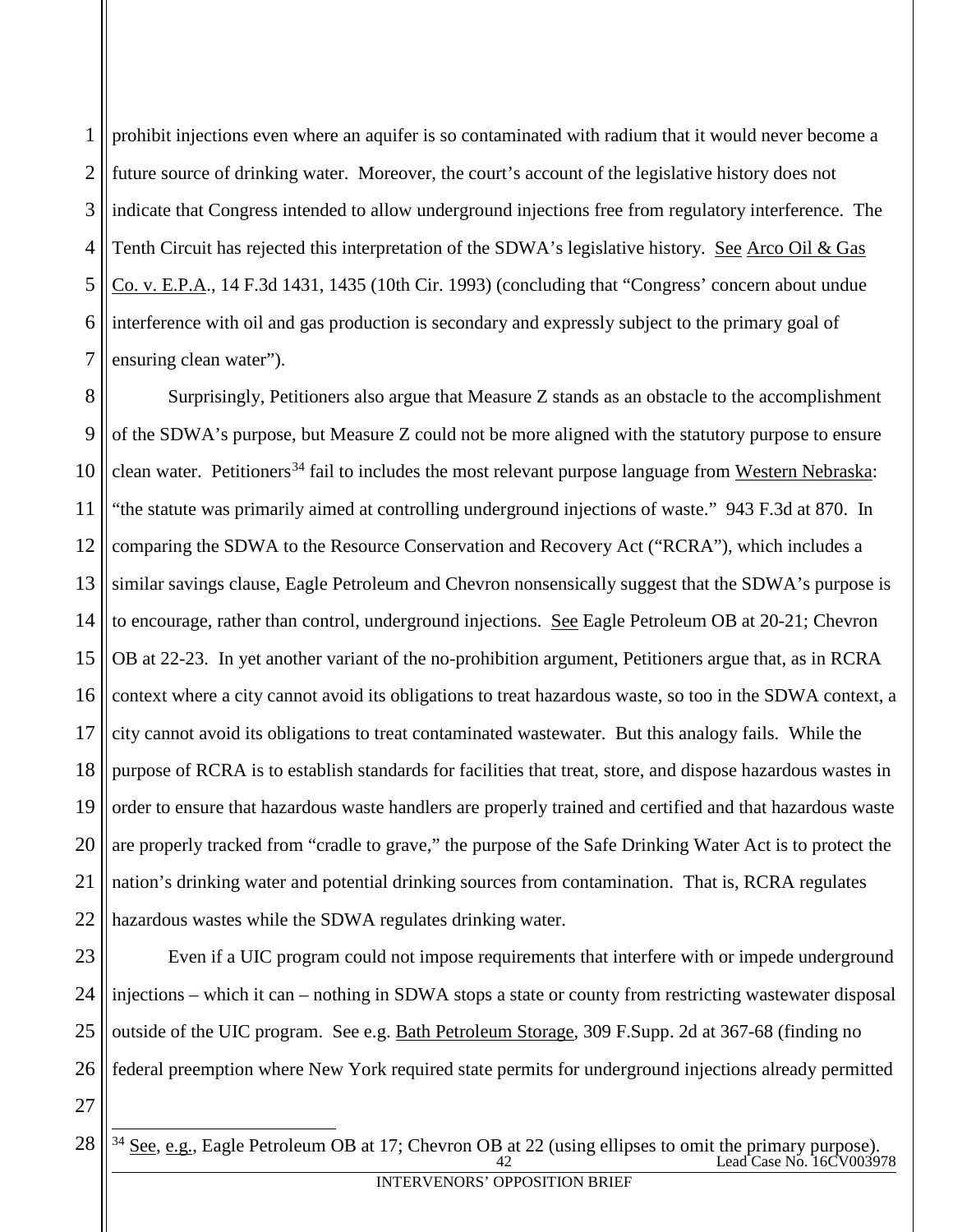1 2 3 4 5 by EPA-administered UIC program). Congress expressly provided for just that. A county may "adopt or enforce any law or regulation respecting underground injection." 42 U.S.C. § 300h-2(d). This standard clause disclaims any intent to fully occupy the field and thus does not limit the regulatory tools available to a local government. SDWA expressly leaves room for a county to use other, more stringent regulatory tools, like Measure Z's phase-out of wastewater disposal.

<span id="page-55-0"></span>6 7 8 9 10 11 12 While the district court in **EQT Production Company** erred in failing to read to the end of subdivision 300h(b)(2), the remainder of the court's reasoning does not support a preemption finding here. There, the court held that a local ban on the storage of wastewater in UIC wells was preempted by West Virginia's UIC program. That program operates pursuant to a set of state laws and regulations that – unlike California's UIC program – grant the director of the state agency "full charge of the oil and gas matters" in the state. 191 F. Supp. 3d at 603 (citing a long list of West Virginia's state laws that grant the state agency "plenary power" over oil and gas activities).

13 14 15 16 17 18 19 20 21 22 23 24 25 26 27 In another significant contrast, the EQT Production Company ruling was based in large part on the very limited powers afforded to counties in West Virginia. 191 F. Supp. 3d at 594-95. In enacting the local ban, the county invoked its "plenary power to eliminate hazards to public health," a power that a county in West Virginia does not have. Id. at 595. In West Virginia, counties are far more constrained than in California; their powers are explicitly limited by the state constitution to only those powers that are expressly delegated by the state legislature, or necessary by implication. Id. (listing delegated powers that are confined to matters like: construct and maintain county transportation facilities and regulate safety and quality of building construction). By contrast in California, our constitution expressly grants counties broad police powers, powers that have been repeatedly held to empower counties to control land uses. In DOGGR's own words, "the Division's permits [for new drills, well stimulation treatments, or storage/disposal injection operations] state that operators must comply with other federal, state and local laws." RJN, Exh. M (DOGGR fact sheet). Given SDWA's express reservation of local authority to regulate underground injections, along with California's long recognition of a county's constitutionally-based, broad police powers to control land uses, Measure Z's wastewater provision poses no conflict with this federal law or its implementation in California.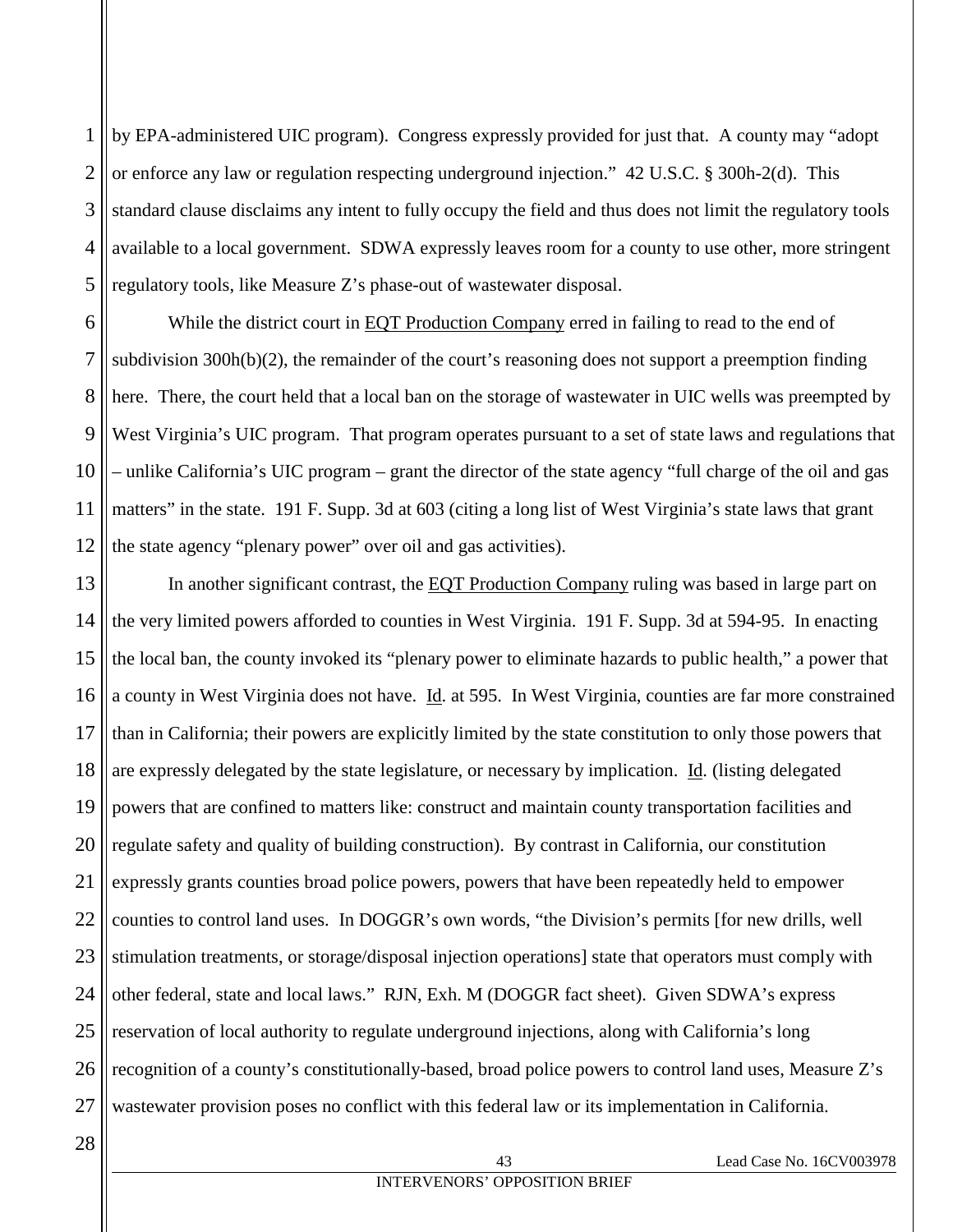## <span id="page-56-0"></span>**4. Each of Measure Z's Three Separate Land Use Policies Is Severable Because the Policies Independently Serve the Initiative's Purpose and Voters Intended for Them Each to Take Effect.**

Petitioners hope to transform any minor victory into a total subversion of the voters' will by arguing that the Measure Z is not severable. But Measure Z expressly states that "If any . . . portion of this Initiative is held to be invalid or unconstitutional by a final judgment of a court of competent jurisdiction, such decision shall not affect the validity of remaining portions of this Initiative." AR 139- 40. The presence of such a severability clause "normally calls for sustaining any valid portion of a statute," and although not conclusive, creates a presumption that all valid provisions should take effect. Gerken v. Fair Political Practices Com., 6 Cal. 4th 707, 721 (1993) (Baxter, J., concurring); Santa Barbara School Dist. v. Superior Court of Santa Barbara County, 13 Cal. 3d 315, 331 (1975).

Provisions that can be grammatically, functionally, and volitionally separated from the remainder of an initiative are severable. Gerken, 6 Cal. 4th at 721. A provision is grammatically severable where it can be removed without affecting the wording of any other provisions (Rental Housing Assn. of Northern Alameda County v. City of Oakland, 171 Cal. App. 4th 741, 770) (2009)), and functionally severable if it is "capable of independent application." McMahan v. City and County of San Francisco, 127 Cal. App. 4th 1368, 1378 (2005). Each of Measure Z's three land use provisions is self-contained, operates independently of the other two, and supplies its own definitions. See AR 127-29. If necessary, any policy could be cleanly excised without adding to or amending or altering the remaining policies. Each is clearly grammatically and functionally severable.

The three policies are also volitionally severable because voters were aware of each, and would prefer "to achieve at least some substantial portion of their purpose" even if they cannot accomplish the whole. See Borikas v. Alameda Unified School Dist., 214 Cal. App. 4th 135, 167 (2013); see also Gerken, 6 Cal. 4th at 715. Measure Z could not be clearer on this point, stating, "The voters hereby declare that this Initiative, and each . . . portion thereof would have been adopted or passed even if one or more . . . portions were declared invalid or unconstitutional." AR 140. As described above, the ballot materials clearly apprised voters of Measure Z's three land use policies, each of which serves the measure's purpose. Id. (citing AR 322, 147, 343, 364).

44 Lead Case No. 16CV003978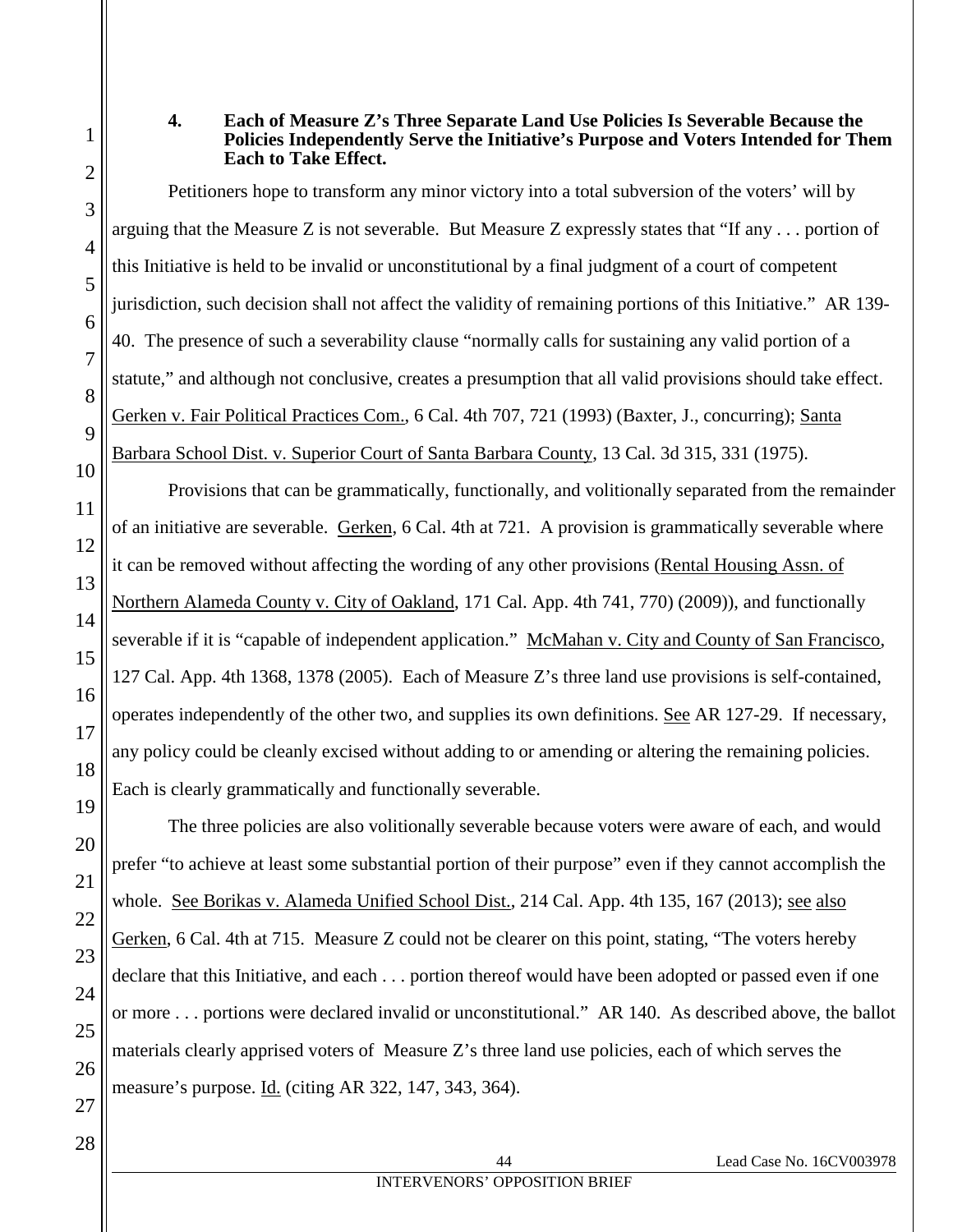1 2 3 4 5 6 7 8 9 10 11 12 13 Yet Petitioners absurdly claim that "proponents have functionally admitted that the remaining provisions alone would not serve 'some substantial portion of their purpose.'" Chevron OB at 28. This is nonsense. Excising any of Measure Z's policies would diminish, but not eliminate, the initiative's ability to carry out the voters' environmentally protective land use goals. Chevron's heavy reliance on Birkenfeld v. Berkeley, 17 Cal. 3d 129, 174 (1976) (Chevron OB at 27) is inapt. There, an initiative's invalid limitations on the powers of a board that it created could not be severed because removing them while leaving the remainder in place would have enlarged the board's powers beyond the voters' contemplation. Id. at 173-74. By contrast, severing any of Measure Z's three land use policies would narrow the measure's reach. See California Gillnetters Ass'n, 39 Cal.App.4th at 1159 (initiative volitionally severable where remainder could still accomplish the measure's purpose of protecting and conserving marine resources); <u>see also Borikas</u>, 214 Cal. App. 4th at 167. The court should decline Petitioners' invitation to ignore Measure Z's severability clause and "wholly defeat voter expectations," Borikas, 214 Cal. App. 4th at 167.<sup>[35](#page-57-5)</sup>

<span id="page-57-0"></span>**C. Petitioners' Constitutional Taking Claims Are Either Meritless or Premature.** 

<span id="page-57-1"></span>

14

15

16

## **1. Given the Administrative Flexibility Built into Measure Z, Petitioners Do Not and Cannot Assert a Viable Facial Taking Claim.**

17 18 19 20 21 22 23 24 25 26 Several Petitioners contend that the mere passage of Measure Z effects a "facial taking" of their property rights without just compensation. They argue that under Lucas v. So. Carolina Coastal Council, 505 U.S. 1003, 1014 (1992), Measure Z on its face "goes too far" in regulating their land use activities. Chevron OB at 33; Aera OB at 22; CRC OB at 6; Eagle Petroleum OB at 25. But "[a] claim that a regulation is facially invalid is only tenable if the terms of the regulation will not permit those who administer it to avoid an unconstitutional application to the complaining parties." Tahoe-Sierra Pres. Council v. State Water Res. Control Bd., 210 Cal. App. 3d 1421, 1441 (1989). In other words, courts may entertain a facial taking claim only when the law or regulation, by its own terms, "will not permit those who administer it to avoid confiscatory results in its application to the complaining parties." Fisher v. City of Berkeley, 37 Cal. 3d 644, 679 (1984), aff'd., 475 U.S. 260 (1986) (noting the limited

<span id="page-57-5"></span><span id="page-57-2"></span>27 28 <sup>35</sup> Individual sub-parts of each policy are also severable. Intervenors reserve the right to seek supplemental briefing on severability prior to a determination that the initiative is invalid in its entirety.

<span id="page-57-4"></span><span id="page-57-3"></span>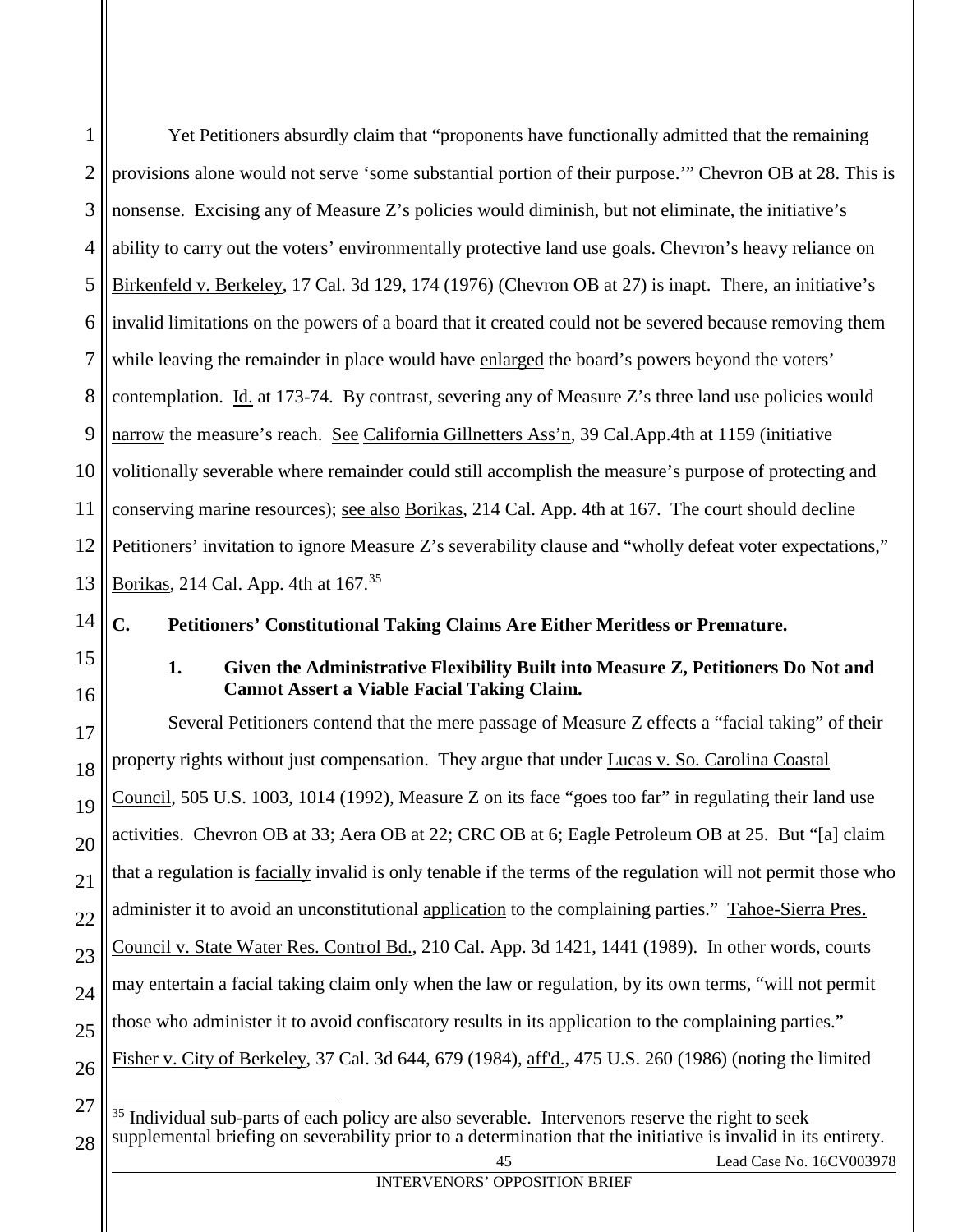1 2 3 4 5 scope of the court's facial taking because the constitutionality of a regulation depends ultimately on how it is applied). For that reason, a "facial" taking claim is not cognizable if "[t]he county has the flexibility to avoid potentially unconstitutional application of easement requirements, should these requirements 'go too far' as specifically applied to a particular parcel of property." San Mateo County Coastal Landowners' Assn. v. County of San Mateo, 38 Cal. App. 4th 523, 547 (1995).

6 7 8 9 10 11 12 13 14 Measure Z was crafted with precisely this concern in mind. Section 6 provides: "The provisions of this Initiative shall not apply to the extent, but only to the extent, that they would violate the constitution or laws of the United States or the State of California." AR AR 137. Measure Z effectuates this outcome by providing that potentially aggrieved property owners may request an exception from any of the initiative's provisions and the Board of Supervisors may grant such an exception upon a showing that application of the provision would constitute an unconstitutional taking. Id.<sup>[36](#page-58-1)</sup> Thus, if implemented in accordance with applicable constitutional law, Measure Z will always avoid an impermissible taking. Presumably, this is precisely why the Court's scheduling and trial phasing order segmented "facial" from "as applied" claims.

15 16 17 18 19 20 21 22 23 In any event, the inclusion of such administrative flexibility in Measure Z means that Petitioners simply cannot make out a cognizable "facial" taking claim. Indeed, the court in San Mateo County Coastal Landowners' Ass'n held that an identical provision in the initiative at issue there – "The provisions of this ordinance shall not be applicable to the extent, but only to the extent, that they would violate the constitution or laws of the United States or the State of California" – precluded any "facial" taking challenge. 38 Cal. App. 4th at 547; see also Home Builders Ass'n of N. California v. City of Napa, 89 Cal. App. 4th 897, 199 (2001) (rejecting facial validity challenge because "[w]hen an ordinance contains provisions that allow for administrative relief, we must presume the implementing authorities will exercise their authority in conformity with the Constitution"). The same result

28 unconstitutional taking.

<span id="page-58-1"></span><span id="page-58-0"></span><sup>24</sup> 25 <sup>36</sup> As the Court is aware, pursuant to Measure Z's legislative authorization for necessary implementing ordinances, guidelines, rules, or regulations (AR 139 section 7.H), the County is developing an administrative process to handle any such requests, and the Court has temporarily stayed enforcement of

<sup>26</sup> 27 Measure Z's provisions, ensuring that there is no interim "taking" of Petitioners' property interests. But like virtually every California local land use law, the Monterey County Zoning Ordinance already has a time-tested "variance" process. See Monterey County Code, § 21.72. Nothing precludes any Petitioner, in the meantime, from seeking a variance from Measure Z's provisions based on grounds of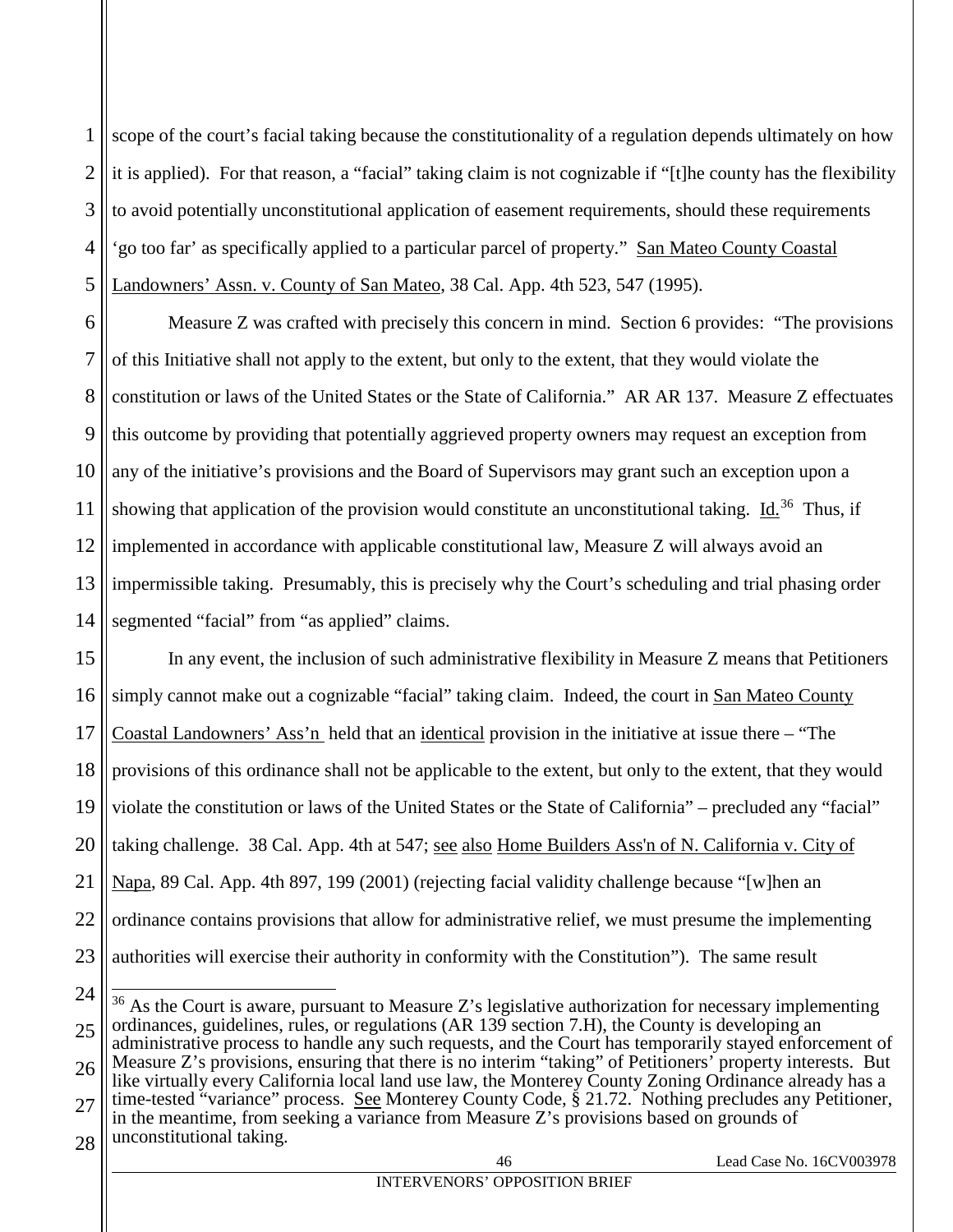1 necessarily applies here.

<span id="page-59-0"></span>2

## **2. Petitioners' Attempts to Discredit Section 6 Are Unavailing.**

3 4 5 6 7 8 9 10 11 12 13 Ignoring the Court's phasing order for these cases, as well as the overwhelming legal authority indicating that their "facial" taking claims are meritless, Petitioners simply bulldoze ahead, larding their papers with detailed information on how Measure Z allegedly will impact their various operations. Once again here, Petitioners neglect to inform the Court of the directly applicable ruling in San Mateo County Landowners' Ass'n,<sup>[37](#page-59-3)</sup> which held that voter initiative language identical to the language of Measure Z's section 6 both (1) precluded any "facial" taking claim and (2) required exhaustion of county administrative processes before any "as applied" taking claim ripens. 38 Cal. App. 4th at 546- 50. Despite this controlling precedent to the contrary, Petitioners suggest that section 6 itself is flawed and unlawful because it "puts the Board [of Supervisors] in the role of a court" and gives the Board "the judicial power to adjudicate taking claims." CRC OB at 11; also Chevron OB at 38. This assertion is as ridiculous as it is wrong.

14 15 16 17 18 19 20 21 22 Section 6 merely ensures that, where the application of Measure Z's provisions to any particular property owner or operator may result in an uncompensated taking, the County has the ability and an opportunity to consider granting an exception. Local governments do this all the time. A county's decision to grant a variance or exemption from otherwise applicable local land use requirements is not a "judicial" determination, nor does it somehow usurp or displace the courts' role. If the County declines to grant an exception under section 6, a disappointed property owner or operator may then challenge that result in court. Nothing in Measure Z suggests otherwise. Such a process is the very definition of administrative remedy exhaustion, giving the local agency a chance to consider relevant facts and make an initial land use decision that may well avoid the need for judicial review.

23 24

<span id="page-59-2"></span><span id="page-59-1"></span>The grab bag of inapposite cases cited by Petitioners, and the selective excerpts from them, do not support a different conclusion. For instance, the relevant question in Healing v. California Coastal

28 F.3d 931 (7th Cir. 2011) ("The ostrich-like tactic of pretending that potentially dispositive authority against a litigant's contention does not exist is as unprofessional as it is pointless.").

<span id="page-59-3"></span><sup>25</sup> 26 27 <sup>37</sup> Petitioners' failure to disclose this directly adverse California appellate decision in their papers is, at best, questionable. See, e.g., ABA Model Rule of Professional Conduct 3.3 ("A lawyer shall not knowingly . . . (2) Fail to disclose to the tribunal legal authority in the controlling jurisdiction known to the lawyer to be directly adverse to the position of the client."); Gonzalez-Servin v. Ford Motor Co., 662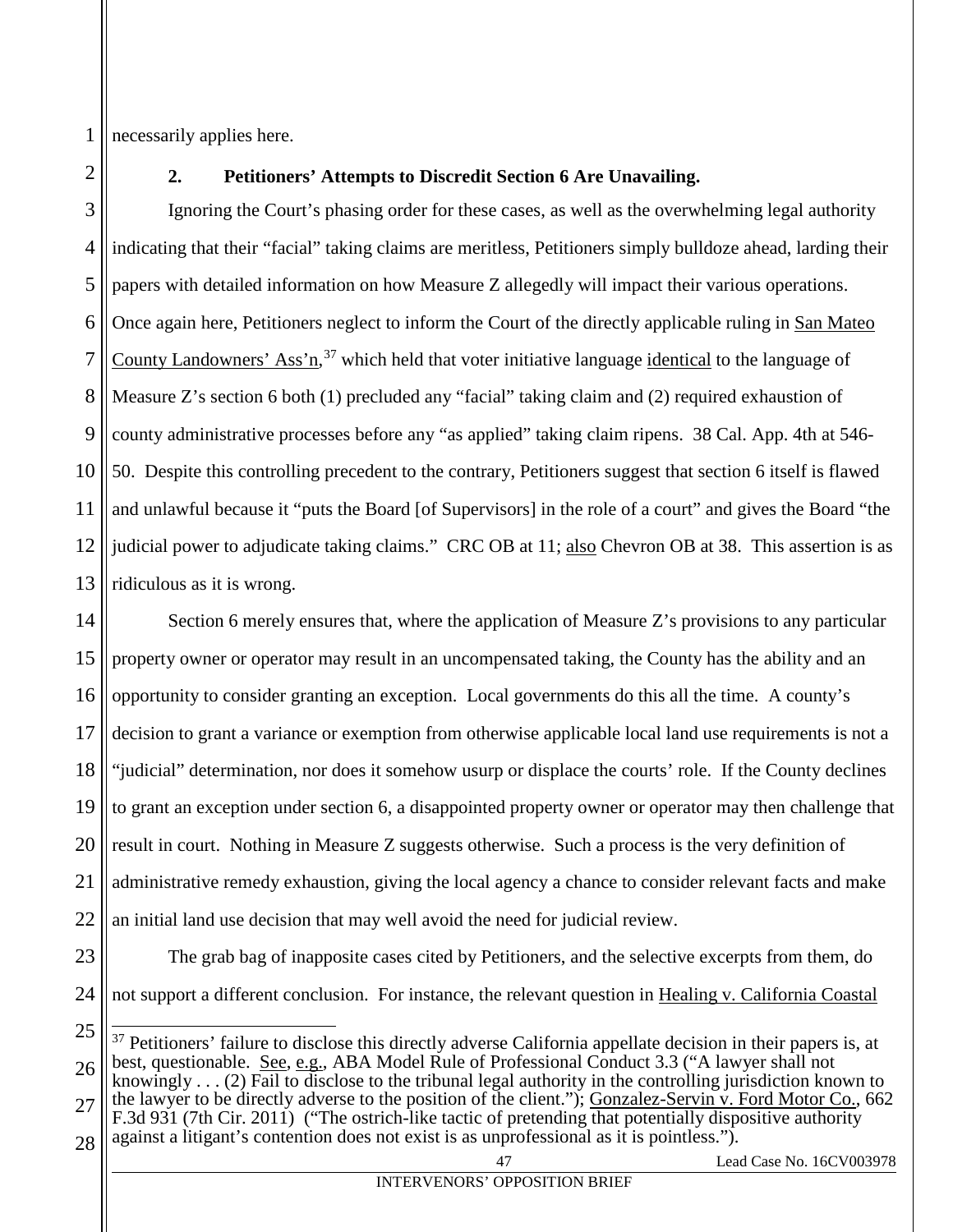<span id="page-60-1"></span><span id="page-60-0"></span>1 2 3 4 5 6 7 8 9 10 11 12 13 14 15 16 17 18 19 Com., 22 Cal. App. 4th 1158, 1178 (1994), was whether a challenger's inverse condemnation claim for denial of a permit should be determined through a court trial or on a petition for administrative mandamus, not whether the Coastal Commission could adjudicate taking claims, as CRC vaguely suggest. CRC OB at 12. Hensler v. City of Glendale, 8 Cal. 4th 1 (1994), like Healing, dealt with the same evidentiary question of whether the record for an inverse condemnation action is limited to the information before the agency at the time of its decision or whether supplemental information can be admitted at trial; in fact, the California Supreme Court reiterated in Hensler that exhaustion of administrative remedies is a prerequisite to judicial review. Hollin says insert quote here from P. 17 "the owner must pursue any available administrative permit process before seeking compensation or challenging the statute or regulation." In Levald, Inc. v. City of Palm Desert*,* 998 F.2d 680 (9th Cir. 1983), a facial challenge claiming that mere passage of a rent control ordinance immediately reduced plaintiff's property value was dismissed on statute of limitations grounds, and the Ninth Circuit, once again, affirmed that any "as applied" claim was unripe because plaintiff had not pursued state remedies. Likewise, Sinclair Oil Corp. v. County of Santa Barbara, 96 F.3d 401, 406-07 (9th Cir. 1996), affirmed that a federal taking claim "premised upon the denial of a property's economically viable use" is not ripe until the landowner submits "to local decision-makers at least one meaningful application for a development project and a variance." In citing misleading snippets from each of these and similar cases, Petitioners attempt to confuse and elide the legally distinct concepts of "facial" and "as applied" taking claims.

<span id="page-60-2"></span>20 21 22 23 24 Distilled to its essence, Petitioners' attack on section 6 amounts to a conclusory argument that the County is, *a priori*, incapable of handling the number and complexity of exemption applications that will inevitably be pursued. CRC OB at 15-16.<sup>[38](#page-60-3)</sup> Courts, however, do not assume that state and local agencies are incompetent to decide such matters. To the contrary, the Supreme Court has explained that: [T]his Court consistently has indicated that among the factors of particular significance in the

<span id="page-60-3"></span>25 26 27 <sup>38</sup> CRC's suggestion that the County will need to process hundreds of exemption claims is nothing but rank speculation. Lawyerly rhetoric in support of a facial claim the initiative is taking "all economically beneficial or productive use" of property is not the same as a property owner presenting a coherent, tailored, and factually-supported request for consideration of an exception as applied to its particular

28 circumstances. It remains to be seen how many Petitioners will ultimately pursue this route, as opposed to blithely joining a lawsuit to facially invalidate the will of the electorate in its entirety.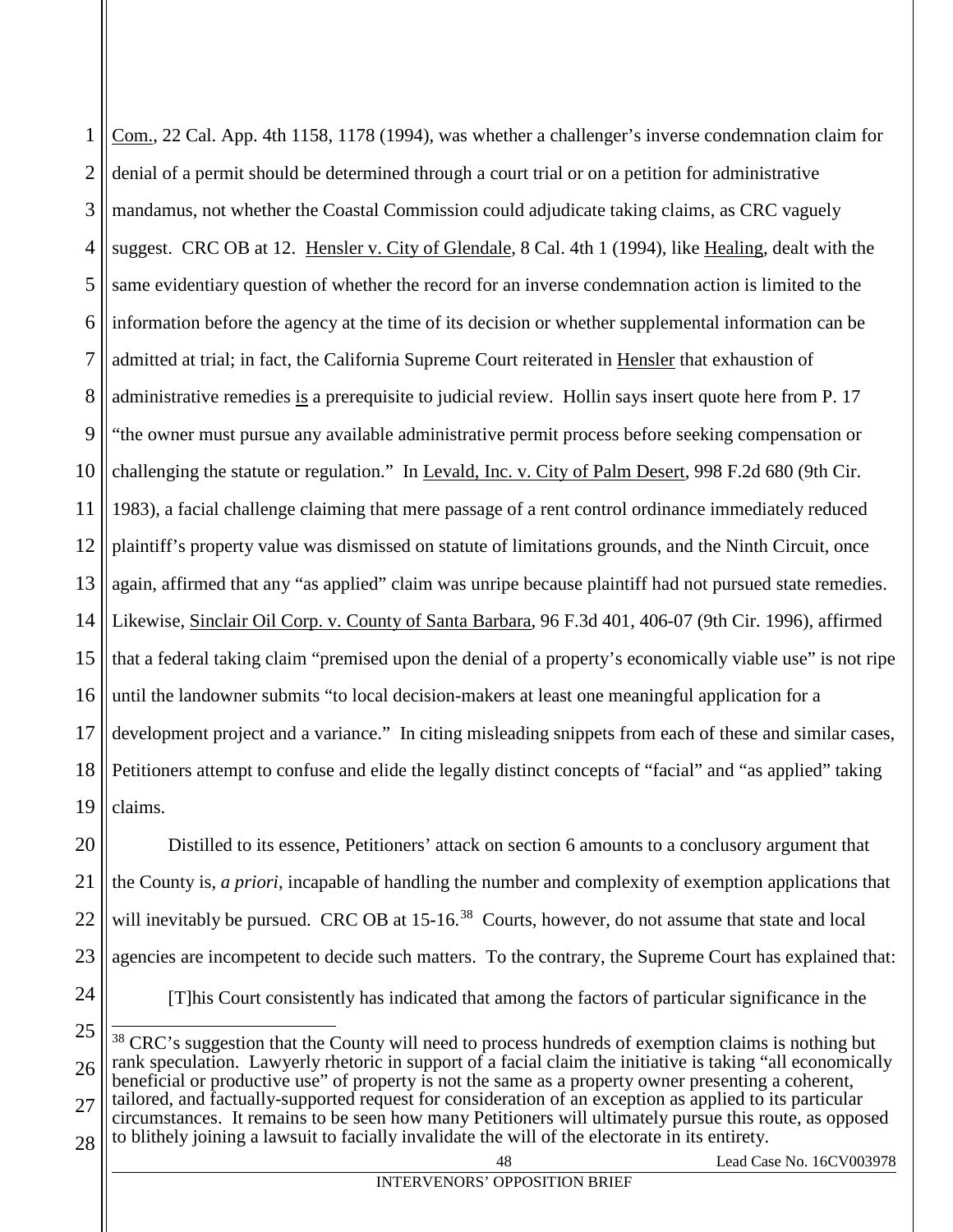<span id="page-61-2"></span>inquiry are the economic impact of the challenged action and the extent to which it interferes with reasonable investment-backed expectations. Those factors simply cannot be evaluated until the administrative agency has arrived at a final, definitive position regarding how it will apply the regulations at issue to the particular land in question.

3 4 5 6 7 8 9 10 11 12 Williamson County Regional Planning Comm'n v. Hamilton Bank of Johnson City, 473 U.S. 172, 191 (1985) (citations omitted); see also Sierra Club v. San Joaquin Local Agency Formation Com., 21 Cal. 4th 489, 501(1999) ("There are several reasons for the exhaustion of remedies doctrine. The basic purpose for the exhaustion doctrine is to lighten the burden of overworked courts in cases where administrative remedies are available and are as likely as the judicial remedy to provide the wanted relief. Even where the administrative remedy may not resolve all issues or provide the precise relief requested by a plaintiff, the exhaustion doctrine is still viewed with favor because it facilitates the development of a complete record that draws on administrative expertise and promotes judicial efficiency. It can serve as a preliminary administrative sifting process, unearthing the relevant evidence and providing a record which the court may review.") (internal quotes and citations omitted).<sup>[39](#page-61-4)</sup>

13 14 15 16 17 18 19 20 In short, Measure Z was carefully drafted to avoid any facial taking by allowing property owners and operators to seek exemptions from its provisions, consistent with a vast body of constitutional taking jurisprudence. The California courts have upheld the validity of exactly the same language that Measure Z adopted. Petitioners simply pretend that this applicable precedent does not exist and try to skip over the available exhaustion step by massaging their "as applied" taking claims into "facial" challenges. The Court should not be fooled by this attempted sleight-of-hand. All Petitioners, whether they are property owners, mineral owners, lessees, or current operators, have the right to pursue an exception from the County on the grounds that legitimate local land use regulations, adopted by the will of the

21

1

<span id="page-61-3"></span>2

22

<span id="page-61-4"></span><span id="page-61-1"></span><span id="page-61-0"></span>23 24 25 26 27 28 <sup>39</sup> CRC's reliance on **Birkenfeld v. City of Berkeley**, 17 Cal. 3d 129 (1976), does not counsel a different result. That case concerned the question of whether the rent adjustment process under a local rent control ordinance was sufficiently designed to avoid confiscatory results in its application. As the California Supreme Court subsequently explained, the Berkeley ordinance at issue in Birkenfeld did not survive facial scrutiny because it put the rent control board "in a procedural strait jacket." Carson Mobilehome Park Owners' Ass'n v. City of Carson, 35 Cal. 3d 184, 192 (1983) (holding that a similar facial challenge to the Carson rent control ordinance was not proper because the Carson ordinance did not include the same cumbersome restrictions). Here, the availability of section 6 exceptions ensures that the Monterey County Board of Supervisors has no such strait jacket.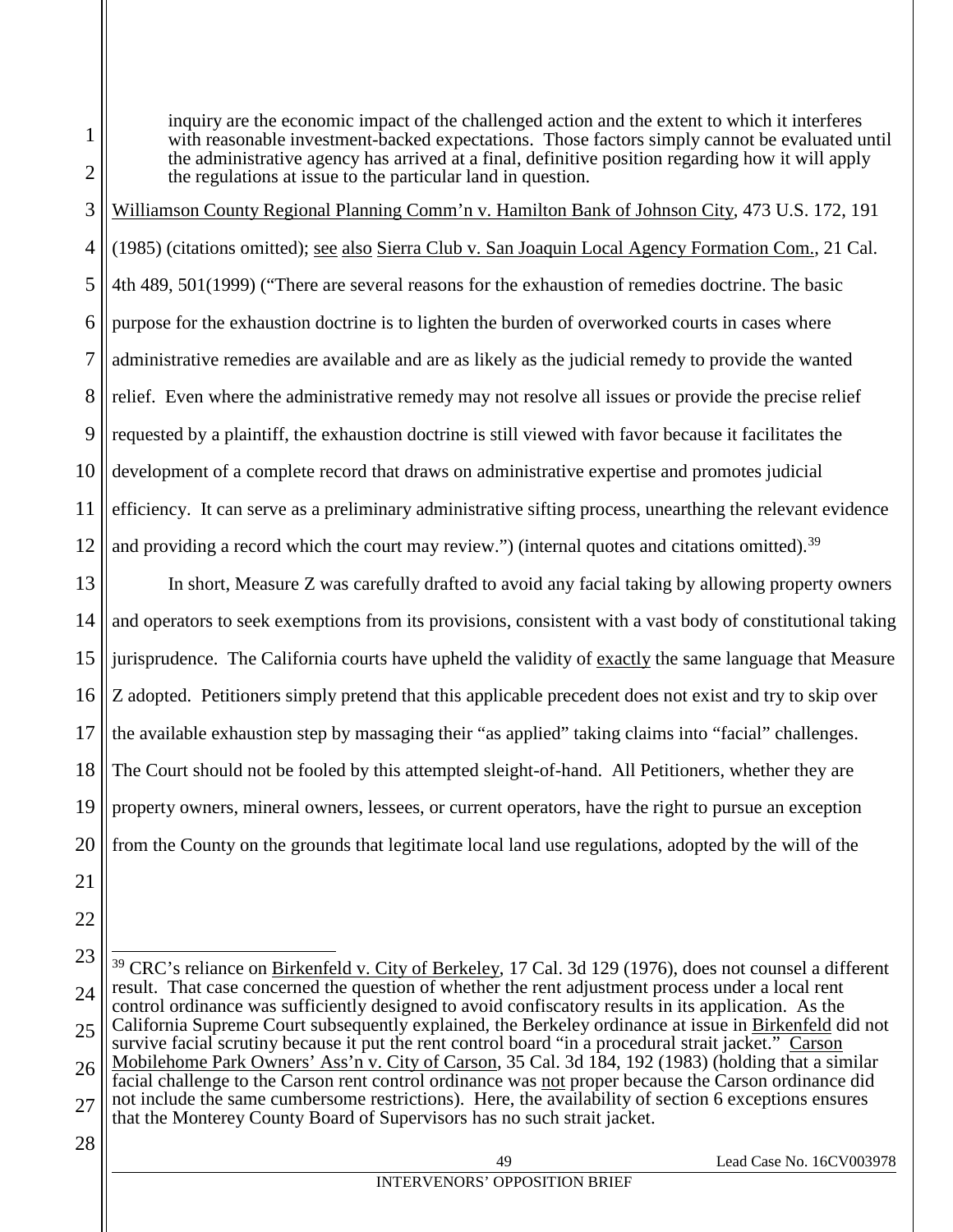1 2 voters, would cause an uncompensated taking in their particular, individualized circumstances. Judicial review is available after they pursue that relief, but not before.<sup>[40](#page-62-3)</sup>

<span id="page-62-0"></span>

3

4

15

16

## **3. Petitioners' Arguments Are Really Just Disguised "As Applied" Taking Claims for Which Any Judicial Adjudication Is Wholly Premature**.

5 6 7 8 9 10 11 12 13 14 While ostensibly asserting "facial" challenges to the Measure Z, Petitioners collectively submit mountains of documentary evidence and declaration testimony to support what are effectively "as applied" taking claims that are not ripe for judicial review. Because the Court has properly precluded these claims from Phase I, Petitioners' various documentary and testimonial submissions regarding economic impacts to their individual property interests or operations should not be admitted into evidence or considered in deciding the question of Measure Z's "facial" validity. See [Objections document?] If Petitioners eventually exhaust their individual claims of economic harm through the exception or variance route authorized by Measure Z and remain unhappy with the result, they may then pursue judicial review of their "as applied" taking claims. Until that time, however, any consideration of those individual claims and supporting evidence is premature, as the Court has already recognized. Petitioners' expansive, fact-based taking arguments in their various briefs are not only

<span id="page-62-2"></span>inconsistent with the Court's prior order, but also incompatible with long-standing taking jurisprudence.

<span id="page-62-3"></span><span id="page-62-1"></span><sup>17</sup> 18 19 20 21 22 23 24 25 26 27 <sup>40</sup> Contrary to CRC's contentions, mineral rights holders are in no different or special position vis-à-vis Measure Z than other property owners, lessees, or operators; the section 6 exemption applies equally to all property interests and requires administrative exhaustion of a meaningful variance application to the County before any taking claim becomes ripe for judicial review. Relying on a combination Lucas and Action Apartment Ass'n v. Santa Monica Rent Control Bd., 94 Cal. App. 4th 587 (2001), CRC argues that even if section 6 is constitutionally sound, it does not avoid a "facial" taking claim for mineral interest holders because Measure Z constitutes a *per se* categorical taking of all economic value of those interests. This argument is self-evidently wrong. Just like every other property owner or lessee, a mineral holder may request and, if appropriate, receive an exception, depending on whether the application of the Measure Z's restrictions will effect a taking of all economic value. But this analysis is still an individualized one, properly considered first by the County. See, e.g., Murr v. Wisconsin, 137 U.S. 1933 (2017) (holding that two contiguous parcels be evaluated as a single parcel or denominator for purposes of taking analysis). In contrast, Action Apartment challenged a local blanket regulation requiring landlords to provide 3 percent interest on all tenant security deposits. The court concluded that the constitutionality of a fixed interest rate on all security deposits was "a single, discrete" question "not related to whether landlords are making a fair return on their property" that presented "a straightforward legal issue that needs little in the way of factual development" and could not be resolved by the rent control board's individual rent adjustment process (which applied only to rent increase requests and was not to security deposit rules) Id. at 615 (noting elsewhere that "the requirement of exhaustion is a jurisdictional prerequisite, not a matter of judicial discretion"). On its facts, therefore, Action Apartment plainly has no purchase here.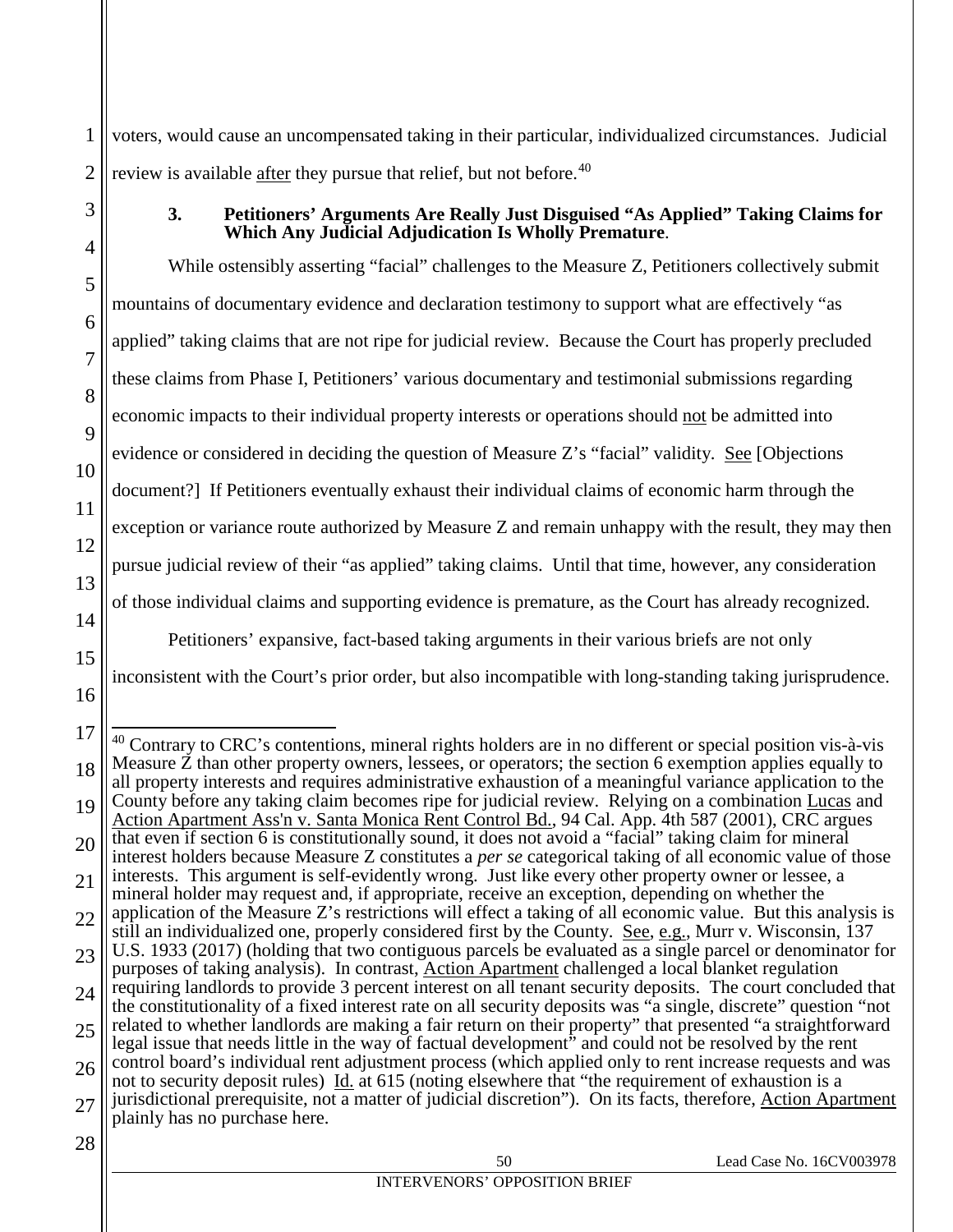<span id="page-63-3"></span><span id="page-63-0"></span>1 2 3 4 5 6 7 8 9 10 11 12 13 14 15 16 "To support a determination of facial unconstitutionality, voiding the statute as a whole, petitioners cannot prevail by suggesting that in some future hypothetical situation constitutional problems may possibly arise as to the particular application of the statute . . . . Rather, petitioners must demonstrate that the act's provisions inevitably pose a present total and fatal conflict with applicable constitutional prohibitions." Arcadia Unified Sch. Dist. v. State Dep't of Educ., 2 Cal. 4th 251, 267, 825 P.2d 438 (1992) (quoting Pacific Legal Found. v. Brown, 29 Cal.3d 168, 180-81 (1981)). Put differently, "[i]n determining whether a law is facially invalid, [courts] must be careful not to go beyond the statute's facial requirements and speculate about 'hypothetical' or 'imaginary' cases." Washington State Grange v. Washington State Republican Party, 552 U.S. 442, 449–50 (2008) (quoting United States v. Raines*,* 362 U.S. 17, 22 (1960) ("The delicate power of pronouncing an Act of Congress unconstitutional is not to be exercised with reference to hypothetical cases thus imagined")).<sup>[41](#page-63-5)</sup> For this reason, "[a] facial challenge to the constitutional validity of a statute or ordinance considers only the text of the measure itself, not its application to the particular circumstances of an individual." Tobe v. City of Santa Ana, 9 Cal. 4th 1069, 1084 (1995); see also Rental Housing Ass'n of N. Alameda County v. City of Oakland, 171 Cal. App. 4th 741, 752 (2009) (in facial challenge, court "will consider only the text of the measure and not whether it may be invalid as applied in certain circumstances").

<span id="page-63-4"></span><span id="page-63-2"></span>17 18 19 20 21 22 23 24 In the Fifth Amendment context in particular, the courts are especially clear that "a claim that the application of government regulations effects a taking of a property interest is not ripe until the government entity charged with implementing the regulations has reached a final decision regarding the application of the regulations to the property at issue." Williamson County, 473 U.S. at 186. Thus, a plaintiff must seek a variance from the relevant regulatory or land use agency before his or her claim becomes ripe for judicial adjudication. Id. (taking claim unripe where plaintiff failed to seek variance which commission had authority to grant); Hodel v. Virginia Surface Min. & Reclamation Ass'n, Inc., 452 U.S. 264, 297 (1981) (taking claim not ripe because "[t]here is no indication in the record that

25

<span id="page-63-5"></span>26 As the courts frequently explain, "[a] facial challenge to a legislative Act is, of course, the most difficult challenge to mount successfully, since the challenger must establish that no set of circumstances exists under which the Act would be valid." Sanchez v. City of Modesto, 145 Cal. App.

<span id="page-63-1"></span>27 28 4th 660, 678 (2006) (quoting United States v. Salerno, 481 U.S. 739, 745 (1987)). Here, of course, Petitioners cannot establish that Measure Z would constitute a taking under all circumstances.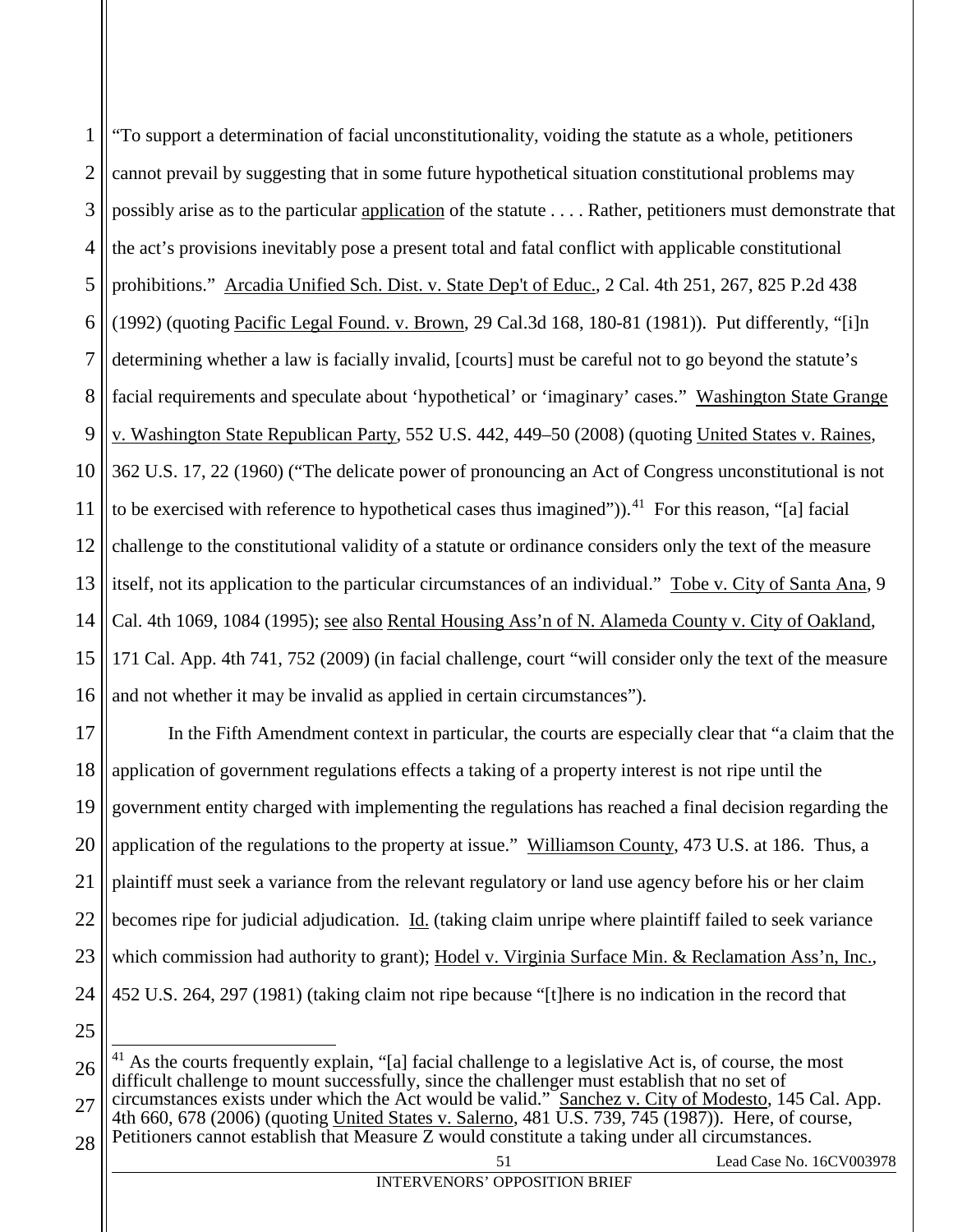1 2 3 4 5 6 7 8 9 appellees have availed themselves of the opportunities provided by the Act to obtain administrative relief by requesting either a variance . . . or a waiver"). This remedy exhaustion requirement is critical because "[e]xercising judicial restraint in a facial challenge 'frees the Court not only from unnecessary pronouncement on constitutional issues, but also from premature interpretations of statutes in areas where their constitutional application might be cloudy." Washington State Grange, 552 U.S. at 450 (quoting Raines, 362 U.S. at 22); see also City of San Ramon, 4 Cal. App. 5th at 90 (explaining that "facial challenges conflict with the fundamental principle of judicial restraint that courts should not decide questions of constitutional law unless it is necessary to do so, nor should they formulate rules broader than required by the facts before them").

<span id="page-64-0"></span>10 11 12 13 14 15 16 17 18 19 20 21 22 23 24 25 Only last month, a California appellate court strongly reaffirmed these time-tested principles when it held that a property owner's taking claim was premature because the owner had not sought a coastal development permit before closing a public access route on its property. Surfrider Found. v. Martins Beach 1, 14 Cal. App. 5th 238 (2017). The owner argued that the mere requirement that it seek a coastal development permit for the closure under the California Coastal Act constituted an uncompensated taking of its property rights. Relying on a long line of U.S. Supreme Court cases, the California court explained that requiring the owner to first obtain a final permit decision from the Coastal Commission "informs the constitutional determination whether a regulation has deprived a landowner of 'all economically beneficial use' of the property . . . or defeated the reasonable investment-backed expectations of the landowner to the extent that a taking has occurred." 14 Cal.App.5th at 256 (quoting Palazzolo v. Rhode Island, 533 U.S. 606, 618 (2001)). Such matters, the Surfrider court explained, "cannot be resolved in definitive terms until a court knows 'the extent of permitted development' on the land in question." Id. Accordingly, the court declined to issue what it called an "'advisory opinion' regarding the constitutionality of a hypothetical decision on a CDP application regarding closure of Martins Beach before the County or Coastal Commission is given an opportunity to render a decision." Id. at 258.

26 27 This robust administrative exhaustion requirement is particularly important in the voter initiative context, where "facial challenges threaten to short circuit the democratic process by preventing laws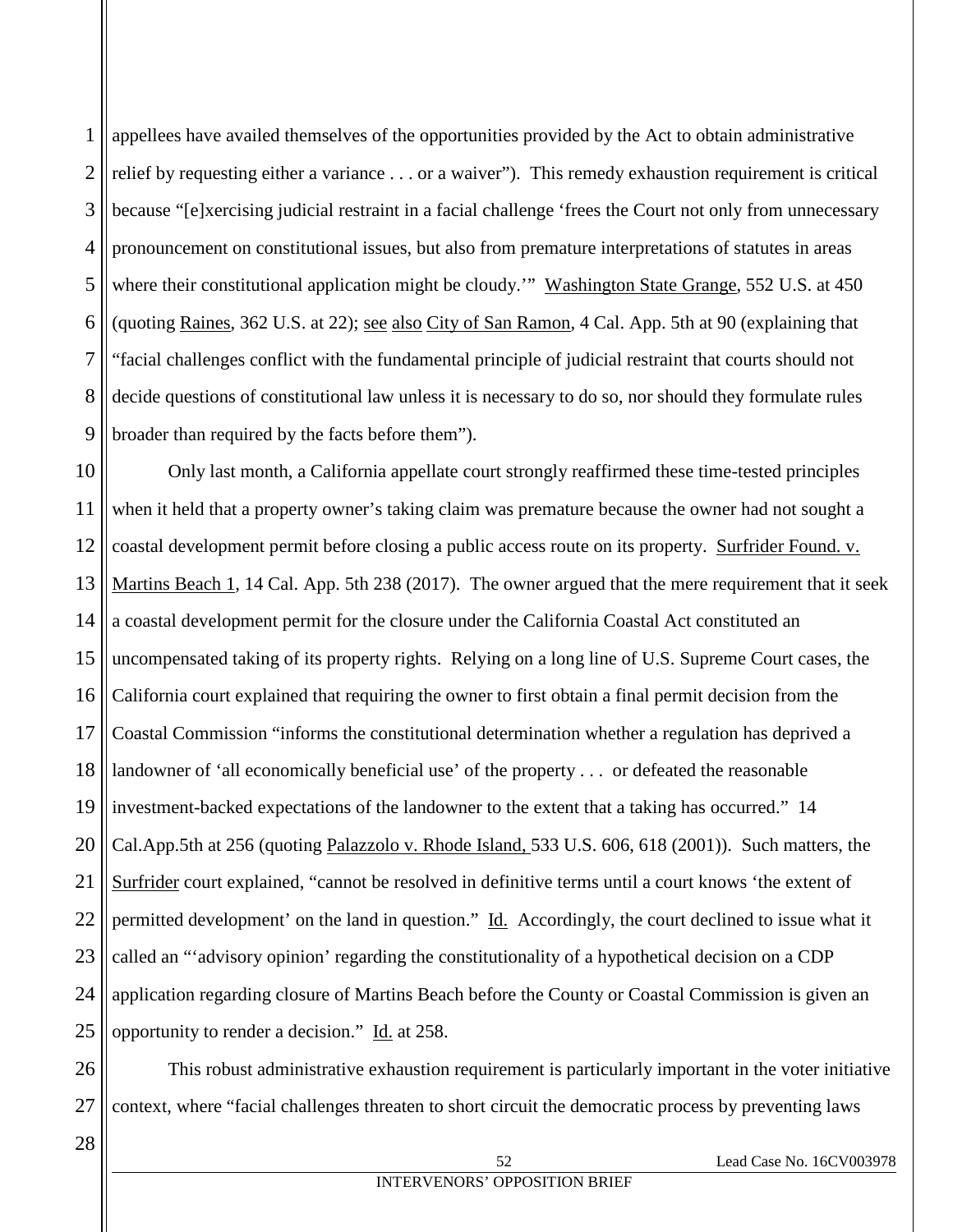1 2 3 4 5 embodying the will of the people from being implemented in a manner consistent with the Constitution." Washington State Grange, 552 U.S. at 451. In evaluating such a voter initiative, therefore, courts "properly show substantial deference to the legislative judgment made by the voters." Hermosa Beach Stop Oil Coalition, 86 Cal.App.4th at 565 (emphasis added) (upholding a "complete ban on oil drilling and exploration [as] necessary and reasonable").

<span id="page-65-4"></span>6 7 8 9 10 11 12 13 14 15 16 17 18 The implication of the foregoing well-established judicial precedent, at both the federal and state level, is clear: The "as applied" taking claims that Petitioners assert in their opening briefs – by which they hope to overturn the will of Monterey County voters – are patently premature and speculative. As the Surfrider court explained, it may well be that some or all of Petitioners' Measure Z exception requests, if and when they assert them, will be granted because the County believes that denial would violate Petitioners' demonstrated property rights. 14 Cal. App. 5th at 258. But because "[a] court cannot determine whether a regulation has gone 'too far' unless it knows how far the regulation goes," MacDonald, Sommer & Frates v. Yolo County, 477 U.S. 340, 348 (1986), this Court should find that Petitioners cannot go forward at this time on their taking claims. See Southern Pac. Transp. Co. v. City of Los Angeles, 922 F.2d 498, 504 (9th Cir. 1990) (where challenger has filed no meaningful application with agency for variance or other relief, courts should not "guess what possible proposals appellants might have filed with the [agency], and how the [agency] might have responded to these imaginary applications").

<span id="page-65-5"></span><span id="page-65-3"></span><span id="page-65-2"></span><span id="page-65-1"></span><span id="page-65-0"></span>19 20 21 22 23 24 25 26 27 If Petitioners do eventually exhaust their "as applied" claims at the County and subsequently seek judicial review, they carry a heavy burden to show that Measure Z "goes too far," either because it deprives them of all economic value (Lucas, 505 U.S. at 1012-13) or because application of the factspecific, three-part balancing test demonstrates a regulatory taking. See Penn. Cent. Transp. Co. v. New York City, 438 U.S. 104 (1978) (courts must consider the economic impact of the regulation on the owner, the degree to which the regulation interferes with the owner's investment-backed expectations, and the character of the government action); Tahoe-Sierra Pres. Council v. Tahoe Reg'l Planning Agency, 535 U.S. 302, 332 (2002) ("[I]n the regulatory taking context, we require a more fact specific inquiry.") Even with the full development of the facts at the administrative level, Petitioners are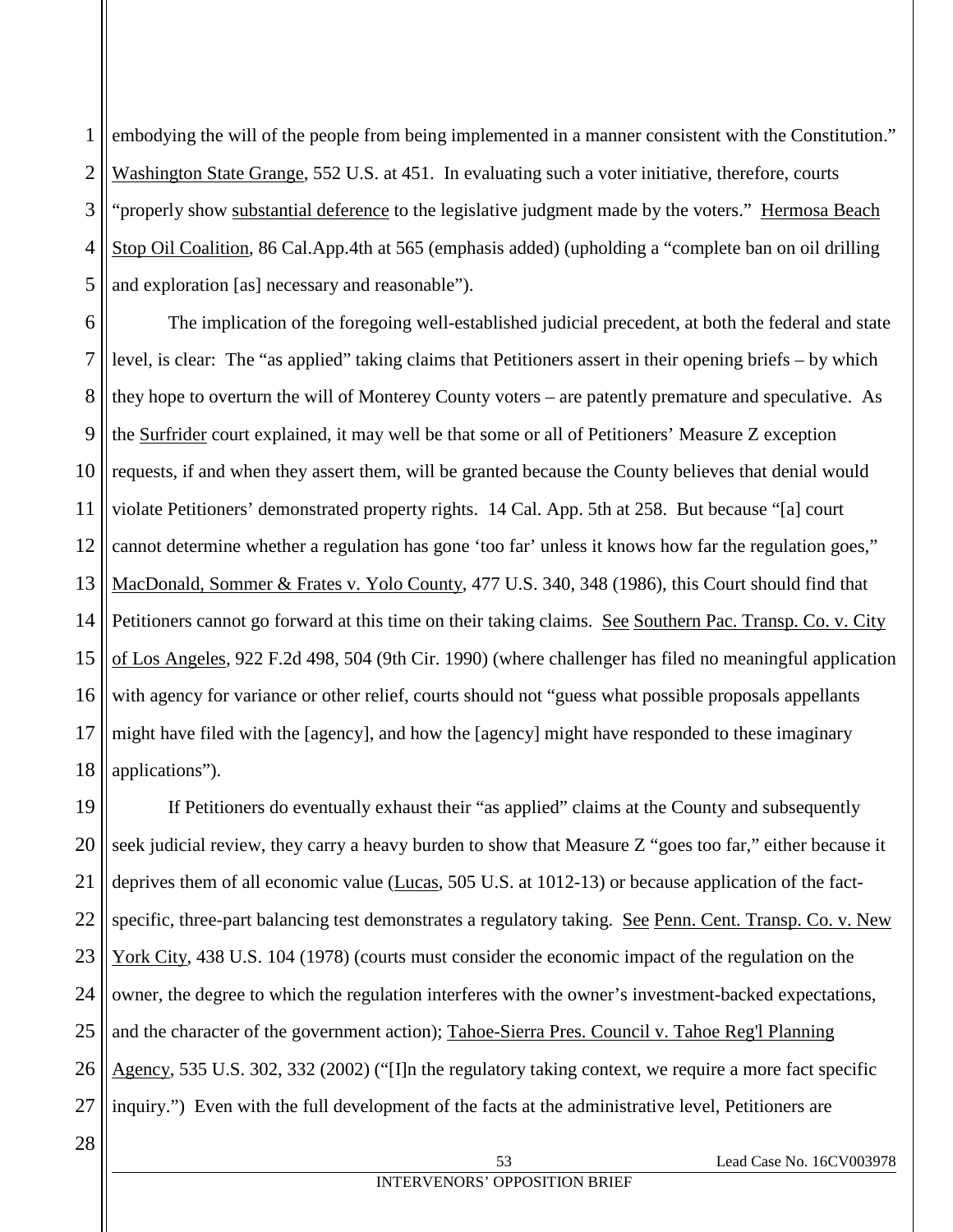1 2 3 4 5 6 7 8 9 10 unlikely to meet this burden. For instance, Petitioners' assert that Measure Z spells the "end oil and gas production in the County," thereby effecting a taking. Aera OB at 7. But Petitioners' own description of their operations demonstrates that this statement is pure hyperbole. As explained above, Measure Z allows continued operation of existing wells, reworking of those wells (including sidetracking), and continued operation of the steaming and flooding activities on which the industry now relies. Similarly, the long phase-out of wastewater disposal will not be the death knell of production at the San Ardo field; Chevron concedes that it is already recycling a significant portion of its wastewater for recharge to the Salinas River, Tubbs Decl. at 15, and other operators recycle wastewater for additional steam injection. Eagle Petroleum OB at 4. Because all of these processes are permissible under Measure Z, the initiative will not end oil operations in the County.

11 12 13 14 15 16 17 18 19 20 21 22 23 Likewise, it is not at all clear that the many "paper" rights held by various Petitioners (NARO, CRC, etc.) have any significant value. Many of those who hold mineral rights or lessees, either as part of a larger bundle of property interests or severed from surface rights, have declined for decades to commence exploration or otherwise use or develop those interests, likely because their value is economically marginal and declining as the old Monterey oil fields are tapped out and wind down. See Aera OB at 24 and supporting declarations (admitting that San Ardo field is in long-term natural decline). That long-dormant paper rights holders are now concerned with their ability to commence risky new activities, like fracking or acidizing, to pursue oil that is not available using conventional means is hardly a viable basis for an investment-backed expectations claim. The value of such interests may well be negligible or offset by the increased value of the surface land. See Murr v. Wisconsin, 137 U.S. 1933, 1948 (2017) (considering value of property as a whole, including increased value as a result of the regulation itself). In any event, these fact-based questions are best distilled and framed for judicial review by the County exception process.

24

## <span id="page-66-0"></span>**D. Measure Z Lawfully Phases Out Nonconforming Uses and Protects Vested Rights.**

25 26 27 Petitioners' attacks on Measure Z's amortization provisions are premature and do nothing to establish that the initiative facially violates due process. Local governments may terminate a previously lawful land use immediately, except where a landowner possesses a "vested right" to continue operating.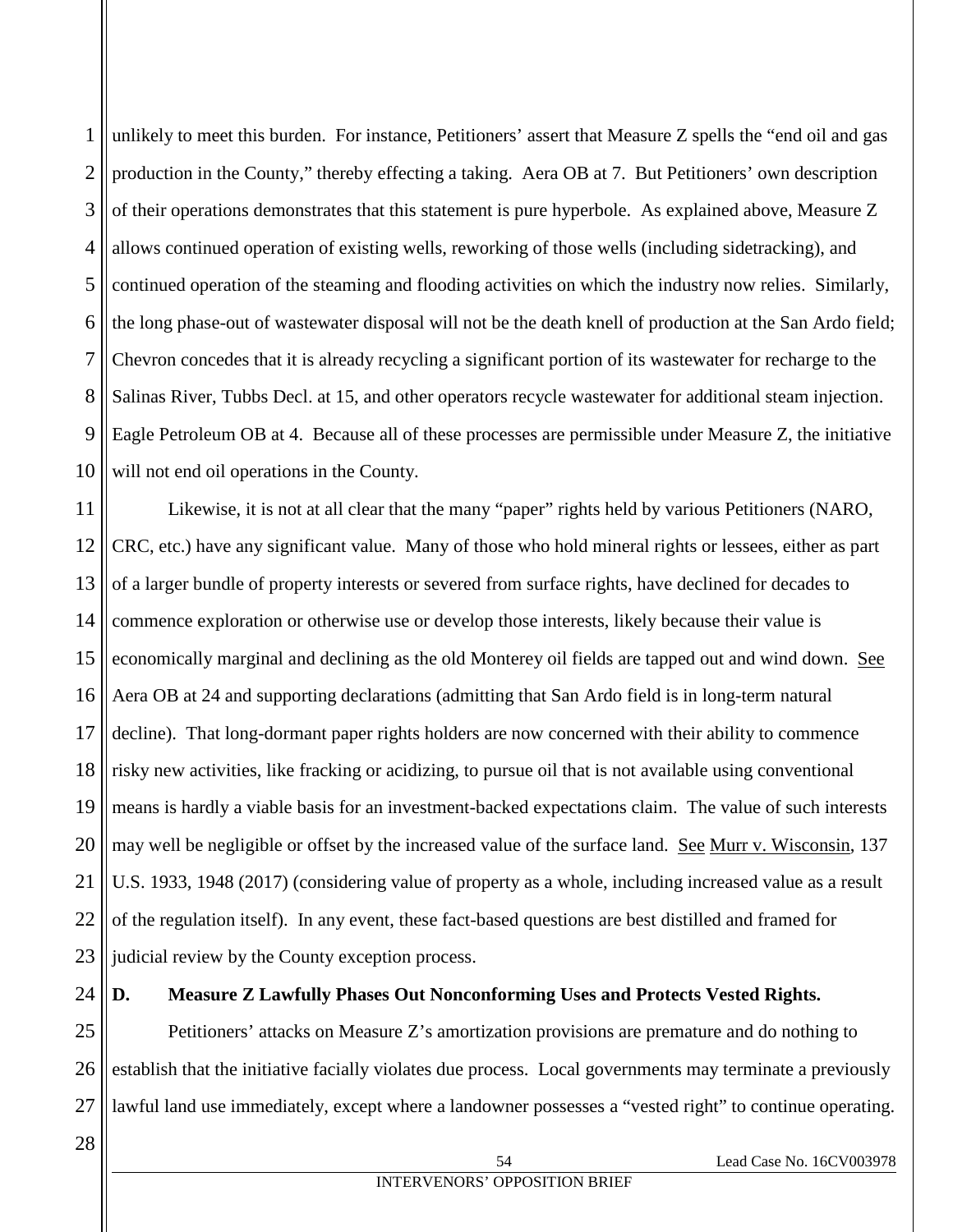<span id="page-67-0"></span>1 2 3 4 5 6 7 8 Hermosa Beach Stop Oil Coalition, 86 Cal.App.4th at 552. Property owners claiming a vested right must demonstrate that they have: (1) acquired all discretionary permits necessary for the prohibited activity, and (2) completed substantial work in good faith reliance on those permits prior to the effective date of the ordinance. Avco Community Developers, Inc. v. South Coast Regional Commission, 17 Cal. 3d 785, 791 (1976); Hermosa Beach Stop Oil Coalition, 86 Cal. App. 4th at 552-53 (no vested right to drill for oil without having first obtained state and local permits). Vested rights need not be allowed to continue indefinitely; they may be terminated pursuant to a regulation's reasonable phase-out or "amortization" period. Metromedia, Inc. v. San Diego, 26 Cal. 3d 848, 882 (1980).<sup>42</sup>

<span id="page-67-2"></span>9 10 11 12 13 14 15 16 In keeping with this long-established body of law, Measure Z contains ample protections for property owners who can demonstrate that they have obtained a vested right to conduct activities otherwise prohibited by the initiative. First, the measure expressly provides that "[n]othing in this Initiative shall apply to prohibit any person or entity from exercising a vested right, obtained pursuant to State law, as of the Effective Date of this Initiative." See AR 137 (Section 6(A)). Second, Policy LU-1.22 independently provides an automatic 5-year phase-out period (extendable to 15 years) during which applicants with vested rights are excused from complying with the prohibition on wastewater disposal. AR 128.

17 18 19 20 21 22 23 24 25 The County has a preexisting administrative procedure by which applicants may seek a determination that they hold a vested right. See Monterey County Code of Ordinances, § 21.64.240. Applying for and receiving a vested right determination is a necessary prerequisite to challenge the adequacy of any associated phase-out period, yet only one Petitioner, CRC, even bothers to claim in its briefing – obliquely, in a footnote – that it possesses a vested right to conduct activities prohibited by Measure Z. CRC OB at 10, fn. 16. Nonetheless Petitioner Chevron launches headlong into a convoluted financial, technical, and economic argument as to why the measure's amortization provisions are "unreasonable" as applied to them. See Chevron OB at 36-37. As with Petitioners' as-applied

<span id="page-67-4"></span>

<span id="page-67-3"></span><span id="page-67-1"></span><sup>26</sup> 27  $42$  Petitioner NARO's argument that regulations may not prohibit existing land uses unless they are a nuisance, NARO OB at 9-10, is frivolous. The two cases Petitioners cite, San Diego Tuberculosis Ass'n v. E. San Diego, 186 Cal. 252 (1921), and Jones v. Los Angeles, 211 Cal. 304 (1930), predate roughly eighty years of relevant case law on vested rights and discontinuing nonconforming uses, including the cases cited in this subsection. The argument does not warrant consideration by this Court.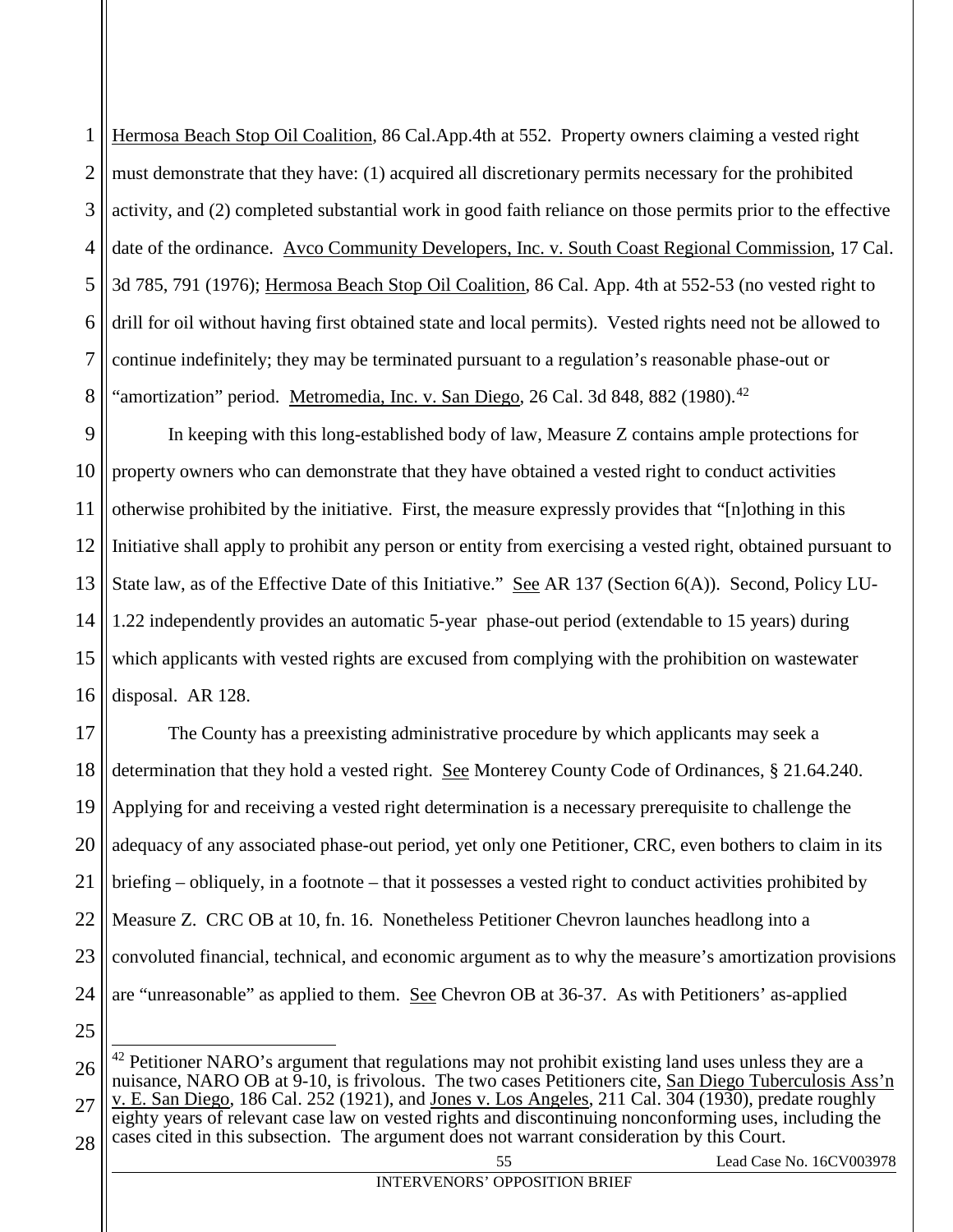1 2 takings claims, these claims are unripe for adjudication. Petitioners may bring them, if at all, only after they have sought and received a vested right determination from the County.

<span id="page-68-6"></span>3 4 5 6 7 8 9 10 11 Petitioners alternatively argue that "the concept of amortization cannot be applied to and is invalid as to oil fields." Aera OB at 27-30 (initial caps omitted); see also CRC OB at 10, fn. 16; Eagle Petroleum OB at 30 (suggesting that amortization is limited to billboard ordinances). No authority supports this bald claim. On the contrary, courts have approved the use of phase out periods in a wide variety contexts. See, e.g., Livingston Rock & Gravel Co. v. County of Los Angeles, 43 Cal. 2d 121 (1954) (cement mixing plant); People v. Gates, 41 Cal. App. 3d 590, 603 (1974) (wrecking yard); Castner v. City of Oakland, 129 Cal. App. 3d 94, 96-97 (1982) (adult bookstore); Elysium Inst. v. County of L.A. 232 Cal. App. 3d 408 (1991) (nudist camp). Petitioners cite no case even remotely hinting that amortization is categorically unlawful for oil and gas related land uses. $43$ 

12

## <span id="page-68-7"></span><span id="page-68-4"></span><span id="page-68-2"></span><span id="page-68-0"></span>**E. Measure Z Does Not Otherwise Violate Due Process.**

13 14 Petitioner NARO also raises two final, poorly worded arguments that might be charitably be considered substantive due process challenges. Both are entirely without merit.

<span id="page-68-8"></span><span id="page-68-1"></span>15 16 17 18 19 20 21 22 23 24 25 26 First, NARO argues that Measure Z has "no valid public purpose," disputing the factual bases for each of the measure's fifteen findings. NARO OB at 23-29.<sup>[44](#page-68-10)</sup> NARO neglects to describe the wellsettled standard of review for a substantive due process claim that does not implicate a fundamental right: the challenged legislation need only be reasonably related to a legitimate governmental interest. See, e.g., Birkenfeld, 17 Cal. 3d at 159. For the purpose of rational basis inquiry, an initiative's purpose is "liberally construed," and challengers bear the burden of demonstrating a due process violation. Yoshioka v. Superior Court, 58 Cal. App. 4th 972, 983, fn. 2 (1997) (upholding voter initiative). Measure Z clearly serves a legitimate governmental interest. The measure was enacted "to protect Monterey County's water, agricultural lands, air quality, scenic vistas, and quality of life." AR Hanson Bros. Enters. v. Bd. of Supervisors, 12 Cal. 4th 533, 553 (1996), a mining case cited in NARO OB at 29, is not to the contrary. The ordinance did not include an amortization period and the plurality opinion expressly acknowledged that amortization may be used to lawfully discontinue vested nonconforming uses. Id. at 552.

<span id="page-68-10"></span><span id="page-68-9"></span><span id="page-68-5"></span><span id="page-68-3"></span>27 Because Petitioners cite no legal authority to support this claim, they have waived it. See City of Merced v. American Motorists Ins. Co., 126 Cal. App. 4th 1316, 1327-28 (2005).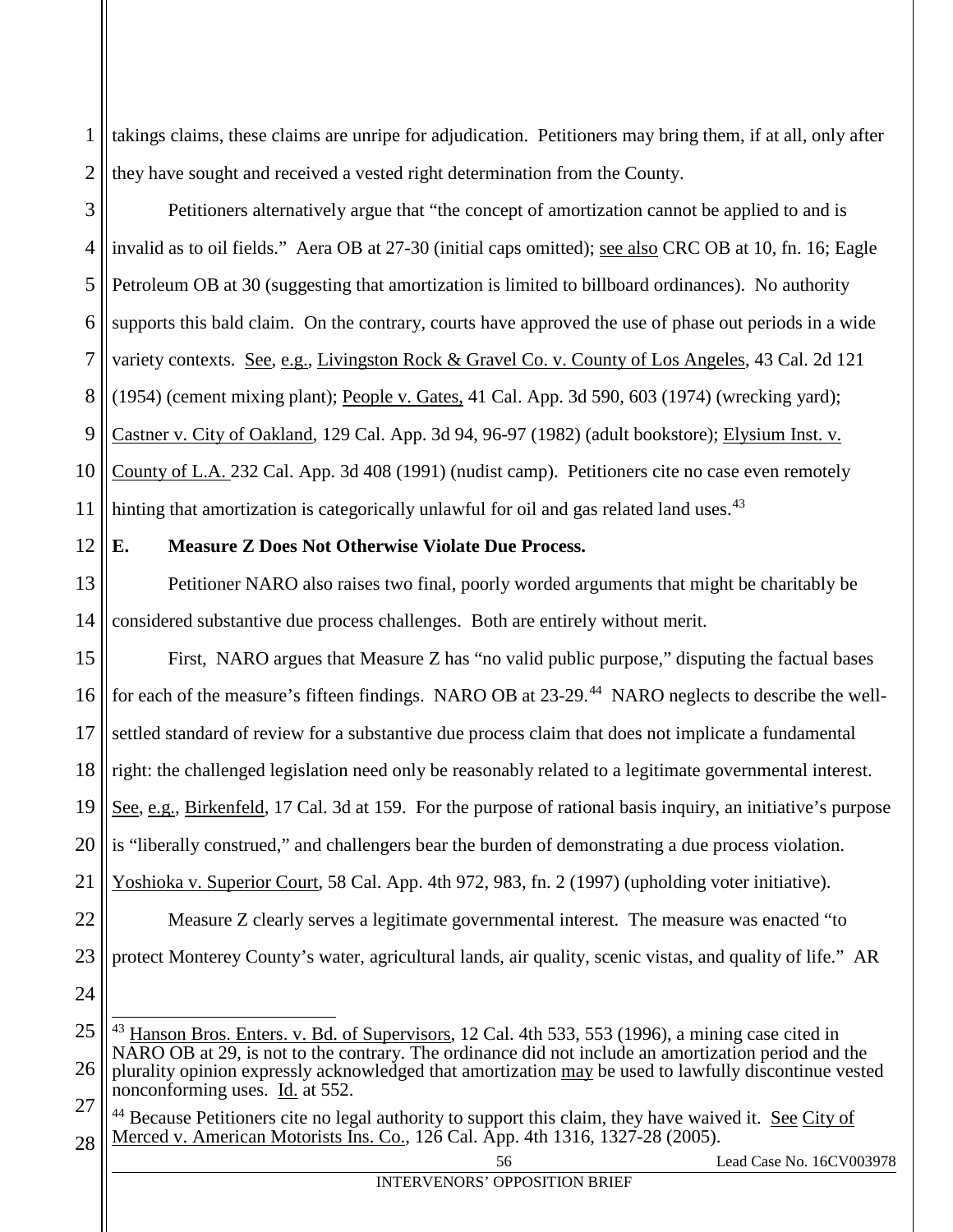1 2 3 4 5 6 7 8 9 10 11 121. Measure Z's 15 robust findings explain in detail the many ways in which the initiative's land use polices advance its purpose, and more than satisfy the minimum showing necessary to survive rational basis review. AR 121-27 (Measure Z's findings). For example, they describe the risk of water pollution, soil contamination, and seismic activity posed by the oil and gas development activities Measure Z prohibits. AR 123-25 (Findings number 5 and 8). They also express the voters' desire to protect Monterey County's critical agriculture and tourism industries from the risks posed by these activities. AR 122-25 (Findings number 4, 7, and 10). Neighboring counties have adopted similar justifications for placing land use restrictions on oil and gas development. See*,* e.g., RJN Exh. N (San Luis Obispo County Zoning Ordinance § 22.34.010 (citing the county's "limited water supply for agricultural and domestic uses" and stating that it "must be fully protected from pollution by petroleum operations.").

<span id="page-69-6"></span><span id="page-69-4"></span>12 13 14 15 16 17 Although Petitioners expend several pages pointlessly disputing Measure Z's findings (NARO OB 24-29), the exercise does nothing to strengthen their claim. Legislation violates due process only if the underlying facts supporting its adoption "could not reasonably be conceived to be true." See Stubblefield Construction Co. v. City of San Bernardino, 32 Cal. App. 4th 687, 711 (1995) (upholding zoning amendment that prohibited a property owner from building a development project). NARO's disagreement with the voters' conclusions does not warrant invalidating this duly-adopted initiative.

<span id="page-69-5"></span><span id="page-69-3"></span><span id="page-69-2"></span><span id="page-69-1"></span><span id="page-69-0"></span>18 19 20 21 22 23 24 25 26 27 Second, NARO argues that Measure Z "is broader than necessary to solve the perceived problem." NARO OB at 10. But as the United States Supreme Court has explained, "we have not recognized an 'overbreadth' doctrine outside the limited context of the First Amendment." United States v. Salerno, 481 U.S. 739, 745 (1987); see also Sanchez v. City of Modesto, 145 Cal. App. 4th 660, 679 (2006). Petitioners' authorities do not support their baseless argument. People v. Goodspeed, 85 Cal. App. 2d 821, 823-26 (1948), concerned a vagueness challenge to a criminal statute and did not address overbreadth. Dolan v. City of Tigard, 512 U.S. 374, 377, 385 (1994) addressed special permit conditions in Fifth Amendment takings cases. And, to the extent that Bernstein v. Bush, 29 Cal. 2d 773, 778 (1947), could conceivably be read to support NARO's claim, the case has long been superseded by more recent opinions recognizing the constitutional validity of ordinances broader than Measure Z. See,